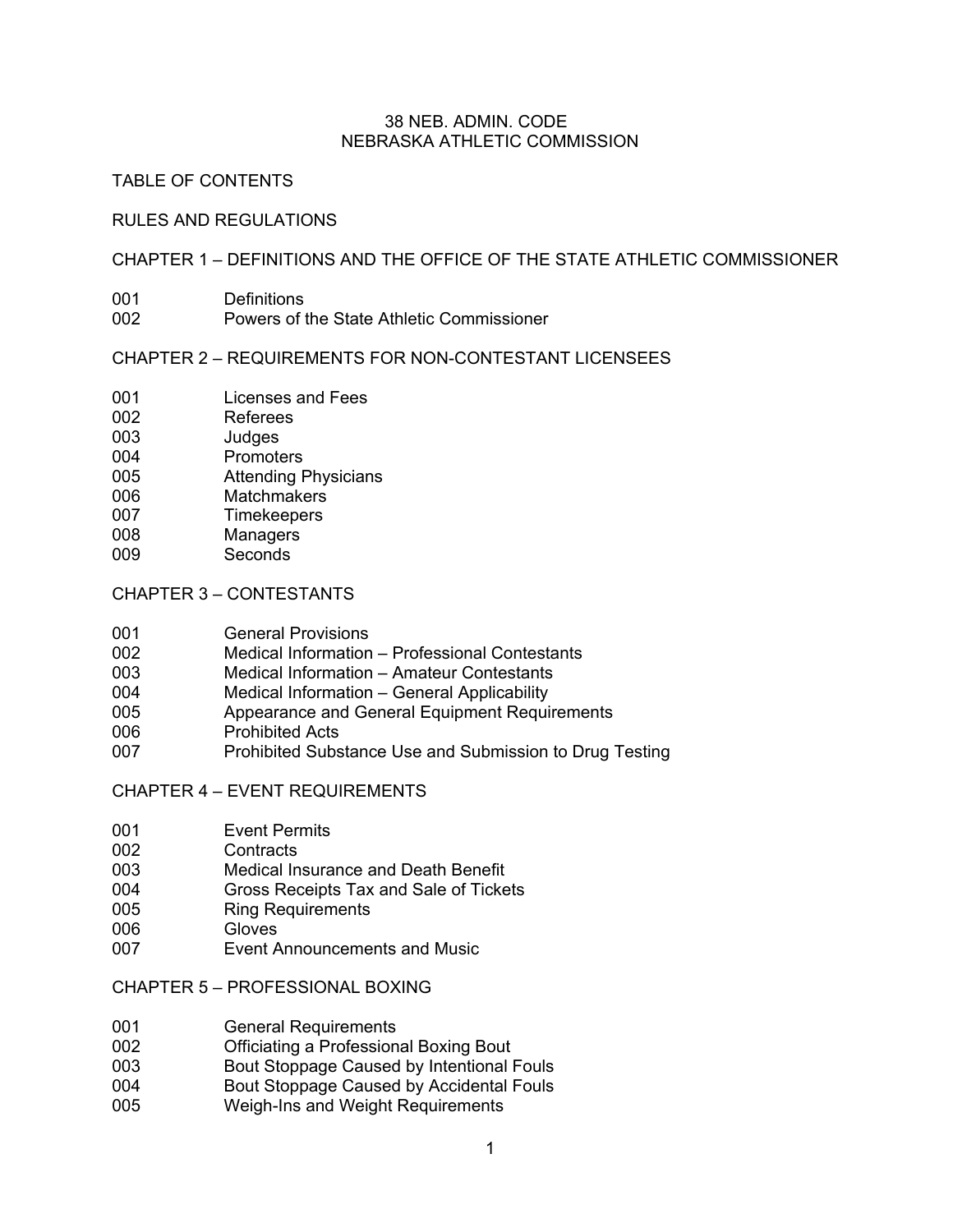006 Equipment 007 Rounds

## CHAPTER 6 – MIXED MARTIAL ARTS

- 001 General Requirements
- 002 Contestants
- 003 Amateur and Professional Status
- 004 Weigh-Ins and Weight Requirements
- 005 Rounds<br>006 Equipme
- Equipment and Appearance
- 007 Bout Stoppage Caused by Fouls
- 008 Elimination Tournaments

CHAPTER 7 – PRACTICE AND PROCEDURE

### CHAPTER 8 – BARE-KNUCKLE BOXING

- 001 General Requirements
- 002 Equipment
- 003 Officiating a Bare-Knuckle Boxing Bout
- 004 Bout Stoppage Caused by Intentional Fouls
- 005 Bout Stoppage Caused by Accidental Fouls
- 006 Weigh-Ins and Weight Requirements
- CHAPTER 9 PROFESSIONAL KICKBOXING<br>001 **Ceneral Requirements**
- 001 **General Requirements**<br>002 **Weigh-Ins and Weight F**
- Weigh-Ins and Weight Requirements
- 003 Request for Alternative Rules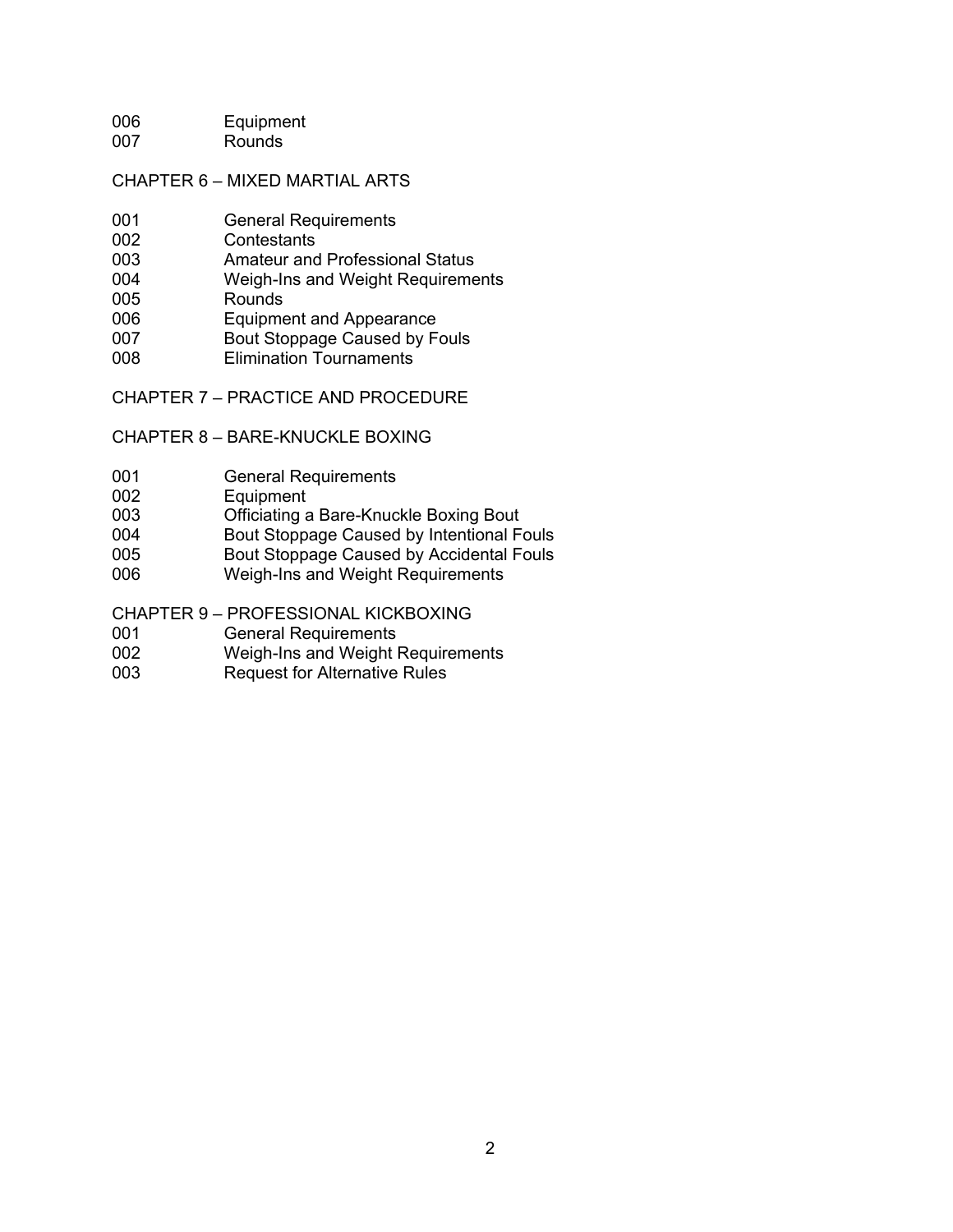# **CHAPTER 1 – DEFINITIONS AND THE OFFICE OF THE STATE ATHLETIC COMMISSIONER**

# **001 - DEFINITIONS**

001. – DEFINITIONS. The following definitions shall apply throughout these rules and regulations.

001.01 Amateur means a contestant at least 18 years of age who, in the judgment of the Commissioner, has limited skills, who has not competed for a cash prize or received compensation to compete or participate in any professional competition in any combat sport, and who has not entered into a contract with a promoter or manager to receive a fee for competing.

001.02 Association of Boxing Commissions and Combative Sports or ABC Boxing means the organization made up of members from state and tribal athletic commissions from the United States and Canada that provides a framework for undertaking boxing and MMA bouts and recordkeeping.

001.03 Attending physician means a Doctor of Medicine or Doctor of Osteopathy who is licensed by the Commissioner and licensed to practice medicine in Nebraska.

001.04 Bout means a contest that is organized by rounds whereby two individuals compete in a regulated sport.

001.05 Commission means the Office of the State Athletic Commissioner as defined in Neb. Rev. Stat. § 81-8,128.

001.06 Commission official means the State Athletic Commissioner, Deputy State Athletic Commissioner, an inspector, or other representative of the State Athletic Commissioner.

001.07 Complimentary Ticket means a ticket or pass which is available to the general public and which is stamped "complimentary," "free," or where the face value is indicated as \$0.00, excluding any ticket provided in conjunction with a sponsorship or advertising package.

001.08 Contestant means a competitor in a regulated sport.

001.09 Contested case means a proceeding before the Commission in which the legal rights, duties, or privileges of specific parties are required by law or constitutional right to be determined after a Commission hearing.

001.10 Disciplinary action includes, but is not limited to, revoking or suspending a license, suspending a contestant from competing in events, causing a bout to be forfeited, ejecting a licensee or other person from a venue, preventing an event or bout, stopping an on-going event or bout, or fining any licensee, except amateur athletes, to the extent such fine is permitted by law.

001.11 Event means a series of bouts as organized by a promoter.

001.12 Event permit means an approval of an application for an event, which includes the date and location of the event.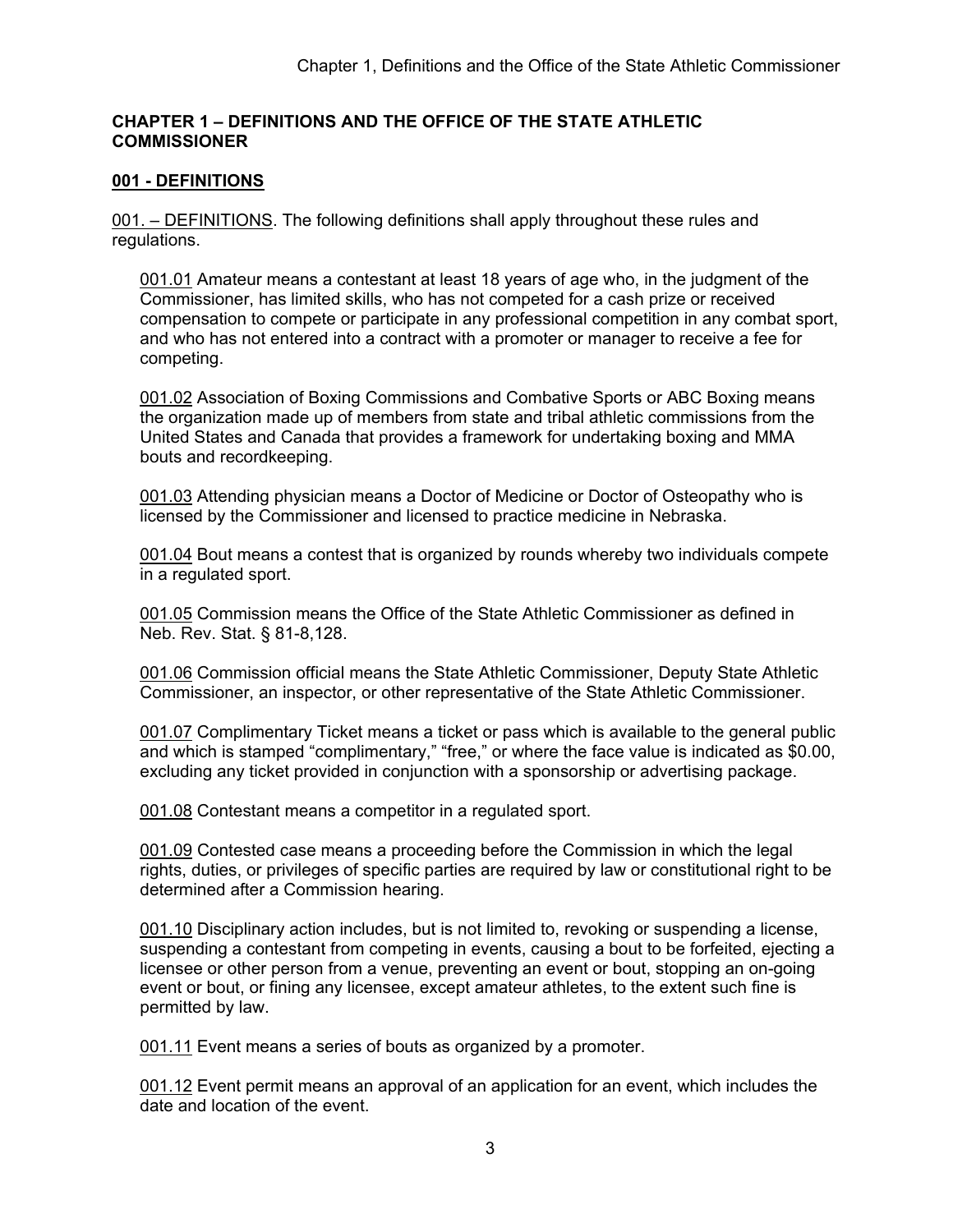001.13 Ex parte communication shall mean an oral or written communication which is not on the record in a contested case with respect to which reasonable notice to all parties was not given. Ex parte communication shall not include:

001.13(A) Communications which do not pertain to the merits of a contested case;

001.13(B) Communications required for the disposition of ex parte matters as authorized by law;

001.13(C) Communications in a ratemaking or rulemaking proceeding; and

001.13(D) Communications to which all parties have given consent.

001.14 Hearing officer means the person or persons conducting a hearing, contested case, or other proceeding pursuant to the Administrative Procedure Act, whether designated as the presiding officer, administrative law judge, or some other title designation.

001.15 Inspector means a representative of the Commissioner who enforces the rules and regulations promulgated by the Commissioner.

001.16 Judge means a person licensed by the Commissioner to score one (1) or more rounds of a regulated sport.

001.17 Kickboxing means a standing, unarmed athletic competition, organized by rounds, in which two contestants utilize kicking and punching techniques, and which either (1) adheres to the Unified Rules of Professional Kickboxing or (2) is recognized as a sport and sanctioned by a bona-fide professional kickboxing sanctioning organization.

001.18 Knockout or KO means a referee has determined that a contestant either lost consciousness or was unable to rise to his or her feet within a specified period of time due to a legal strike from an opponent.

001.19 Licensing year means the period beginning on July 1 and ending at 11:59 p.m. on June 30.

001.20 Low blow means an illegal strike that lands below a contestant's waist.

001.21 Manager means the person who acts as a contestant's representative to negotiate bouts and contracts.

001.22 Martial Arts means any of several arts of combat and self-defense that are recognized and practiced as a sport including, but not limited to; boxing, wrestling, kickboxing, karate, judo, taekwondo, aikido, jujutsu, krav maga, muay thai, and kung fu.

001.23 Matchmaker means a person licensed to match two (2) contestants.

001.24 Mixed Martial Arts or MMA means an unarmed combat sport in which two (2) competitors seek to achieve dominance over each other by utilizing a combination of permitted martial arts techniques from disciplines of martial arts including, but not limited to, grappling, kicking, and striking.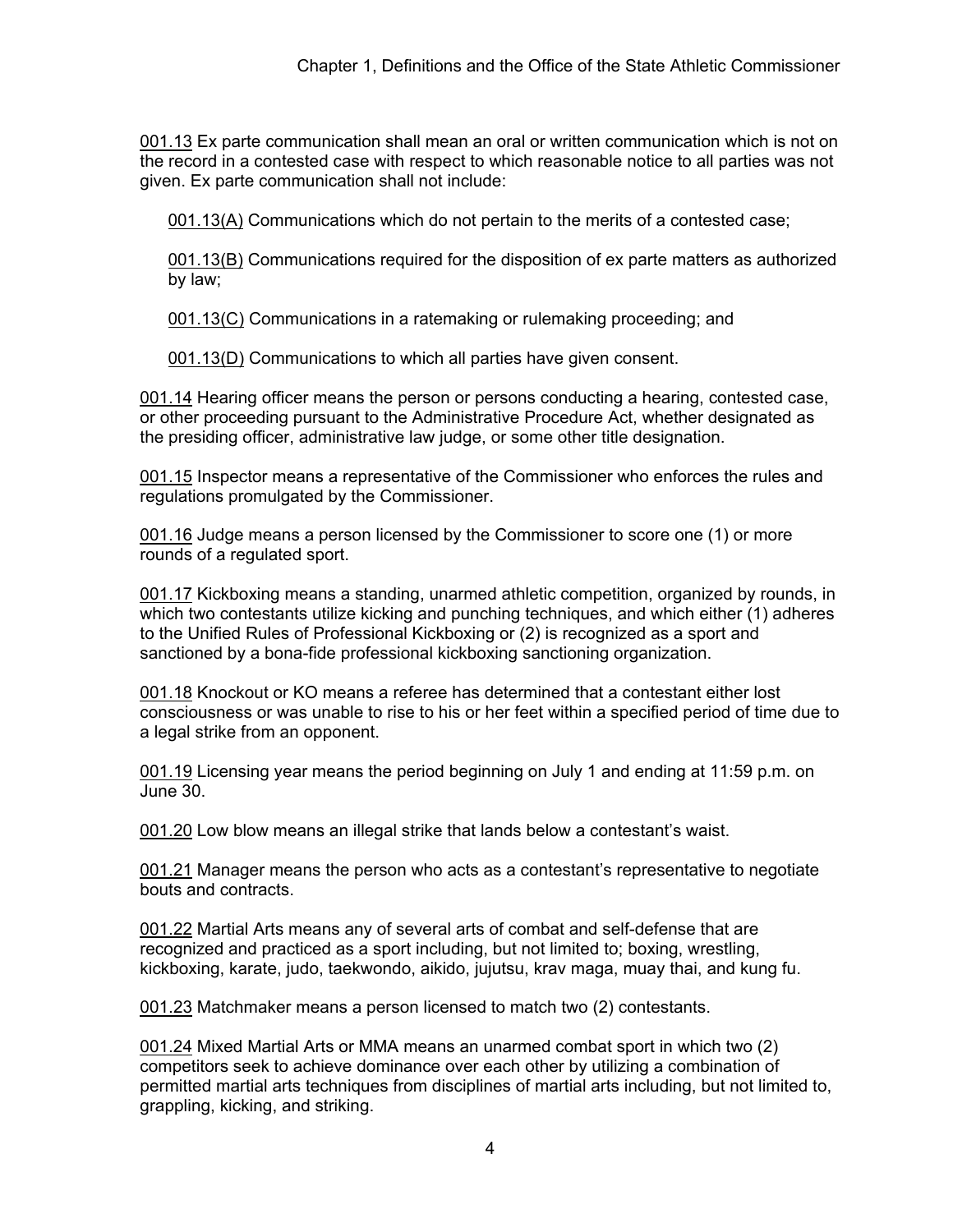001.25 Non-sanctioned fight means any MMA, boxing, bare-knuckle boxing, kickboxing, or other combat sport involving striking, kicking, or grappling which is not regulated or overseen by a state, provincial, or tribal regulatory body.

001.26 Party means the person by or against whom a contested case is brought or a person allowed to intervene in a contested case.

001.27 Petition means the initial document filed by or with the Commission that sets forth a claim and request for Commission action.

001.28 Physician means a Doctor of Medicine or Doctor of Osteopathy licensed to practice in the state in which he or she conducts diagnostic blood tests, physical examinations, or other medical procedures.

001.29 Professional means a contestant who is or has been paid for competing in his or her event. A professional may not compete as an amateur under any circumstance.

001.30 Professional kickboxing sanctioning organization means a national or international organization that is generally recognized within the kickboxing community and that; (1) ranks kickboxing competitors within each weight class; (2) sanctions and approves championship bouts in those weight classes; and (3) and awards championship status and championship prizes (belts, rings, plaques, etc.) to the winner of those bouts.

001.31 Promoter means a person or entity that is licensed to conduct events. The term promoter includes any association, corporation, organization, club, partnership, or other entity that organizes and conducts events and any employee thereof.

001.32 Referee means a person licensed by the Commissioner to ensure that a bout is conducted according to the appropriate rules.

001.33 Referee stops contest strikes or RSC strikes means a referee in an MMA contest has determined that a contestant has been subjected to a legal strike or blow which prevents him or her from safely continuing or is being subjected to a series of legal strikes or blows and is unable to effectively defend himself or herself.

001.34 Regulated sport means professional boxing, professional bare-knuckle boxing, professional kickboxing, or amateur or professional MMA.

001.35 Revocation means to indefinitely terminate all rights associated with a license. Once a license is revoked, the person or entity is ineligible to reapply for a license until at least two (2) years have elapsed.

001.36 Ring means the area in which a bout is held, whether referred to as a boxing ring, MMA octagon, cage, or other appellation.

001.37 Sanctioned bout means a bout that is regulated and overseen by a state or tribal athletic commission.

001.38 Second means the person or persons who are licensed and authorized to sit in a designated ringside area in order to coach and provide other assistance to a contestant and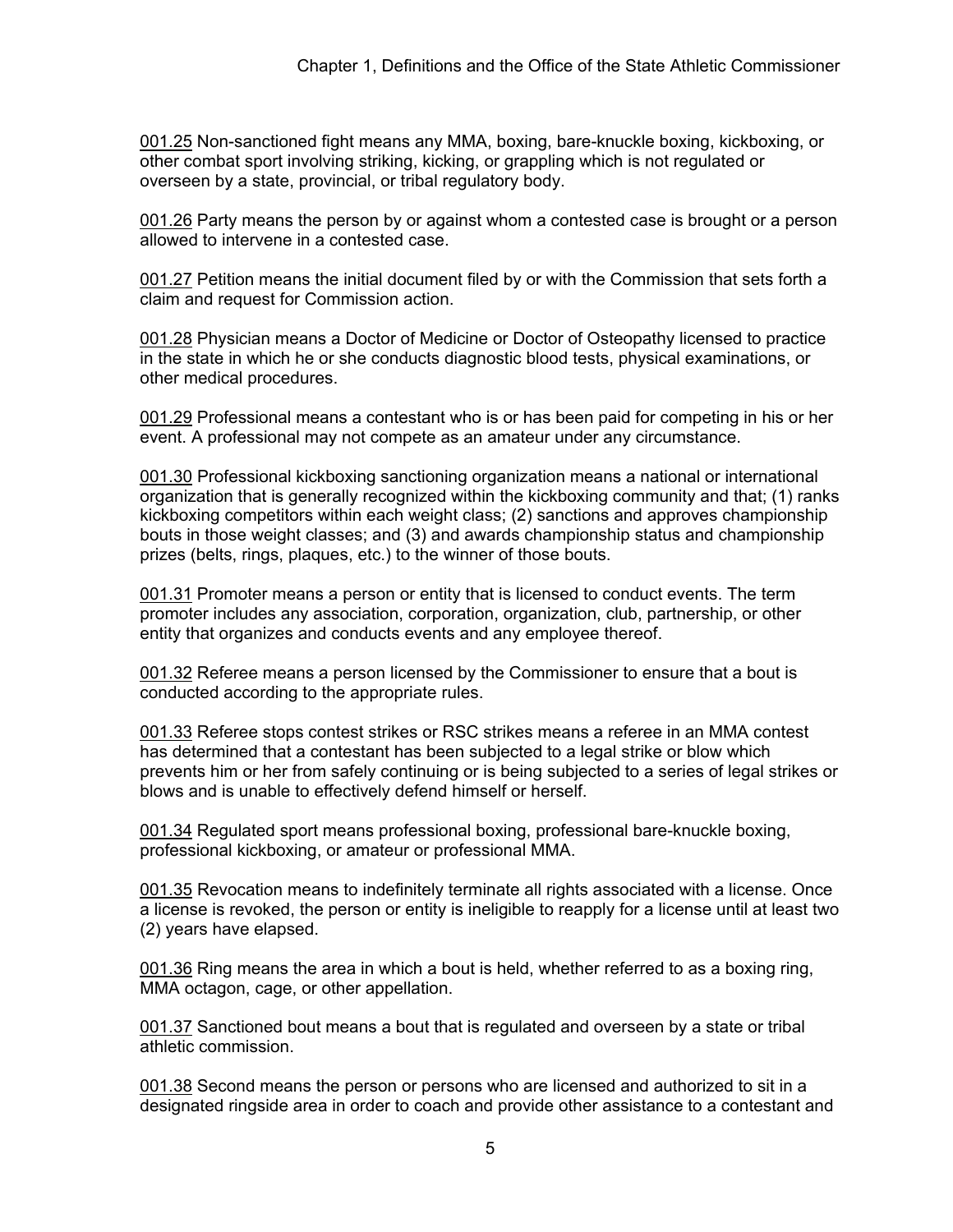who may to stop a bout if, in the opinion of the second, the contestant is unable to safely continue.

001.39 Sponsorship or advertising package means the goods or services received by a person or entity which makes a payment to a licensee in return for placing advertising at or during media coverage of an event.

001.40 Sponsorship ticket means any ticket, pass, or right of entry provided as part of a sponsorship or advertising package.

001.41 State Athletic Commissioner or Commissioner means the person appointed by the Governor to enforce Neb. Rev. Stat. §§ 81-8,128 through 81-8,142.01 and to adopt and enforce any rules or regulations issued thereunder, or his or her duly authorized representative.

001.42 Suspension means to temporarily terminate all rights associated with a license. If the term of a suspension extends into the next licensing period, the individual or entity is ineligible to reapply until the term of the license revocation ends.

001.43 Technical decision means the official result of a bout when (1) a bout is stopped due to injury before the scheduled end and (2) one contestant is awarded the win as based on the judges' scorecards.

001.44 Technical draw means the official result of a bout when a bout is stopped due to injury before the scheduled end and no contestant is determined to be the winner.

001.45 Technical knockout or TKO means the official result when the referee stops a bout because (1) a contestant is not intelligently defending himself or herself or (2) a contestant has sustained an injury from a legal maneuver and is unable to safely continue.

001.46 Timekeeper means a person licensed to signal when a round is over and when 10 seconds of a round remains.

001.47 Unified Rules of Kickboxing means the applicable rule set adopted by ABC Boxing.

001.48 Unified Rules of Mixed Martial Arts or Unified Rules means the applicable rule set adopted by ABC Boxing.

001.49 Unified Rules of Boxing means the applicable rule set adopted by ABC Boxing.

001.50 Weigh-in means the official recording of a contestant's weight prior to a bout.

(Sections 81-8,128, 81-8,129, 81-8,130, 81-8,130.01, 81-8,131, 81-8,132, 81-8,133, 81-8,133.01, 81-8,134, 81-8,135, 81-8,136, and 81-8,137, R.R.S., 2014.)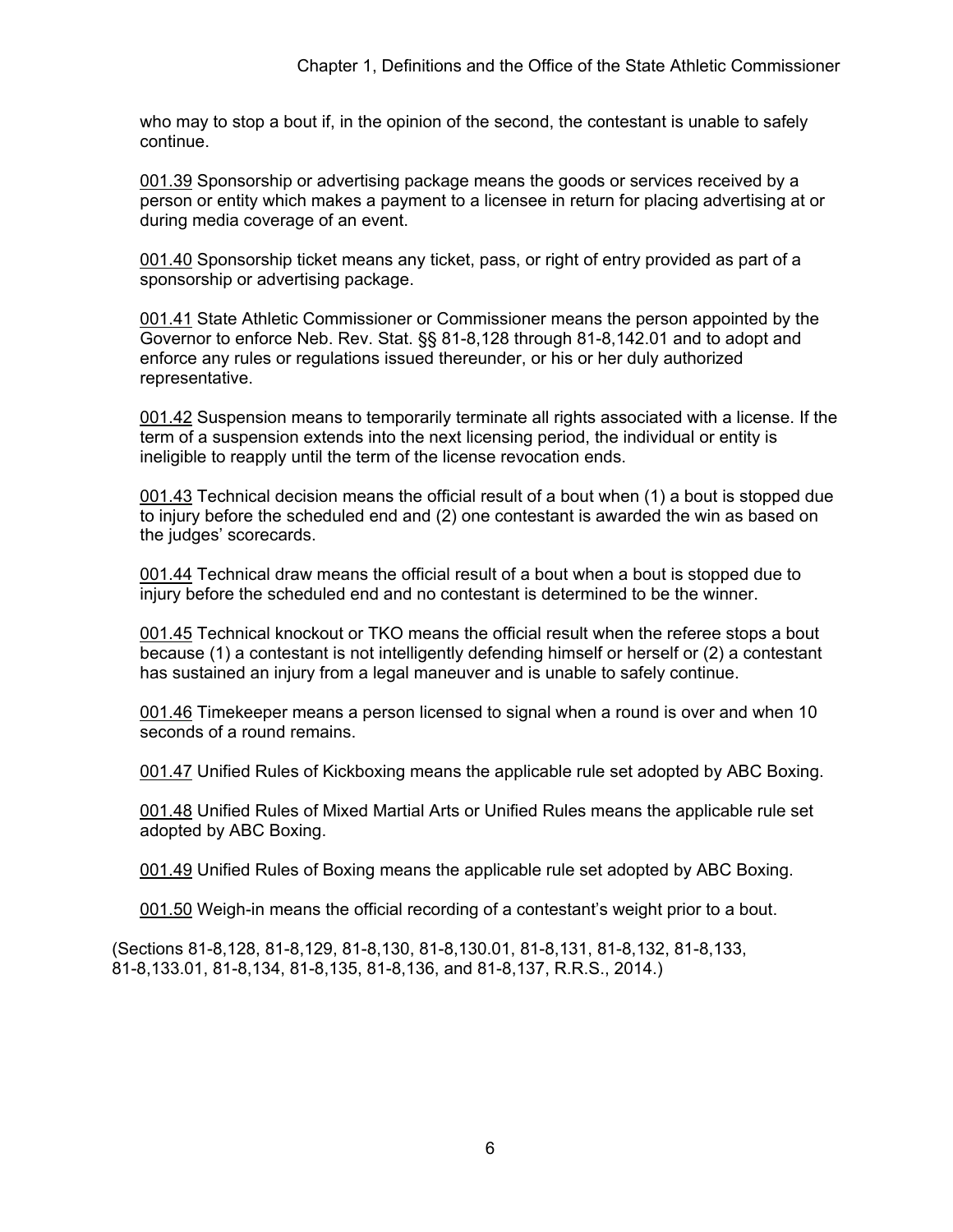# **002 – POWERS OF THE STATE ATHLETIC COMMISSIONER**

002.01 The Commissioner has sole direction, management, control, and jurisdiction over all professional boxing, professional bare-knuckle boxing, professional kickboxing, and amateur and professional MMA events held within the state of Nebraska, except such as are conducted by universities, colleges, high schools, the military, and recognized amateur associations for contestants under 16 years of age.

002.02 The Commissioner may refuse to allow any bout when, in the opinion of the Commissioner, the experience, skill, or mental or physical condition of a contestant places the contestant at an undue risk of serious injury.

002.03 The Commissioner may refuse to allow any bout the Commissioner deems to be a mismatch.

002.04 The Commissioner may invoke disciplinary action against any licensee for the violation of any applicable law, rule, or regulation.

002.05 The Commissioner may deny any license or permit application for cause.

002.06 The Commissioner may appoint a Deputy State Athletic Commissioner.

002.07 The Commissioner may appoint inspectors to assist in the enforcement of all applicable laws, rules, or regulations. All inspectors will serve under the supervision of the **Commissioner** 

002.08 The Commissioner may license judges, referees, timekeepers, and attending physicians, and assign these licensees to events or bouts.

002.09 The Commissioner may license contestants, seconds, managers, matchmakers, and promoters.

002.10 The Commissioner may suspend, cancel, or revoke any license when the licensee, in the judgment of the Commissioner, has been found guilty of any act or offense detrimental to the public interest. The Commissioner may forbid any person whose license has been suspended, cancelled, or revoked, to act in any capacity in connection with any bout conducted in Nebraska.

002.11 The Commissioner may indefinitely suspend, or suspend for a term, any contestant when the Commissioner determines the contestant has not displayed a sufficient skill level during a bout. The suspension will remain in effect until the contestant can demonstrate an adequate skill level or until the contestant meets the terms of his or her suspension.

002.12 The Commissioner may require contestants to submit to an anti-doping test at any time.

002.13 The Commissioner may suspend a contestant for a period not to exceed 180 days when, in the opinion of the Commissioner or the attending physician, the contestant has sustained an injury which would prevent the contestant from safely participating in his or her regulated sport.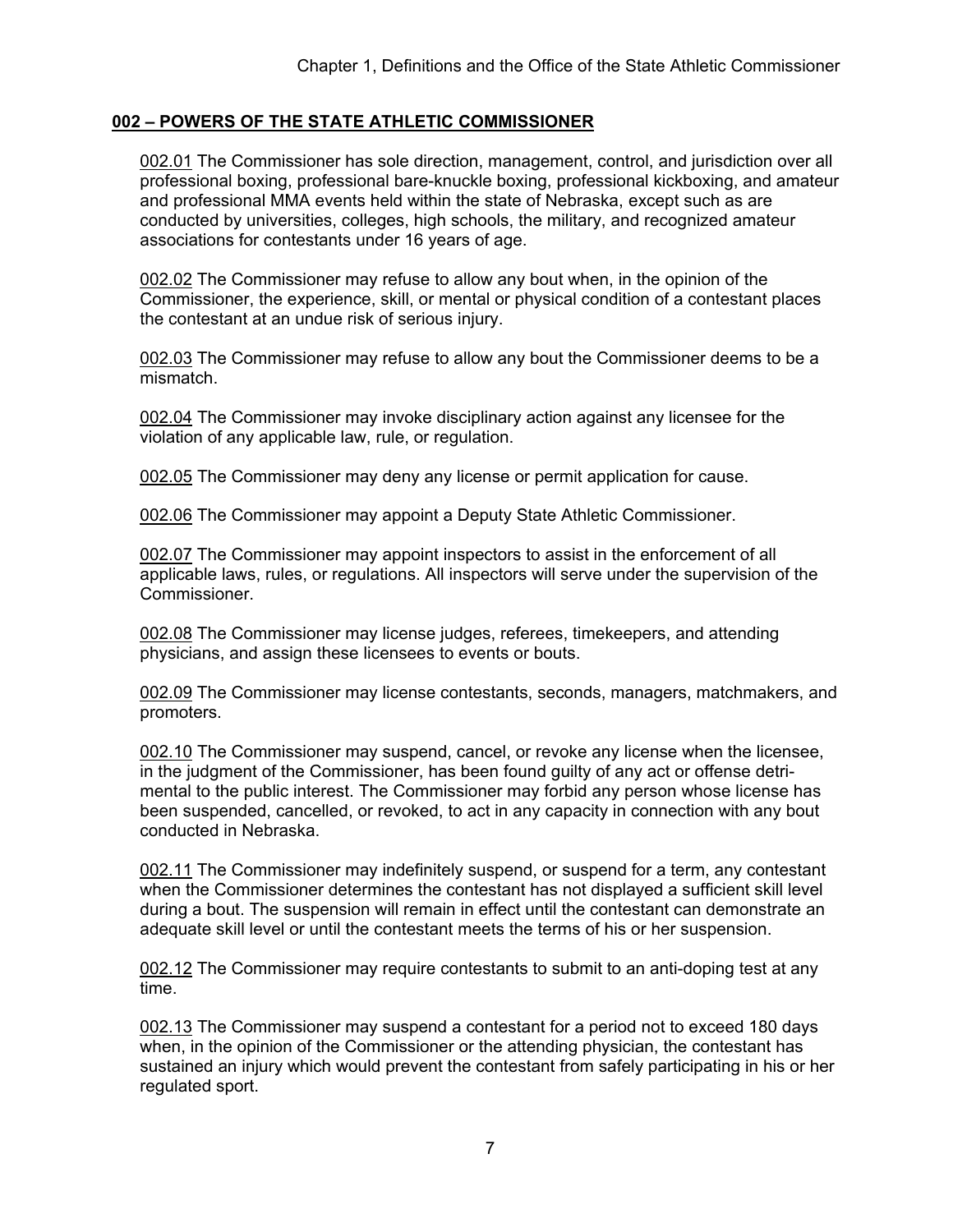002.14 In lieu of, or in addition to, any suspension issued under subsection 002.13, the Commissioner may require a signed clearance from a licensed health care professional or any other medical test, procedure, or examination, and all corresponding documentation, before allowing a contestant to participate in any bout.

002.15 If the Commissioner determines that a contestant no longer possesses the requisite ability to compete because of a mental or physical condition or because of diminished skills or reflexes, the Commissioner may permanently retire the contestant from further competition.

002.16 The Commissioner may control and limit the number of bouts held, to not permit a proposed bout, and to refuse bouts on days deemed not in the best interest of the sport.

002.17 The Commissioner may require candidates for judges and referees to attend training at the candidate's expense and to pass an examination as a condition for licensing. The Commissioner may set requirements for continuing education and training.

002.18 The Commissioner will recognize a suspension placed on a contestant or any other licensee by an athletic commission in another state or by a Native American tribal commission.

002.19 The Commissioner may inspect and approve the facility, ring, scales, gloves, hand wraps, and all other equipment necessary for the conduct of the event.

002.20 The Commissioner may delegate any power or duty in these regulations to the Deputy State Athletic Commissioner or to an inspector.

002.21 The Commissioner is vested with all authority as further described and delineated in these regulations.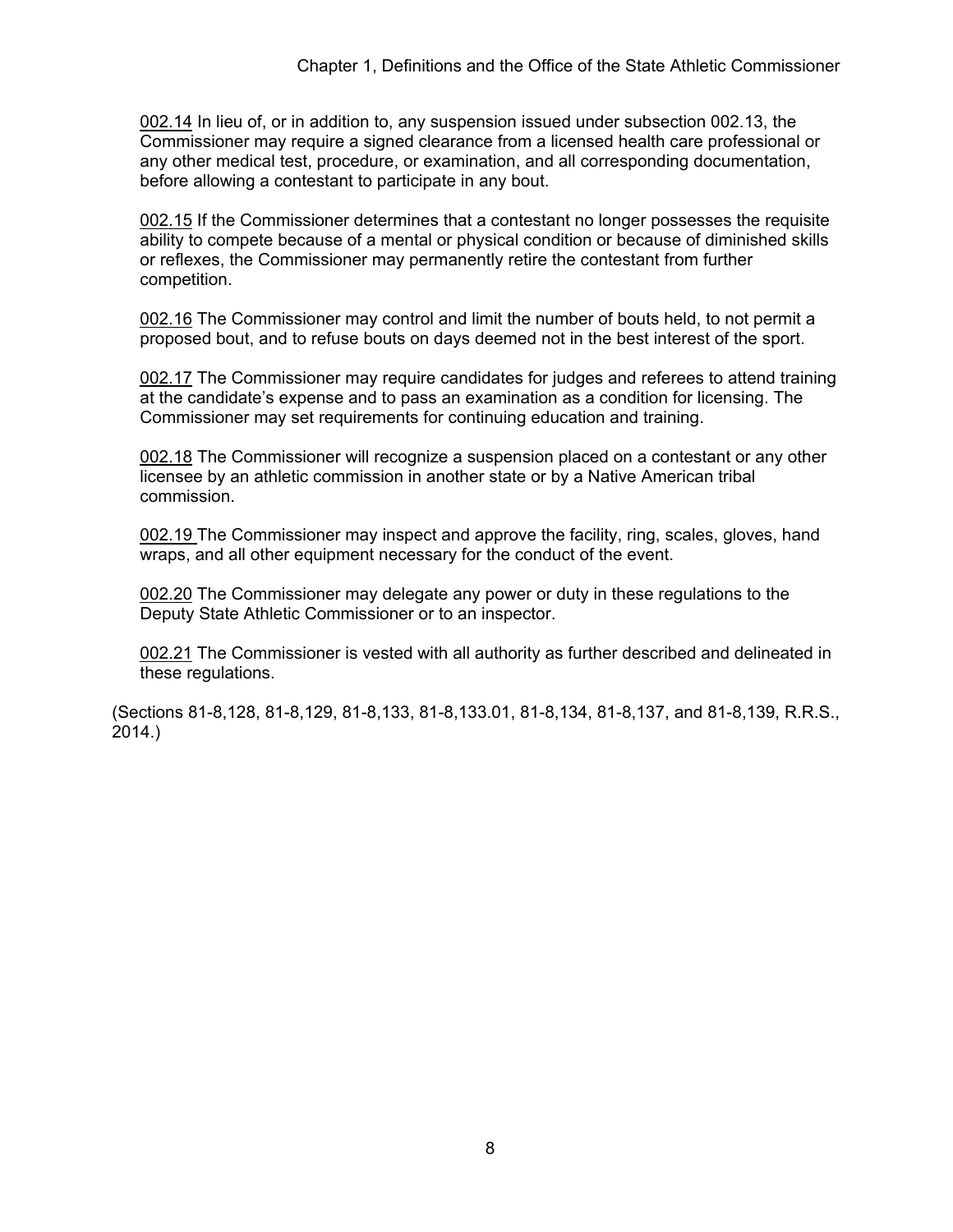## **CHAPTER 2 – REQUIREMENTS FOR NON-CONTESTANT LICENSEES**

### **001 – LICENSES AND FEES**

001.01 All contestants, managers, seconds, promoters, attending physicians, referees, matchmakers, judges, and timekeepers must be licensed by the Commissioner.

001.02 No person or organization is permitted to participate, either directly or indirectly, in any event involving a regulated sport or in any promotion thereof, unless a license has been obtained.

001.03 All persons required to be licensed must be licensed prior to the start of an event in which they will participate. Promoters must be licensed at least 30 days prior to the event.

001.04 Before a license is issued, each applicant must pay the licensing fee designated by the Commissioner. Each applicant is responsible for the payment of his or her licensing fee. An application for a license must be on a form supplied by the Commissioner. Forms may be requested from the Commissioner or downloaded from the Commission website. All applications and any other required forms must be completed in their entirety. Incomplete or incorrect forms will not be accepted.

001.05 License fees are due in full and will not be refunded after the license is issued, even if the license is not used. License fee are as follows:

| 001.05(A) | Promoter   | \$200.00 |
|-----------|------------|----------|
| 001.05(B) | Matchmaker | \$50.00  |
| 001.05(C) | Referee    | \$35.00  |
| 001.05(D) | Physician  | \$20.00  |
| 001.05(E) | Manager    | \$20.00  |
| 001.05(F) | Judge      | \$20.00  |
| 001.05(G) | Timekeeper | \$20.00  |
| 001.05(H) | Second     | \$20.00  |
| 001.05(1) | Contestant | \$20.00  |

001.06 Any license may be cancelled, suspended, or revoked if the Commissioner determines that the licensee has failed to comply with any applicable law, rule, or regulation, or has acted detrimentally towards the best interest of the licensee's respective sport.

001.07 All licenses expire at 11:59 p.m. on June 30 of each year.

(Sections 81-8,137 and 81-139, R.R.S., 2008. Sections 81-8,128, 81-8,129, 81-8,130, 81-8,130.01, 81-8,132, 81-8,133, and 81-8,133.01, R.S.Supp., 2012.)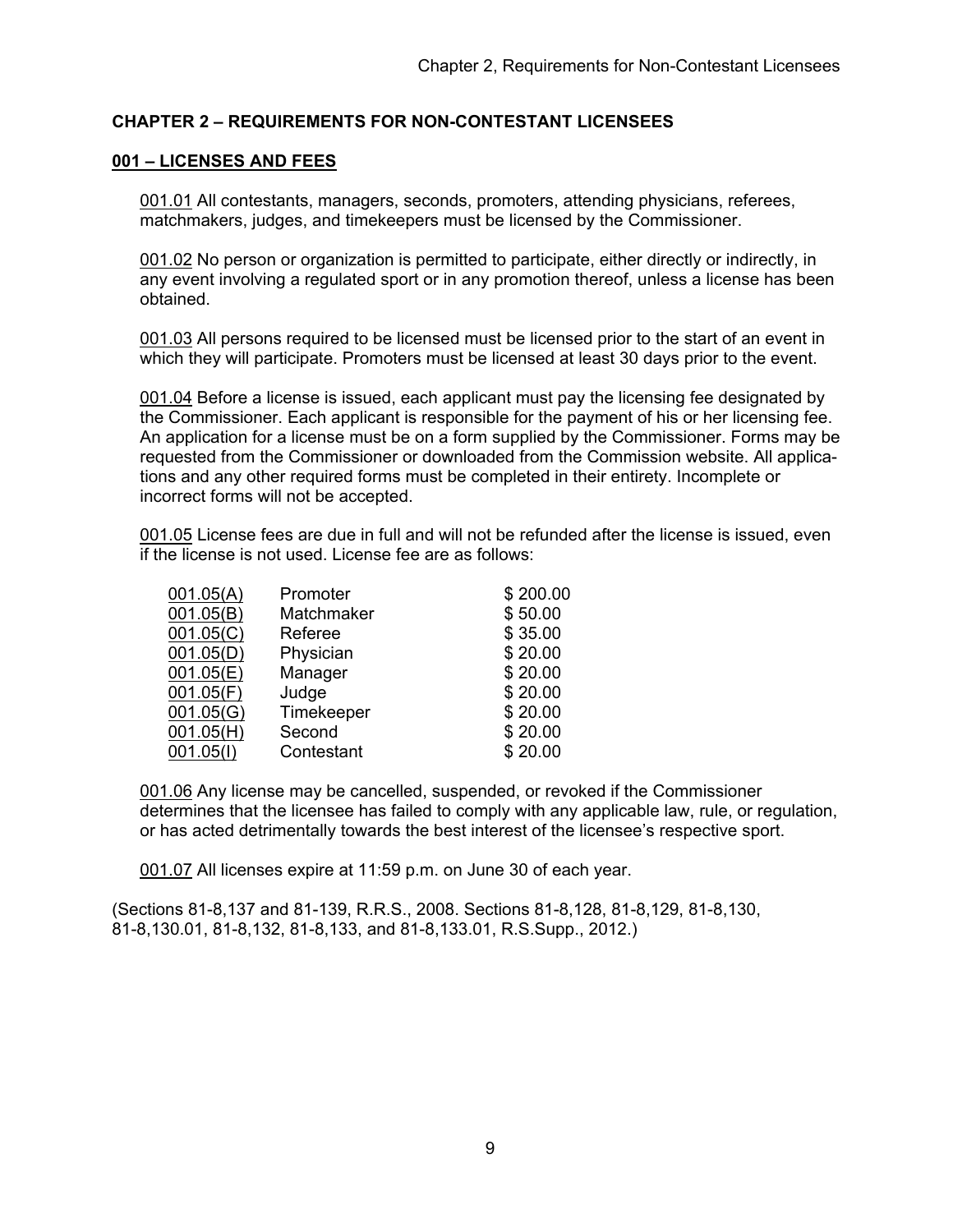#### **002 – REFEREES**

002.01 Prior to being licensed as a referee, an applicant must demonstrate to the Commissioner that the applicant has read and understands all applicable laws, rules, and regulations covering the regulated sport for which the applicant intends to serve as a referee.

002.02 The Commissioner reserves the right to deny, cancel, suspend, or revoke a license if, in the Commissioner's judgment, the referee applicant or licensee has diminished skills and reflexes or does not have sufficient knowledge or expertise.

002.03 Each applicant for a referee's license may be required to present to the Commissioner a physical examination by a physician attesting to his or her medical fitness to perform. Each licensed referee may also be required to undergo a physical examination by a physician and be deemed medically fit before officiating any bout.

002.04 The referee is charged with enforcing all rules and regulations of the Commission which apply to a contestant's performance and the rules of conduct of the applicable regulated sport.

002.05 If available, the referee may use instant replay to review a fight ending sequence, but only after a bout has been officially stopped. Once instant replay has been used to review a fight ending sequence, the bout shall not be resumed.

002.06 All decisions by the referee, including when to stop a bout, when to assess a foul, and when to declare a disqualification, are final and not subject to further administrative or judicial review, except that the Commissioner may consider allegations which, if true, would demonstrate:

002.06(A) Collusion between the referee and any third party that has affected the result of the bout;

002.06(B) That, as a result of an error in interpreting Nebraska Athletic Commission regulations, including the rules of the respective regulated sport as adopted by the Commission, the referee has rendered an incorrect decision; or

002.06(C) That the referee has committed a plain error, the error is clear, and that a failure to overturn the decision would result in a manifest injustice.

002.07 The referee may inspect the body, gloves, fingernails, and hand wraps of the contestants at all events, to ensure that nothing could result in an unfair competitive advantage. In preliminary bouts, when the gloves are adjusted in the dressing rooms, the referee or Commission official may inspect the body, gloves, fingernails, and hand wraps of the contestants.

002.08 Before the start of each bout, the referee will check with each judge and the timekeeper to determine if they are ready.

002.09 The referee will warn a second of any rule violations.

002.10 Only the referee can assess a foul and require point deductions. Judges may not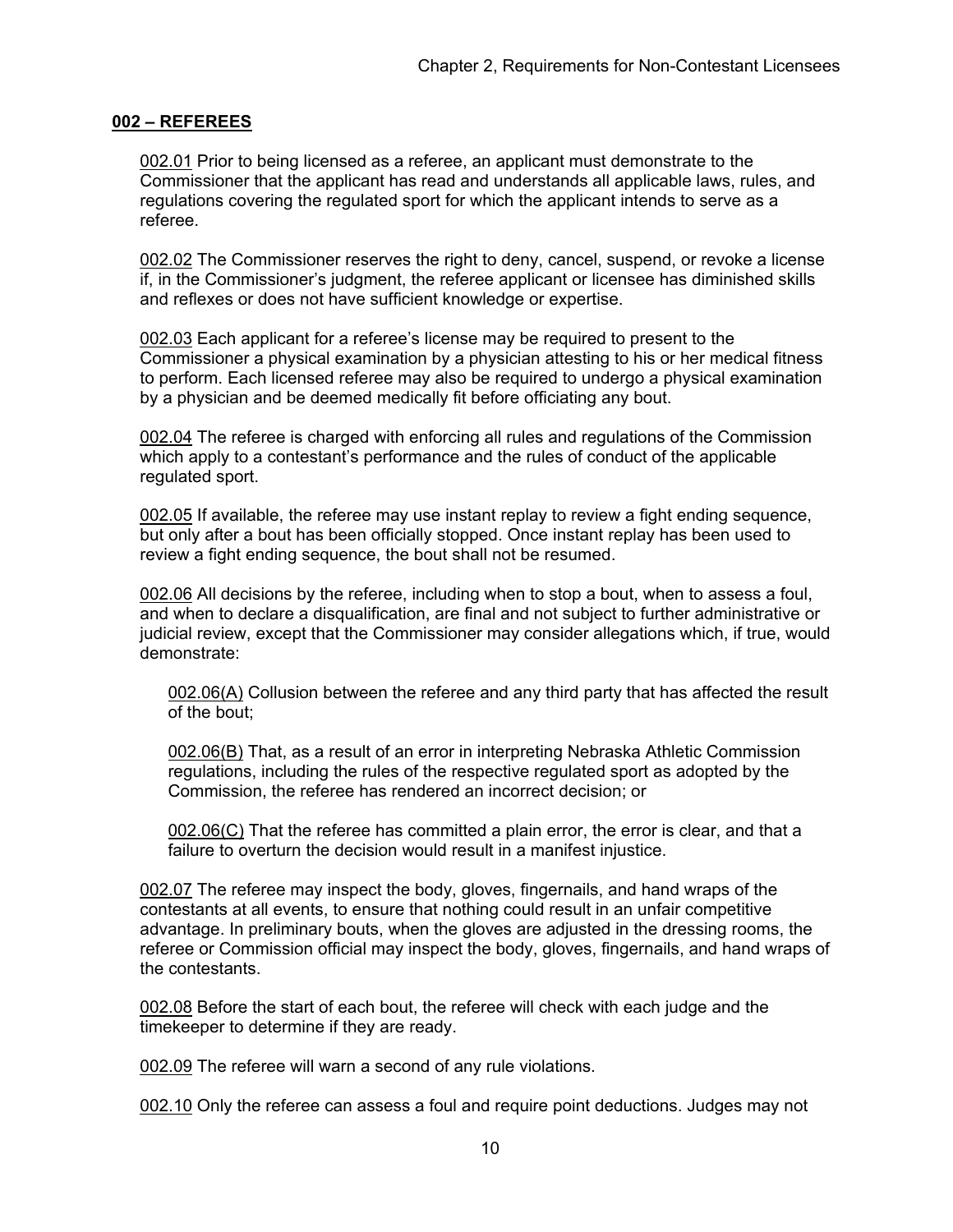deduct points for what they interpret is a foul.

002.11 The referee will ensure that each bout moves to its proper completion without undue stoppage or delay.

002.12 The referee will stop a bout if, in the judgment of either the referee or the attending physician, allowing the bout to continue will unduly jeopardize the health and safety of a contestant.

002.13 Referees will be assigned by the Commissioner.

002.14 The fee for referee services will be fixed by the Commissioner and paid by the promoter. Any changes or substitutions of referees must be approved by the Commissioner.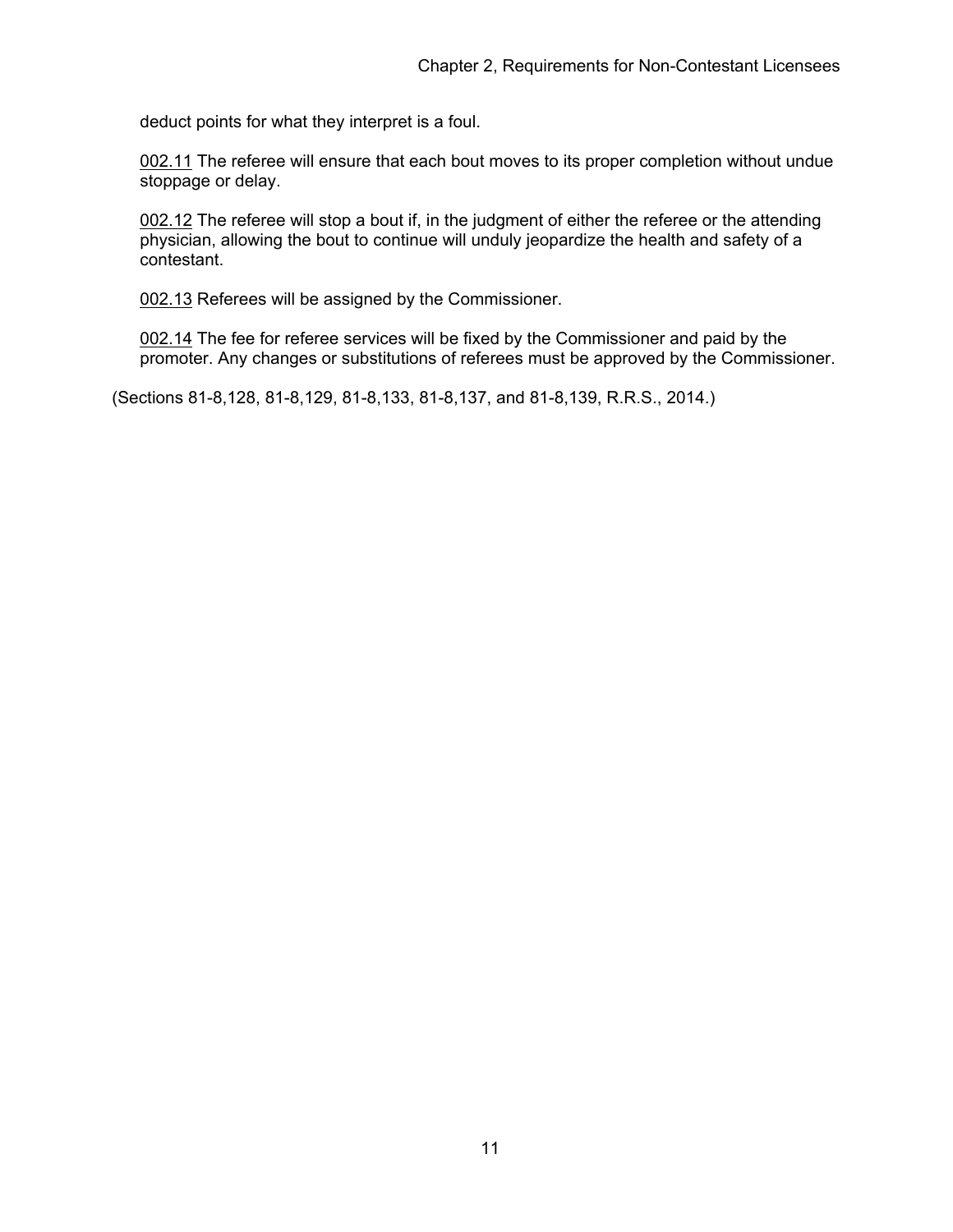### **003 – JUDGES**

003.01 Prior to being licensed as a judge, an applicant must demonstrate to the Commissioner that the applicant has read and understands the applicable laws, rules, and regulations of the regulated sport for which the applicant intends to serve as a judge.

003.02 All judges must familiarize themselves with and review the method to be used when scoring the respective regulated sport. Regulated sports will be scored using a 10-point system to determine the winner. In this system, the winner of each round receives 10 points and the opponent a proportionately less number of points. If the round is even, each contestant is to receive 10 points; no fraction of points may be given.

003.03 The Commissioner reserves the right to deny, cancel, suspend, or revoke a license if, in the Commissioner's judgment, the judge applicant or licensee does not have sufficient knowledge or expertise.

003.04 There must be three (3) judges present for all regulated sports bouts. The judges must sit alone at ringside and must reach their decision without conferring in any manner with any official or other individual. The referee is to have no voice in the selection of the winner.

003.05 Each judge must complete a scorecard to the best of his or her ability, in accordance with the provisions of the regulations and rules governing the respective regulated sport. At the end of the bout, the score must be totaled and signed by the judge, with the winner's name circled and entered in the appropriate space provided on the scorecard.

003.06 All decisions by judges are final and not subject to administrative or judicial review, except that the Commissioner may consider allegations which, if true, would demonstrate:

003.06(A) Collusion between judges or between one or more judge and any third party that has affected the result of the bout;

003.06(B) That, as a result of an error in interpreting Nebraska Athletic Commission regulations, including the rules of the respective regulated sport as adopted by the Commission, a judge has rendered an incorrect decision; or

003.06(C) That the judge has committed a plain error, the error is clear, and that a failure to overturn the decision would result in a manifest injustice.

003.07 A Commission official will collect the scorecards from the judges, check them for accuracy, and hand them to the Commissioner or other designated scorekeeper. Individual round scorecards and a master scoresheet may be used at the discretion of the Commissioner for professional bouts or amateur or professional MMA bouts.

003.08 Scorecards not filled out in their entirety will be returned by a Commission official to the judge for correction.

003.09 Only the referee can assess foul and point deductions. Judges cannot deduct points for what they interpret is a foul.

003.10 Judges will be assigned by the Commissioner.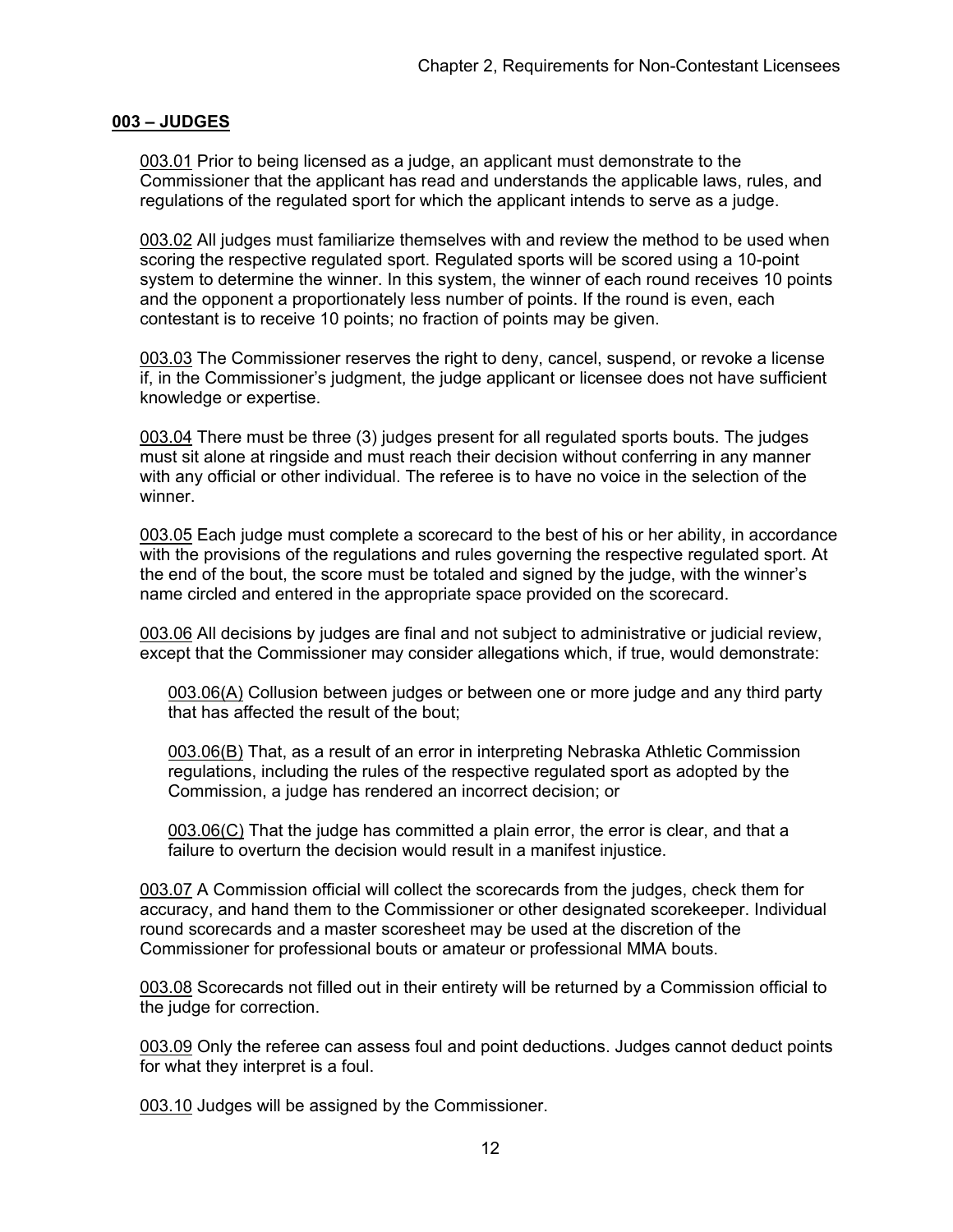003.11 The fee for services will be set by the Commissioner and paid by the promoter. Any changes or substitutions must be approved in writing by the Commissioner.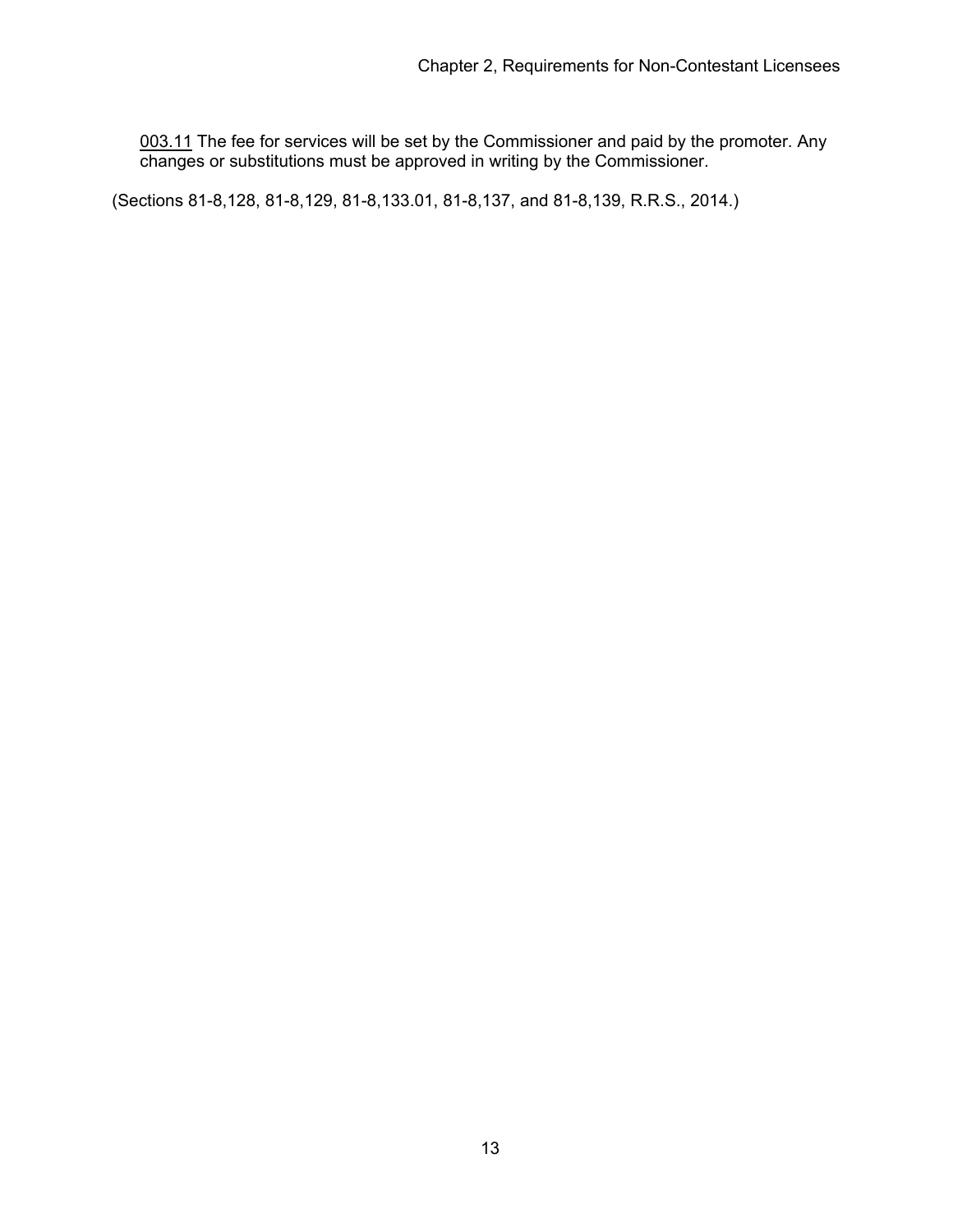### **004 – PROMOTERS**

004.01 The promoter is responsible for organizing, arranging, and conducting all bouts held at an event and is responsible for meeting all required deadlines for event permit applications and other requirements.

004.02 The promoter must post a compliance bond with the Commission in the amount of \$5,000 before a license will be issued. Bonds not meeting the requirements will be returned. All bonds will expire simultaneously, along with the license, on June 30 of each year.

004.03 The promoter must collect all required medical information from each contestant and submit the information to the Commissioner in accordance with the timeline established in this regulation.

004.04 Regulated sports events will be approved only when the following terms and conditions have been met:

004.04(A) **At least 30 days** prior to the scheduled date of the event, the promoter's license application, bond, and all required fees must be received by the Commission;

004.04(B) **At least 21 days** prior to the scheduled date of the event, the event permit application must be received by the Commission;

004.04(C) **At least 14 days** prior to the scheduled date of the event, the schedule of contestants must be received by the Commission;

004.04(D) **At least 14 days** prior to the scheduled date of the event, any signed contracts and addendums, on forms supplied by the Commission, must be received by the Commission;

004.04(E) For all professional contestants, all required medical information for each contestant, including diagnostic blood tests showing negative test results for the hepatitis B virus, the hepatitis C virus, the human immunodeficiency virus (HIV), an annual physical examination, and an eye examination, must be received by the Commission at least 14 days prior to the contestant's first event of the licensing year;

004.04(F) For all amateur contestants, all required medical information for each contestant, including diagnostic blood tests showing negative test results for HIV, the hepatitis B virus, the hepatitis C virus, and an annual physical examination, must be received by the Commission at least seven (7) days prior to the contestant's first event of the licensing year;

004.04(G) The promoter must provide verification by the insurance provider that the required medical insurance and the death benefit have been issued at least seven (7) days prior to the scheduled date of the event; and

004.04(H) Prior to the event, the promoter must verify that an attending physician, law enforcement officers, security personnel, and emergency medical technicians (EMTs) are present and the occupancy permit and fire inspection is current. The certificate of occupancy, indicating verification that the facility passed the inspection, must state that the certificate is a true and accurate copy of the most current fire inspection conducted.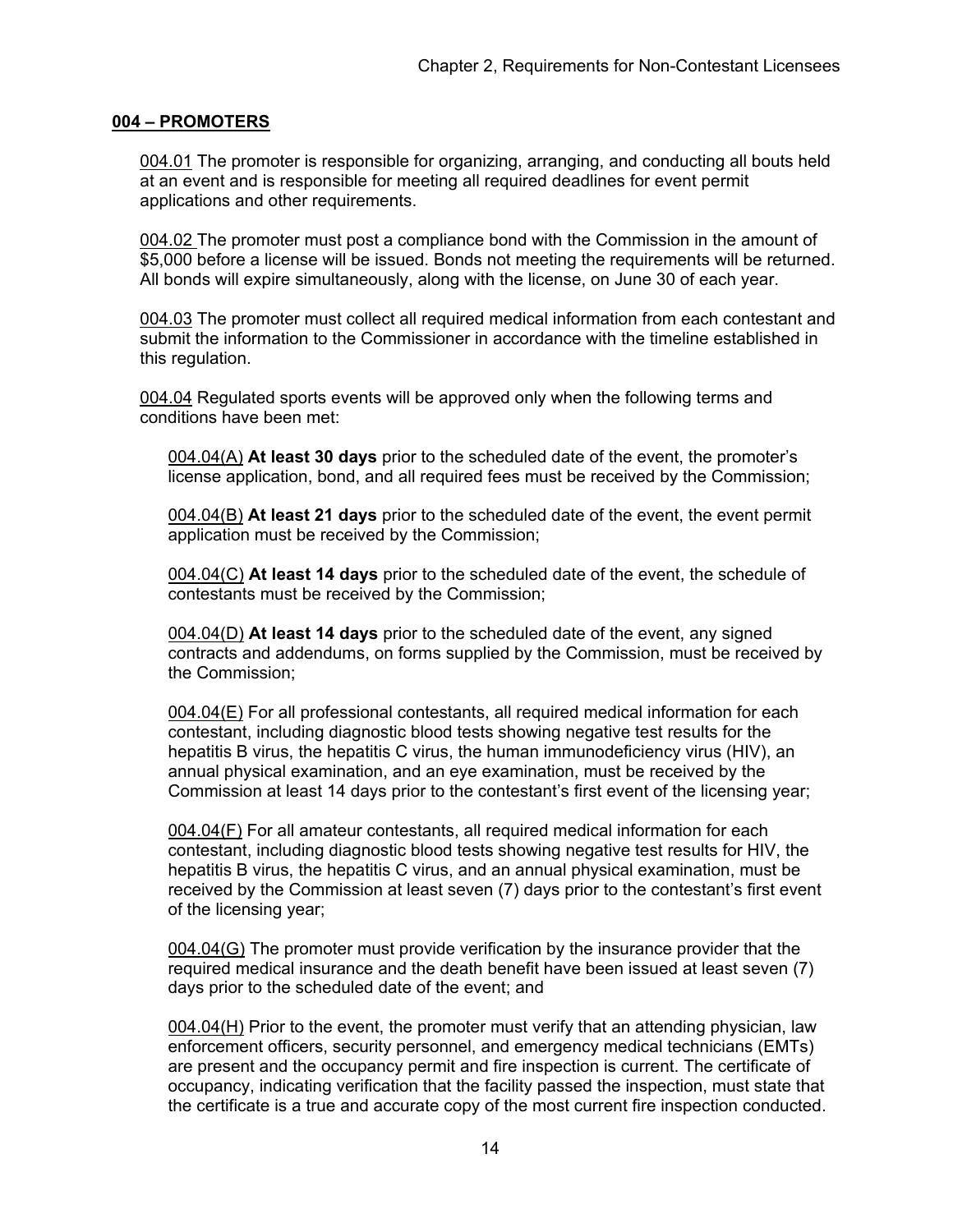Government owned and operated facilities and school gymnasiums that have annual fire inspections are exempt from this requirement.

004.05 Weigh-ins must be completed on the day of the event, except that weigh-ins may be conducted up to 24 hours prior to an event's scheduled start with approval of the Commissioner and upon the payment of a fee set by the Commissioner.

004.06 All applicable requirements must be met before any license will be issued or before contracts will be recognized or enforced. Each license issued is subject to the conditions and agreements set forth in the application, the statutes relating to boxing, bare-knuckle boxing, professional kickboxing and MMA, and the rules and regulations of the Commission.

004.07 Falsification, in whole or part, of a material fact or representation on any application for a license may result in a license being denied, cancelled, suspended, or revoked, as determined by the Commissioner.

004.08 Any promoter, matchmaker, or other person who uses or causes to be used any amateur contestant in any bout without first ascertaining whether the participant is at least 18 years of age and can compete as a qualified amateur will be subject to disciplinary action as determined by the Commissioner.

004.09 Not more than two (2) events may be held on the same day. No two (2) events of the same regulated sport shall be held within 24 hours if occurring within 100 miles. In addition, the Commissioner may deny any event if there will not be sufficient personnel available.

004.10 For purposes of coordinating event regulation and ensuring sufficient personnel availability and coverage, the Commissioner may maintain a system that allows promoters to reserve future event dates. The Commissioner may: (1) limit the number of reserved dates that any promoter has at any one time; (2) limit how far in advance dates may be reserved; and (3) disregard any date reservation that, in the opinion of the Commissioner, is designed to act merely as a placeholder.

004.11 Mixed professional and amateur boxing events will only be approved after the requirements for amateur and professional boxing are met, including the approved amateur sanction and other applications, permits, and forms.

004.12 The promoter must verify to the Commissioner each competitor's competence and ability to compete.

004.13 It is the duty and responsibility of the promoter to ensure that no licensee connected with the event is under the influence of drugs or alcohol.

004.14 An ambulance and EMT personnel must be at the venue as long as bouts are held. In the event that the ambulance or EMT personnel have to leave the venue, the promoter cannot conduct any bout until another ambulance or EMT personnel arrives.

004.15 The promoter is responsible for ensuring that public safety is maintained at all events. At least two (2) state-certified, uniformed law enforcement officers must be furnished by the promoter and must be in attendance. Additional officers or other security personnel as required by the facility manager or the Commissioner must also be furnished if deemed necessary for adequate public safety. Failure to comply with this regulation may result in the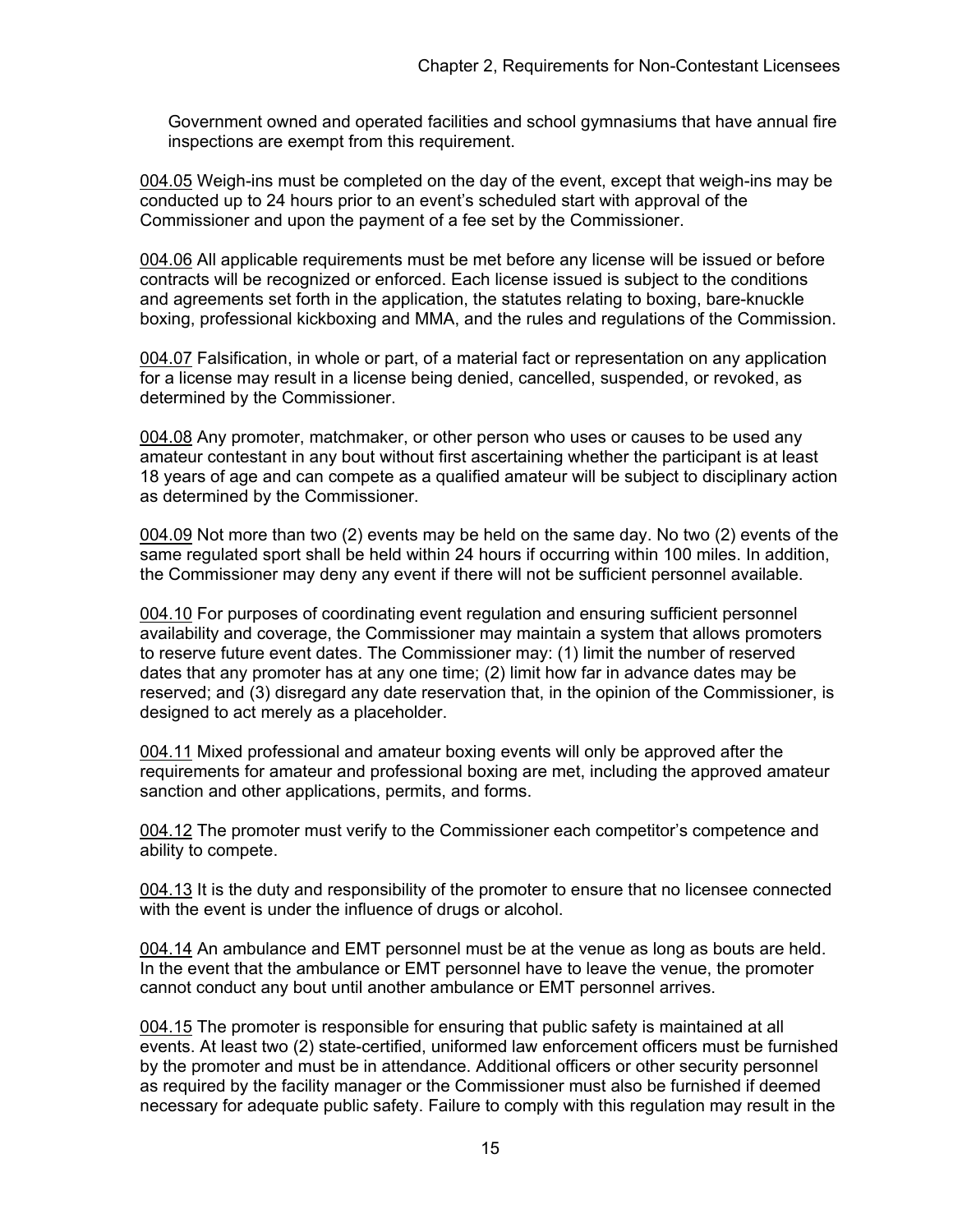cancellation of the event at the discretion of the Commissioner.

004.16 The promoter must ensure there are separate dressing rooms for both male and female contestants and that a separate room is provided for physical examinations conducted by the attending physician. The dressing and examination rooms must provide a degree of privacy and security and be kept clean. No one is allowed in the contestant's dressing rooms except Commission officials, managers, seconds, representatives of the promoter, attending physicians, and other individuals as permitted by the Commissioner. The promoter will, when required by the Commissioner, furnish a security guard in dressing room areas to enforce this rule.

004.17 The promoter is responsible for and must correct any violations of Commission regulations, rules, or applicable local health department requirements regarding sanitary conditions of dressing rooms, showers, gloves, water bottles, towels, or other equipment.

004.18 The promoter must ensure that the ring is kept clean. The promoter must have at least one (1) person assigned to maintain the sanitation of the ring area. This individual must have, at his or her disposal, a cleaning solution of bleach and water and appropriate cleaning equipment such as mops, towels, and disinfectants. A commercial cleaning agent such as wrestling mat cleaner may be used provided it does not irritate the skin, eyes, or lungs of the contestants or anyone else associated with the event.

004.19 Following each bout and between rounds, when directed by the referee or by a Commission official, a representative of the promoter must clean and dry the ring floor.

004.20 The ring area must be completely cleaned and disinfected prior to the start of the first bout and again during any scheduled intermission.

004.21 The promoter is required to provide all equipment necessary to conduct the event, including the ring, a bell for boxing and bare-knuckle boxing events, a weigh-in scale (unless the scale is provided by the Commissioner), and all other associated material and equipment essential to the event. If the promoter provides the weigh-in scale, it must be examined and approved by a Commission official.

004.22 The promoter must provide Commission-approved gloves to all contestants except in bare-knuckle boxing events.

004.23 The promoter must provide bio-hazard bags or containers in each corner and in the dressing rooms.

004.24 The promoter is responsible for the collection of athletic tax, city and state sales tax, and any tax on the sale of television rights.

004.25 The promoter is solely liable for all contractual obligations entered into with professional contestants, except that if the promoter utilizes a licensed matchmaker, the promoter and matchmaker are joint and severally liable.

004.26 The promoter is required to publicly announce any and all substitutions for professional contestants advertised for bouts as soon as substitutions are known. Prior to the announcement of a substitution, the substitute contestant must be approved by the Commissioner.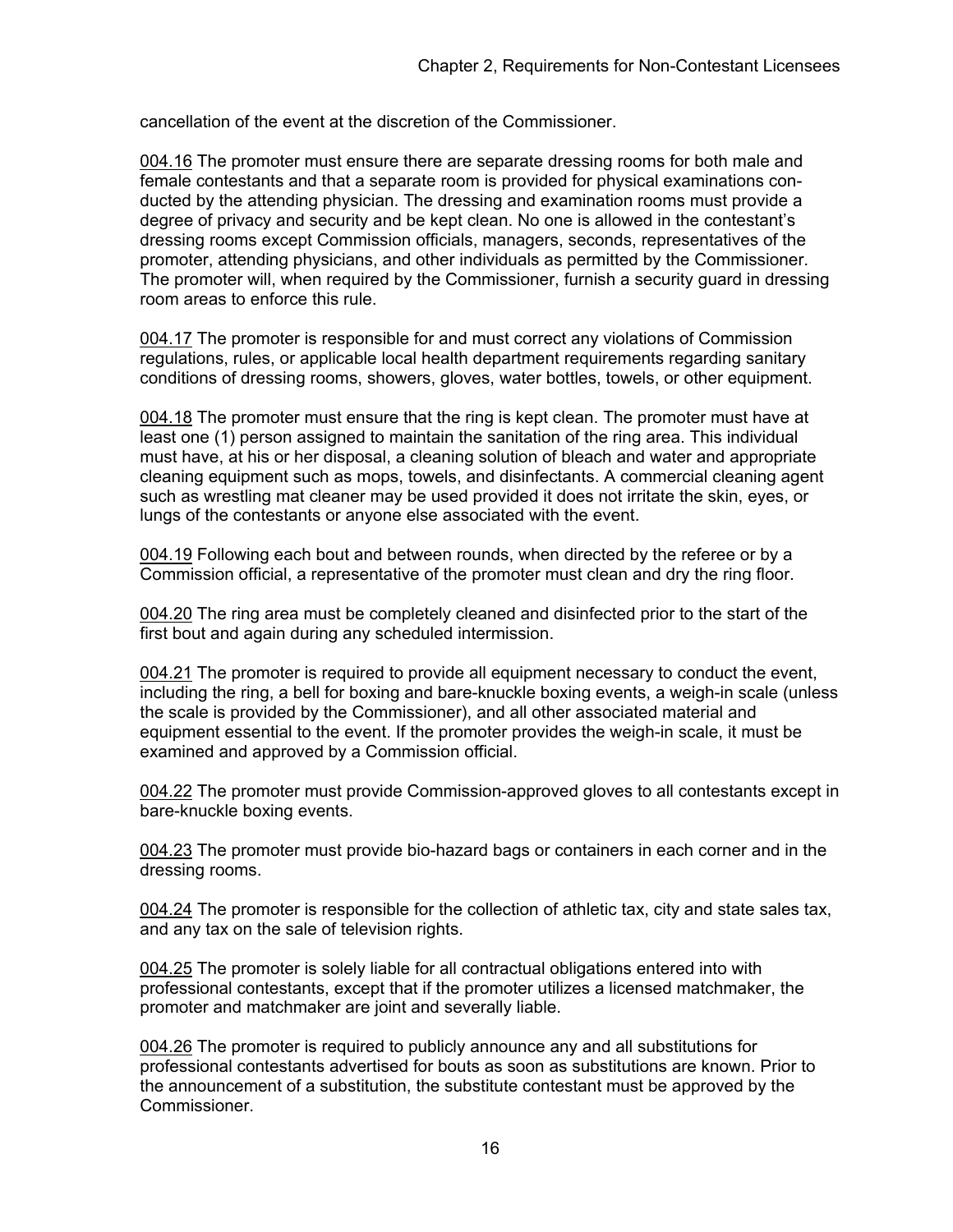004.27 The fee for services of referees, judges, and timekeepers will be set by the Commissioner and paid by the promoter.

004.28 The failure of the promoter to abide by any requirement in this section may result in disciplinary action.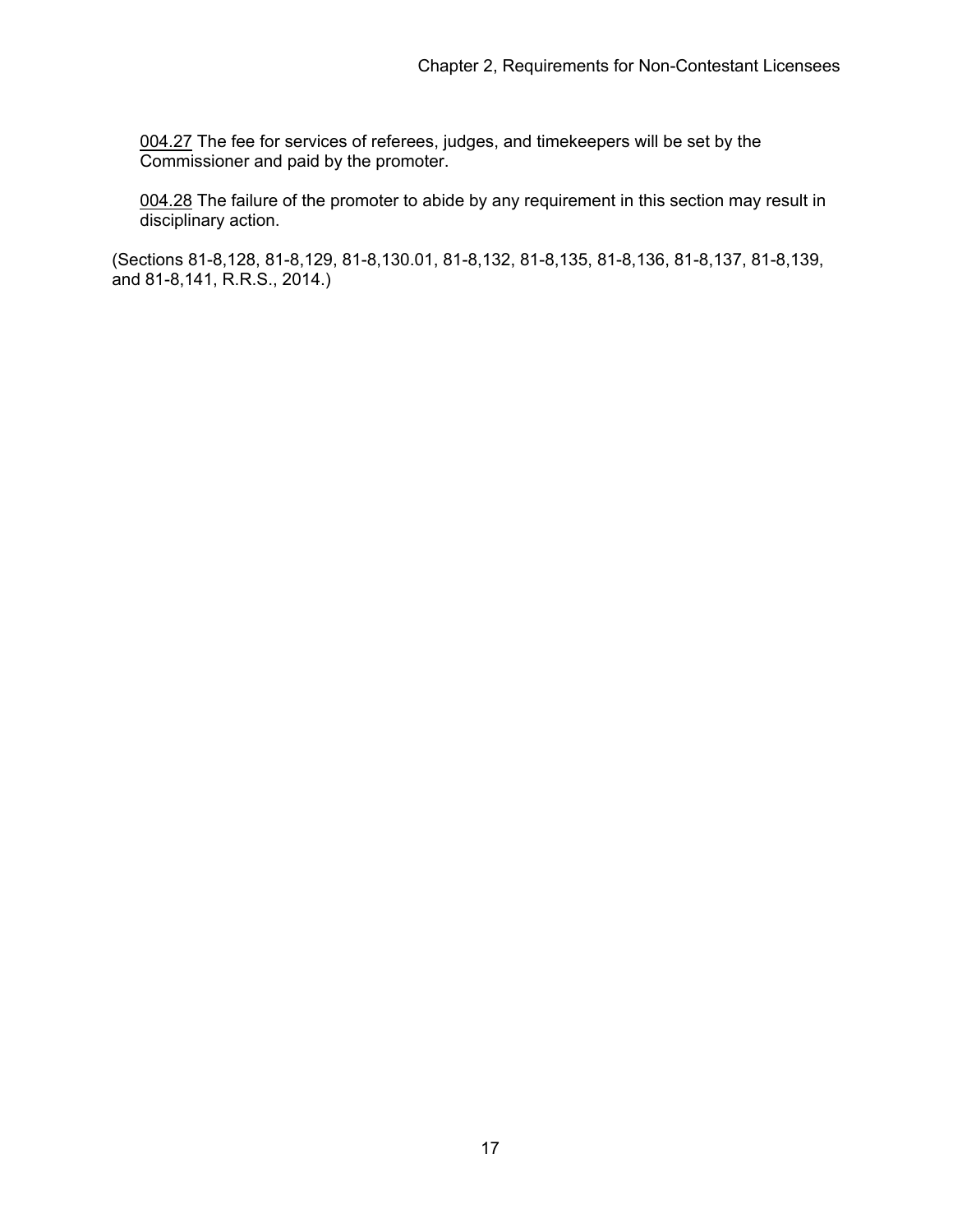# **005 – ATTENDING PHYSICIANS**

005.01 An attending physician licensed by the Commissioner will be in charge of pre-bout and post-bout physical examinations for all professional and amateur contestants. No bout may start until the attending physician is seated at ringside.

005.02 The attending physician must have resuscitation equipment available at ringside, in addition to his or her personal medical equipment and supplies. The attending physician must be seated in a neutral corner.

005.03 In addition to pre-bout physical examinations, the attending physician must conduct a post-bout physical examination of all contestants. The results of the post-bout examination must be documented on a Commission-approved medical form and be signed by the attending physician.

005.04 The attending physician must conduct a thorough physical examination of each contestant which must include, at a minimum, the following:

005.04(A) Weight;

005.04(B) Temperature, pulse (sitting and standing), and blood pressure;

005.04(C) Lungs and heart;

005.04(D) Venereal disease test and urinalysis, when deemed necessary;

005.04(E) Scrotal examination for hernia;

005.04(F) Eye exam, and

005.04(G) General physical condition.

005.05 Any contestant or referee deemed unfit to participate by the attending physician will be disqualified. Any decision made by the physician under this subsection is final and not subject to administrative or judicial review.

005.06 Any contestant who has sustained a severe injury or who was rendered unconscious must receive an appropriate medical examination and treatment by the attending physician.

005.07 The attending physician must be prepared to assist if any serious emergency arises and must render temporary or emergency treatment for cuts and minor injuries sustained by the contestants.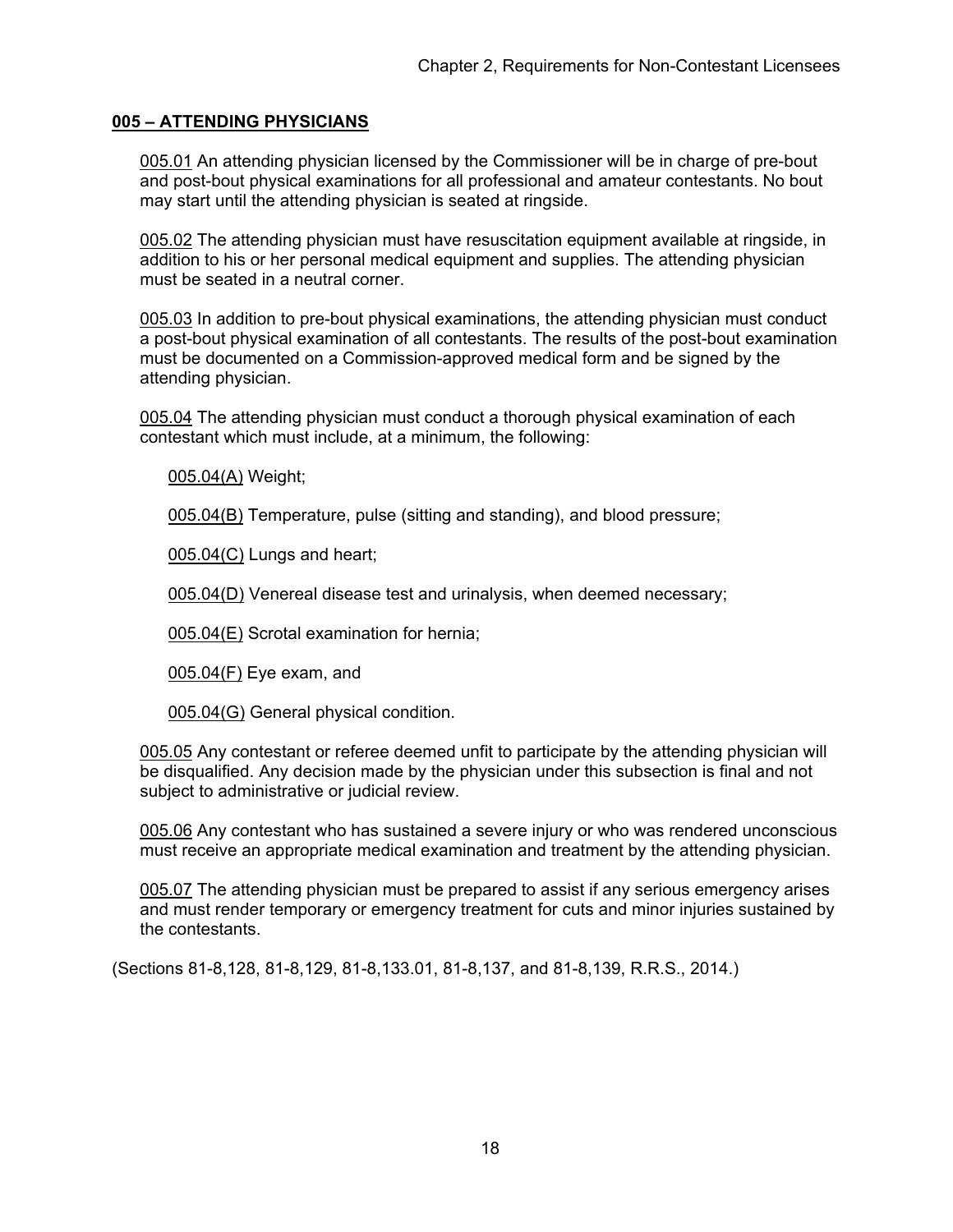### **006 – MATCHMAKERS**

006.01 A licensed matchmaker is required for all professional boxing bouts, professional bare-knuckle boxing bouts, professional kickboxing bouts, amateur and professional MMA bouts and elimination bouts, except that a licensed promoter may act as its own matchmaker without applying for an additional license, if found to be qualified to do so by the Commissioner.

006.02 The duties of the matchmaker are to arrange the bouts, attend the weigh-ins and physical examinations, and to match the contestants as to weight and experience. The matchmaker will also assure that all required equipment is in place and the bouts start at the scheduled start time.

006.03 The Commissioner reserves the right to question any applicant for a matchmaker's license. If the Commissioner determines that the applicant does not have sufficient knowledge of the sport, the license will be denied.

006.04 If a licensed matchmaker is employed or otherwise utilized by a promoter in an event, the matchmaker and the promoter will be jointly and severally liable for all contractual obligations, bond requirements, license fees, and taxes.

006.05 The matchmaker may be subject to disciplinary action for a bout in which one (1) of the contestants is disproportionately outclassed. Consistent lack of judgment by a matchmaker in arranging bouts will be regarded as sufficient grounds to suspend the matchmaker's license.

006.06 The matchmaker cannot perform the duties of a second, referee, judge, announcer, or timekeeper at any event for which he or she serves as a licensed matchmaker.

006.07 While bouts are in progress, the matchmaker must work with Commission officials and will be directly responsible to the Commissioner for the promoter he or she represents.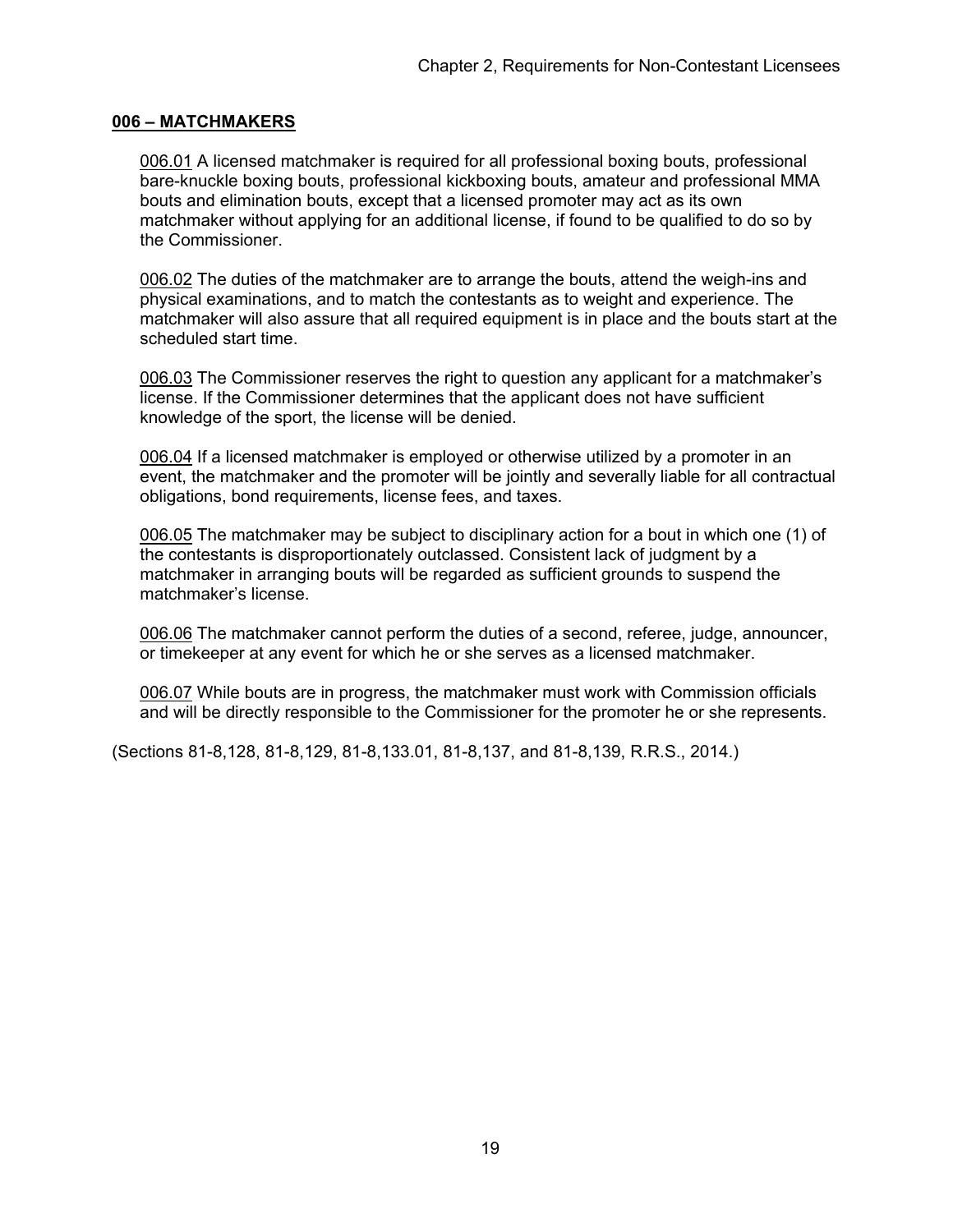### **007 – TIMEKEEPERS**

007.01 The timekeeper must provide a timing device, a device to signal 10 seconds remaining in the round, and an air horn for MMA events.

007.02 The timekeeper must signal when 10 seconds remain in a round and must signal when the round is over.

007.03 The timekeeper must give a 10-second warning before the beginning of each round.

007.04 It is the responsibility of the timekeeper to keep an accurate time of each bout. The timekeeper must keep an exact record of time-outs taken at the direction of the referee. The timekeeper must record the exact time the bout was stopped.

007.05 The timekeeper must remain impartial and cannot communicate the remaining time, except as authorized in this section.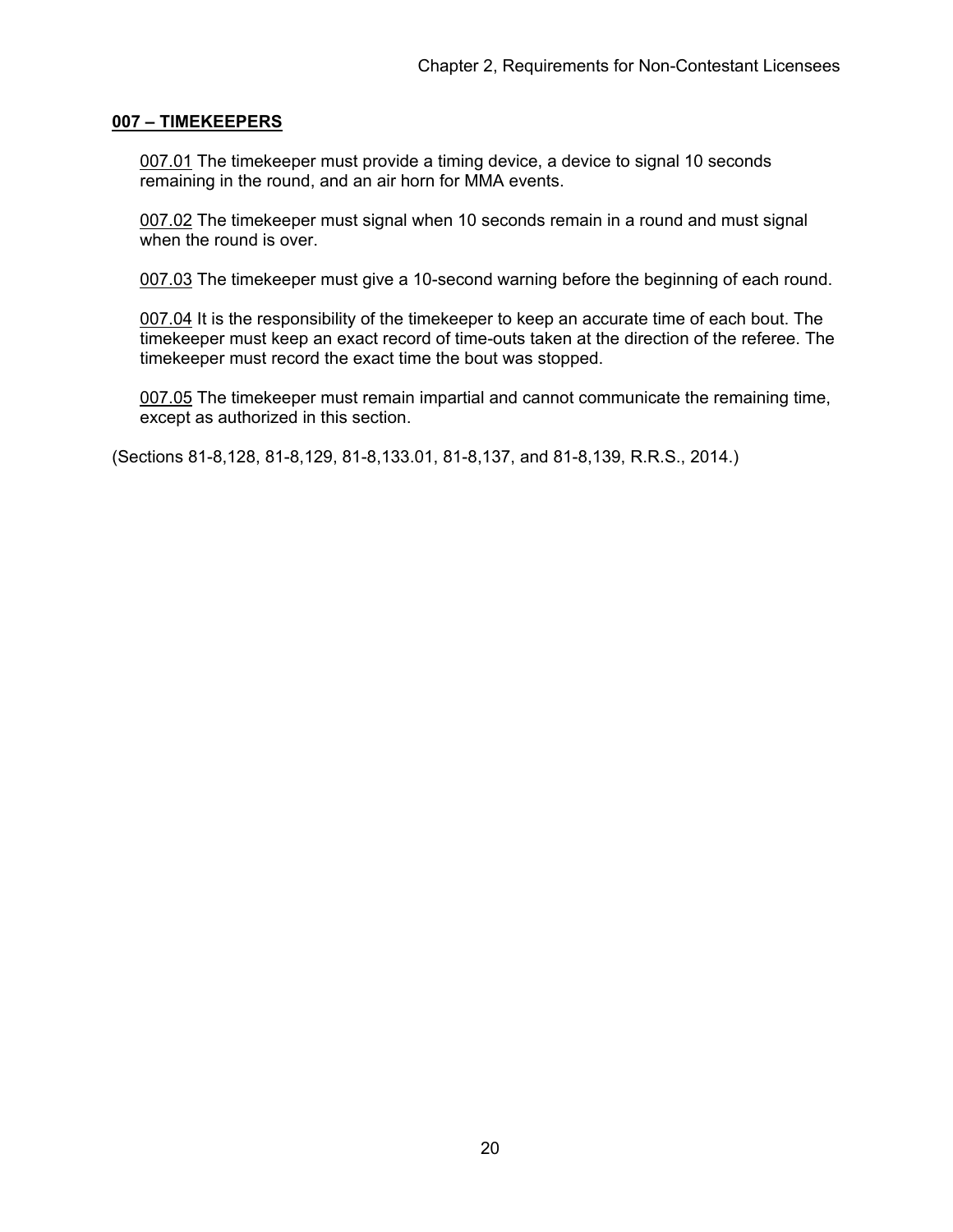#### **008 – MANAGERS**

008.01 Managers who engage in illegal, coercive, or unethical practices by restrictive and anticompetitive business practices to the detriment of the contestants or the sport will be subject to disciplinary action.

008.02 If the Commissioner determines that a manager applicant has insufficient knowledge of the sport, the license will be denied.

008.03 The Commissioner will recognize a contract between a manager and a contestant only when a copy of the contract has been filed with the Commission. The contracts must be on forms supplied by the Commission. No manager is allowed to contract for the services of a contestant under his or her management for a bout to take place on a date after the expiration date of the contract between the contestant and the manager.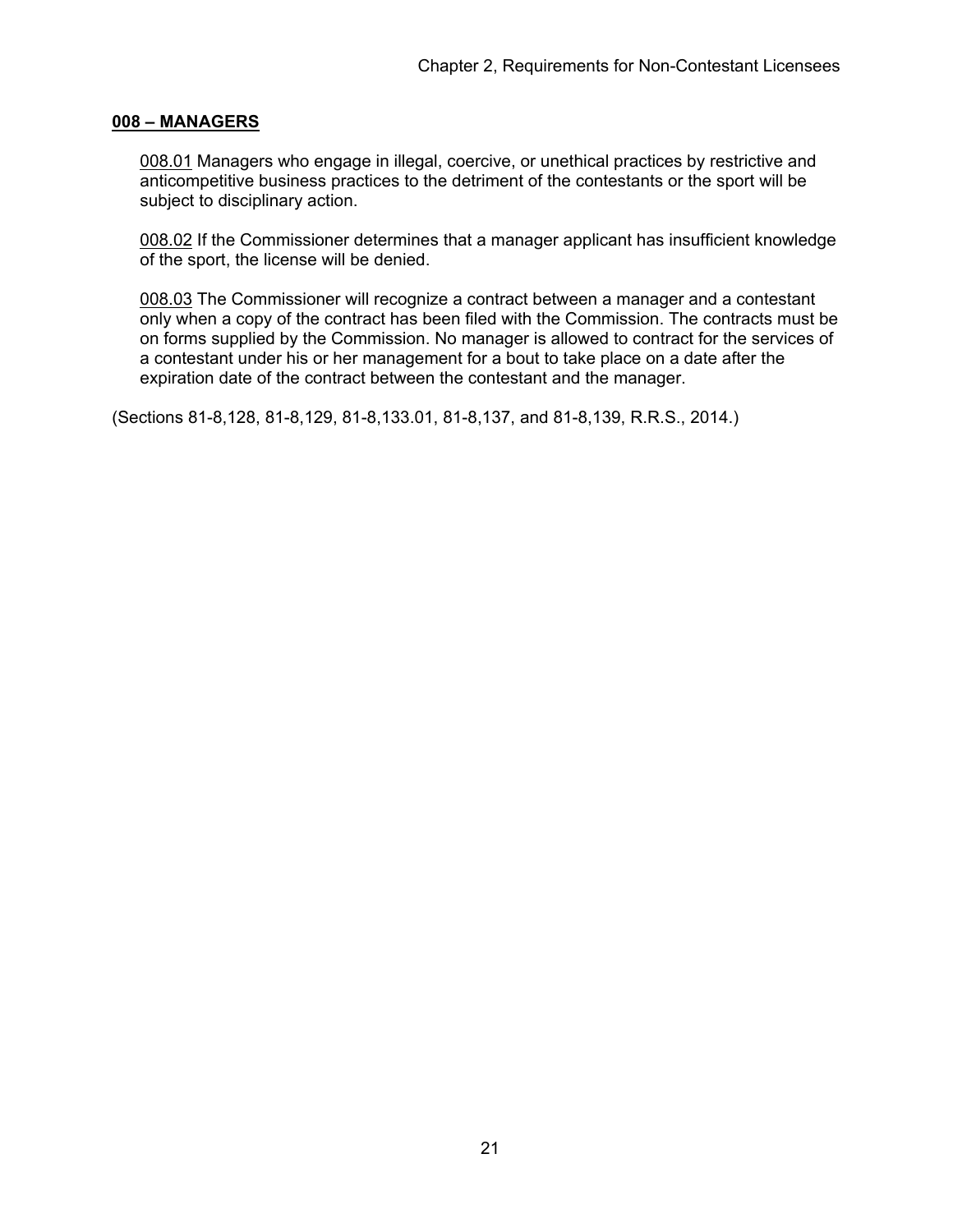#### **009 – SECONDS**

009.01 The Commissioner reserves the right to refuse an applicant for a second's license when, in the judgment of the Commissioner, the applicant is not qualified to act as a second.

009.02 Licensed contestants and managers may be permitted to act as seconds without obtaining an additional license; however, they must observe all rules and regulations pertaining to the conduct of seconds. Licensed promoters may not act as seconds.

009.03 A second must remain seated and must abide by all instructions of Commission officials and the referee. Failure to comply may lead to point deductions by the referee, ejection from the venue, or other disciplinary action.

009.04 Unless authorized by the Commissioner, a contestant cannot have more than two (2) seconds, one of whom will announce to the referee at the start of the bout that he or she is the chief second. Only one (1) second may enter the ring between rounds.

009.05 A second cannot enter the ring until the timekeeper indicates the round has ended and must leave the ring when the timekeeper gives the 10-second warning before the beginning of each round. If a second enters the ring before the bell ending the round has sounded, the contestant may be disqualified and the second may be subject to disciplinary action as determined by the Commissioner.

009.06 While a bout is in progress, coaching or signaling to the contestants by a second must be kept to a minimum. After leaving the ring, a second must be seated on a stool or chair and must remain seated. A second cannot touch, stand, or lean on any part of the ring during a round. Violators will be removed from the corner and may be subject to disciplinary action.

009.07 A second may not pour water or ice on a contestant. Excess water or ice on the ring floor must be wiped up immediately by the second. Water discharged from the mouth of a contestant must be caught in a bucket or other device furnished for that purpose. When instructed by a referee or Commission official, a second must wipe any excess water off a contestant.

009.08 Before leaving the ring at the start of each round, the second must remove all obstructions, buckets, stools, bottles, towels, and robes.

009.09 The chief second for a contestant may toss a towel into the ring as an indication of defeat and scale the ring apron to attract the attention of the referee to indicate the retirement of his or her contestant. The second cannot enter the ring unless the referee stops the bout. A second cannot interfere with a count that is in progress.

009.10 The sharing of towels, sponges, water bottles, or anything that could transmit fluids from one person to another is prohibited.

009.11 Any violation of the provisions in this chapter may result in the immediate ejection of the second from the ring area and may result in disciplinary action as determined by the Commissioner.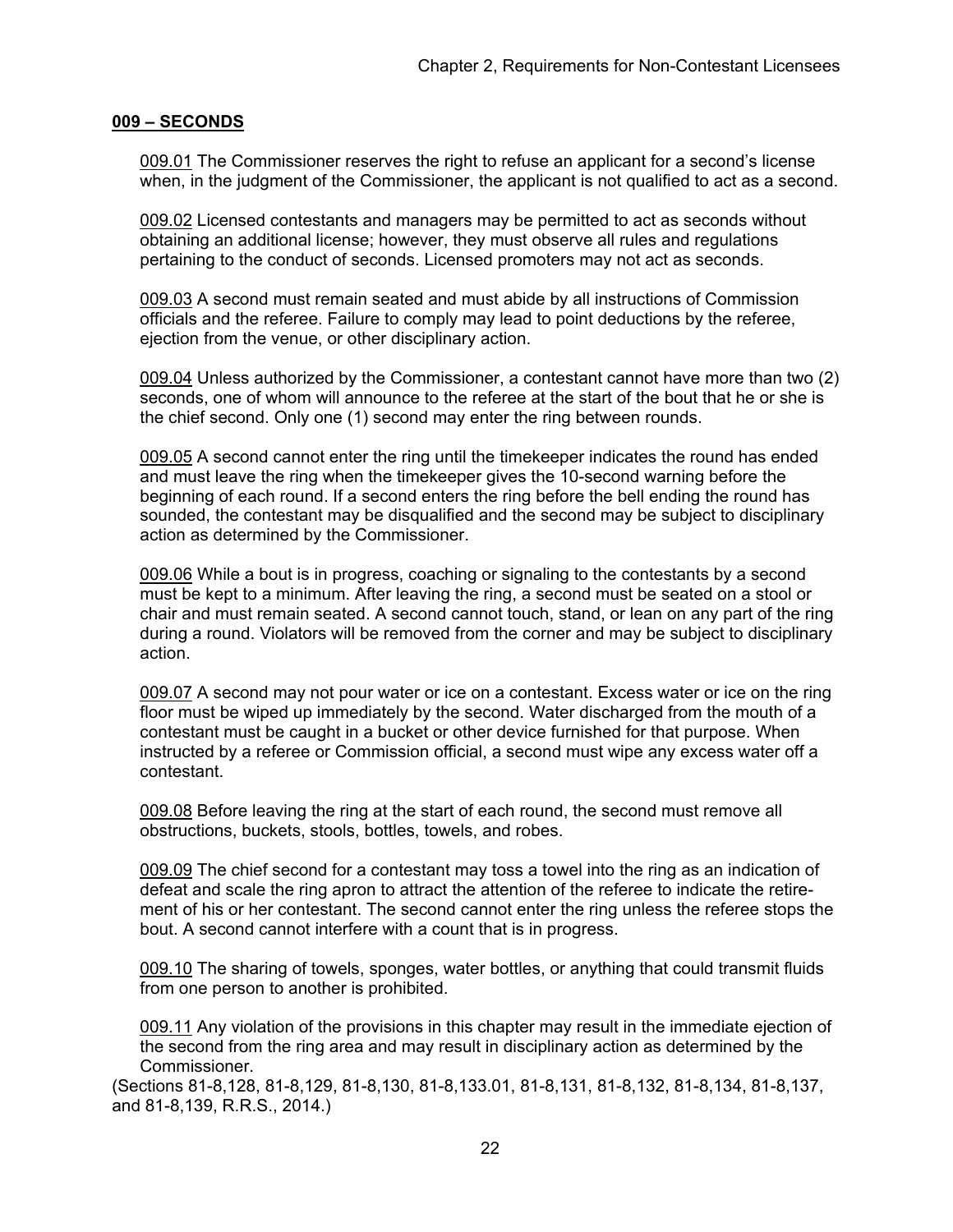# **CHAPTER 3 – CONTESTANTS**

### **001 – GENERAL PROVISIONS**

001.01 Except as otherwise indicated, the provisions in this chapter apply to all contestants who participate in any regulated sport. Contestants must also comply with the regulations contained in chapters governing the regulated sport in which they participate.

001.02 Contestants must adhere at all times to the instructions of Commission officials, the referee, and the attending physician. The failure to abide by instructions or the violation of any applicable law, rule, or regulation may result in disciplinary action.

001.03 No person under 18 years of age is permitted to participate in a regulated sport at any level, including amateur, professional, or exhibition.

001.04 The Commissioner may indefinitely suspend any contestant when the Commissioner determines the contestant has not displayed a sufficient skill level during a bout. The suspension will remain in effect until the contestant can demonstrate an adequate skill level or until the contestant meets the terms of his or her suspension.

001.05 Any contestant who, after participating in a minimum of five bouts, has a winning percentage of .200 or less, is disqualified from further competition, unless the contestant has won his or her most previously sanctioned bout.

001.06 A contestant who records five (5) consecutive losses or whose ability to compete safely is questionable will be placed on administrative suspension. The suspension will be at the discretion of the Commissioner, after reviewing the contestant's skill level, age, and overall record.

001.07 Any contestant who has competed in a non-sanctioned fight will not be approved by the Commissioner to compete for a minimum of 45 days from the date of the non-sanctioned fight, if the fight ends in any manner other than a technical knockout (TKO), knockout (KO), or a referee stops contest strike (RSC strike). If the non-sanctioned fight ends as a result of a TKO, KO, or RSC strike, the licensee or license applicant will not be approved to compete for a minimum of 60 days from the date of the non-sanctioned fight. After the nonsanctioned fight, the licensee must also submit to the Commission his or her negative test results for HIV, the hepatitis B virus, and the hepatitis C virus.

001.08 Any suspension of a contestant, whether an administrative or medical suspension resulting from his or her participation in any regulated sport, applies to any other regulated sport in which that contestant is licensed to participate.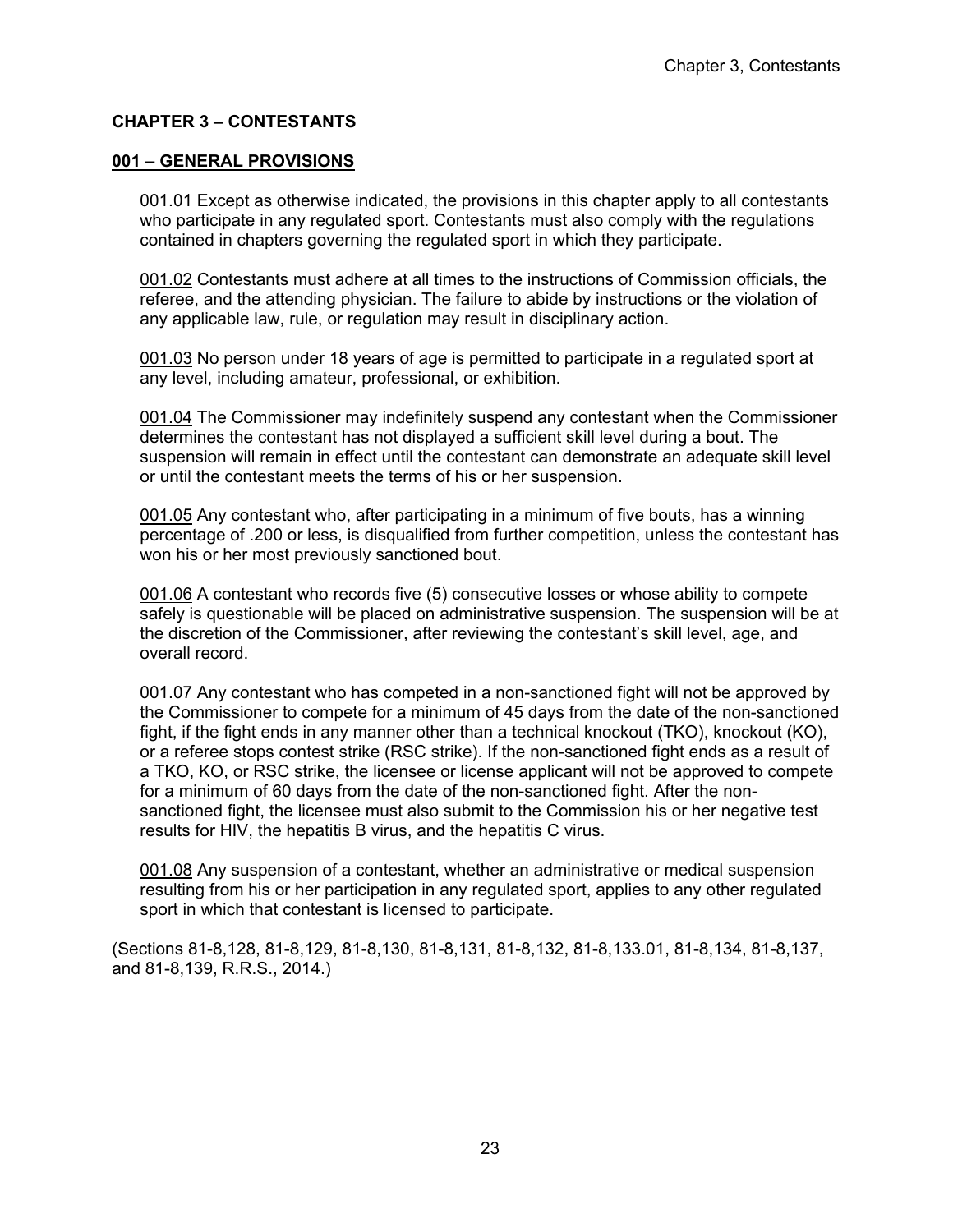# **002 – MEDICAL INFORMATION – PROFESSIONAL CONTESTANTS**

002.01 At least 15 days prior to a professional contestant's first scheduled event of the licensing year, each contestant must submit to the promoter the original or a certified copy of the following medical information:

002.01(A) A report from a complete annual physical examination conducted and signed by a licensed healthcare professional, stating that the contestant is physically fit for the anticipated activity; and

002.01(B) An eye examination conducted by a licensed healthcare professional stating that the contestant's vision is sufficient for the anticipated activity and which meets the minimum vision requirements as established in subsection 002.03.

002.02 The Commissioner will not issue a license or renew any applicant's license who is found to be blind in one (1) eye or whose vision in one (1) eye is so poor that a licensed healthcare professional recommends that a license not be granted, regardless of the contestant's vision in the other eye.

002.03 The Commissioner may deny, suspend, revoke, or place restrictions on the ability of a contestant to compete, when the results of the eye examination demonstrate that the contestant cannot safely engage in his or her respective sport because of a visual condition including but not limited to the following:

002.03(A) Uncorrected visual acuity of less than 20/200 in either eye or 20/60 with both eyes, unless the contestant competes with contact lenses;

002.03(B) Corrected visual acuity of less than 20/60 in either eye, regardless of its cause;

002.03(C) A visual field of 60 degrees or less extending over one (1) or more quadrants of the visual field;

002.03(D) The presence or history of retinal detachment or retinal tear, unless treated by an ophthalmologist and then approved by an ophthalmologist who then assesses that the contestant is at no significant risk of further injury to the retina if contact is resumed. This assessment must occur within five (5) days before the scheduled bout;

002.03(E) The presence of primary or secondary glaucoma, whether or not such condition has been treated; or

002.03(F) The presence of aphasia or dislocated lens in either eye or any other visual condition which the Commissioner determines would prevent the contestant from safely engaging in his or her regulated sport.

002.04 At least 15 days prior to a professional contestant's first scheduled event of the licensing year, a contestant must submit to the promoter negative test results for the following items:

002.04(A) The presence of antibodies to HIV;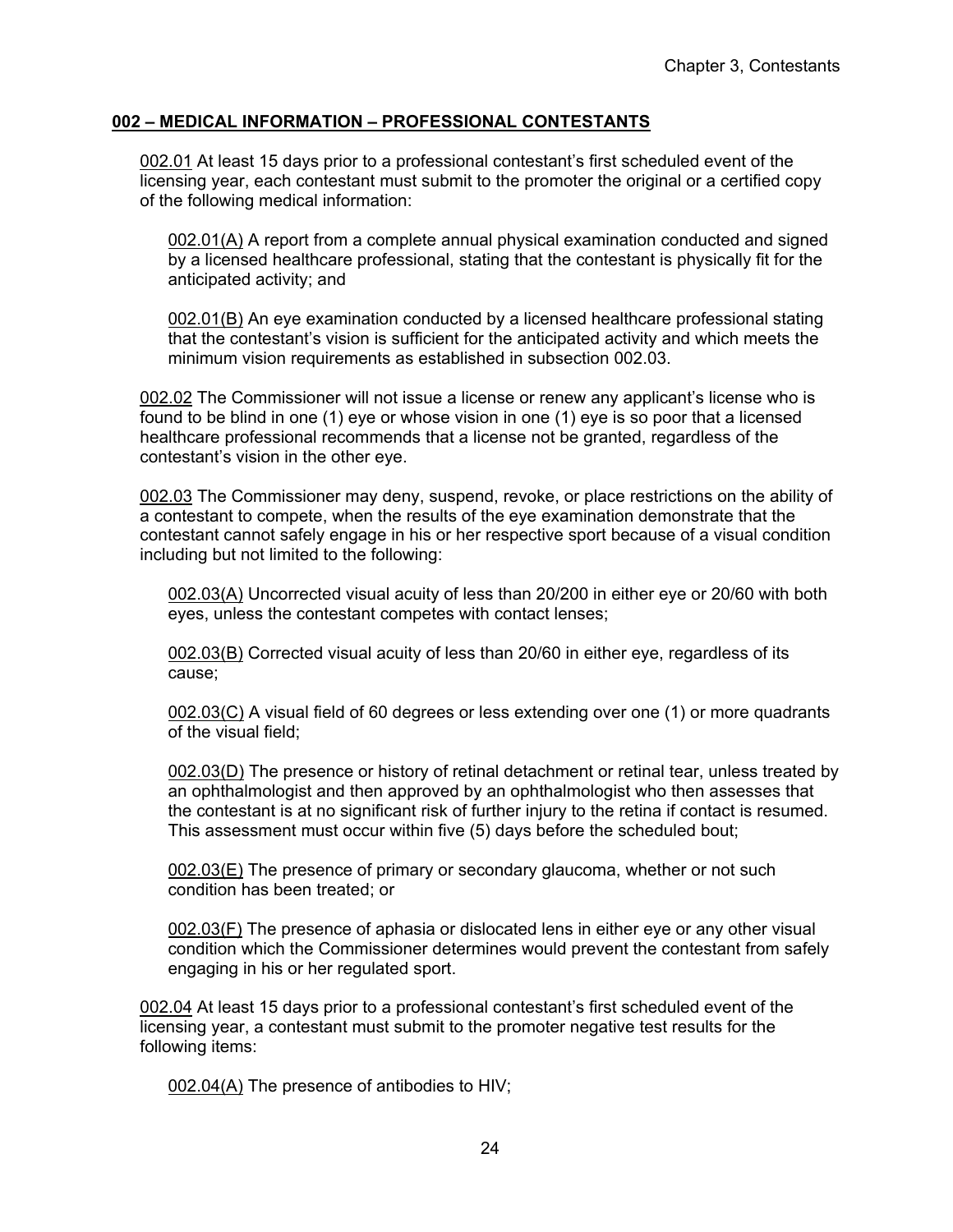002.04(B) The antibodies of the hepatitis B virus or, with a surface antigen test, the presence of the antigen of the hepatitis B virus; and

002.04(C) The presence of antibodies to the hepatitis C virus.

002.05 Professional female contestants must submit:

002.05(A) A physician's written verification of a negative pregnancy test administered within 48 hours of the scheduled event; or

002.05(B) A negative result of an on-site pregnancy test, which test was conducted in the manner prescribed by the Commissioner.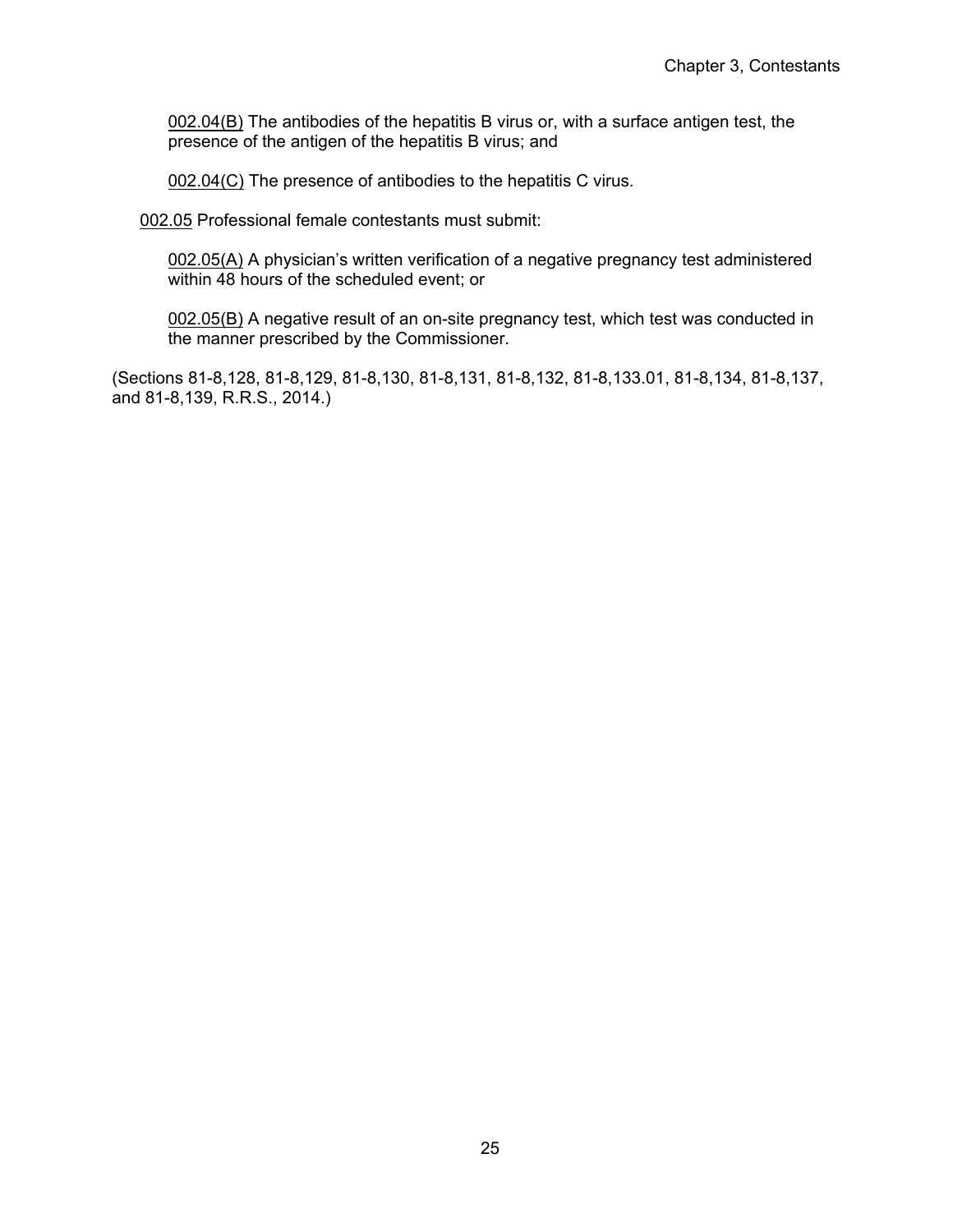# **003 - MEDICAL INFORMATION – AMATEUR CONTESTANTS**

003.01 At least eight (8) days prior to an amateur contestant's first scheduled event of the licensing year, each contestant must submit to the promoter the original or a certified copy of a complete annual physical examination conducted and signed by a licensed healthcare professional, stating that the contestant is physically fit for the anticipated activity.

003.02 At least eight (8) days prior to an amateur contestant's first scheduled event of the licensing year, a contestant must submit to the promoter negative test results for the following items:

003.02(A) The presence of antibodies to HIV;

003.02(B) The antibodies of the hepatitis B virus or, with a surface antigen test, the presence of the antigen of the hepatitis B virus; and

003.02(C) The presence of antibodies to the hepatitis C virus.

003.03 Amateur female contestants must submit:

003.03(A) A physician's written verification of a negative pregnancy test administered within 48 hours of the scheduled event; or

003.03(B) A negative result of an on-site pregnancy test, which test was conducted in the manner prescribed by the Commissioner.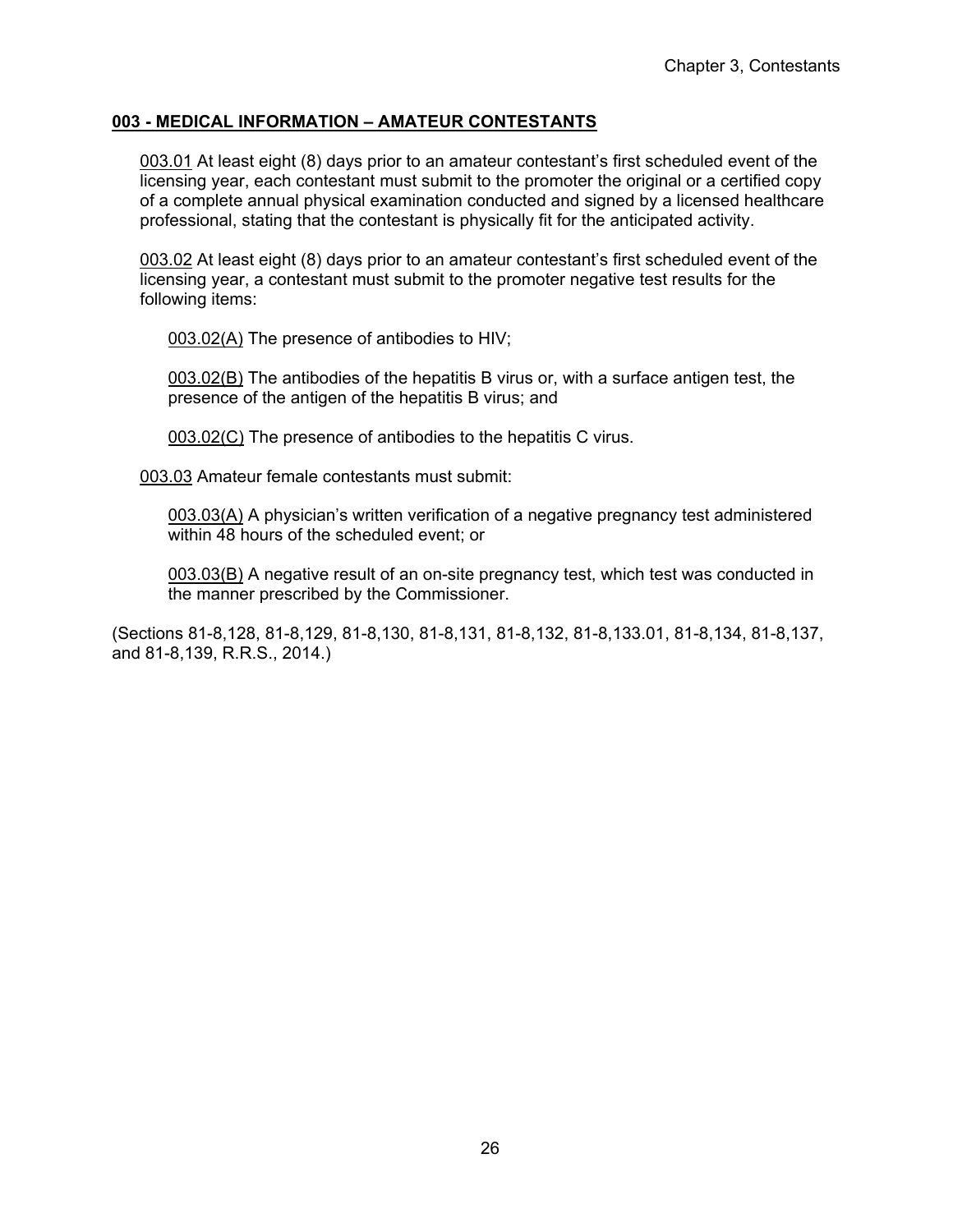## **004 - MEDICAL INFORMATION – GENERAL APPLICABILITY**

004.01 All testing for HIV, the hepatitis B virus, and the hepatitis C virus must be done at a certified lab or by any other person authorized by law to conduct diagnostic blood tests. All costs associated with the required medical testing will be the responsibility of the contestant.

004.02 All test results for HIV, the hepatitis B virus, and the hepatitis C virus, along with the physical and eye exam required for professional contestants, expire at the end of the licensing year in which the test was performed.

004.03 The Commissioner will not issue a license or renew the license of any applicant who has suffered any type of cerebral hemorrhage.

004.04 Contestants must undergo a pre-bout and post-bout physical examination conducted by the attending physician. If the attending physician determines the contestant is unfit for competition, the contestant will be ineligible to compete. Any decision rendered under this subsection is final and not subject to administrative or judicial review.

004.05 Contestants who fail to appear at the appointed time and place to be examined and weighed or who leave the area without the permission of a Commission official before weigh-ins or physical exams are completed may be subject to disciplinary action, including cancellation of the contestant's bout.

004.06 The Commissioner reserves the right to have all medical test results, physicals, and other medical information reviewed by any medical doctor of the Commissioner's choice. Any decision of a medical doctor selected by the Commissioner under this subsection is final and not subject to administrative or judicial review.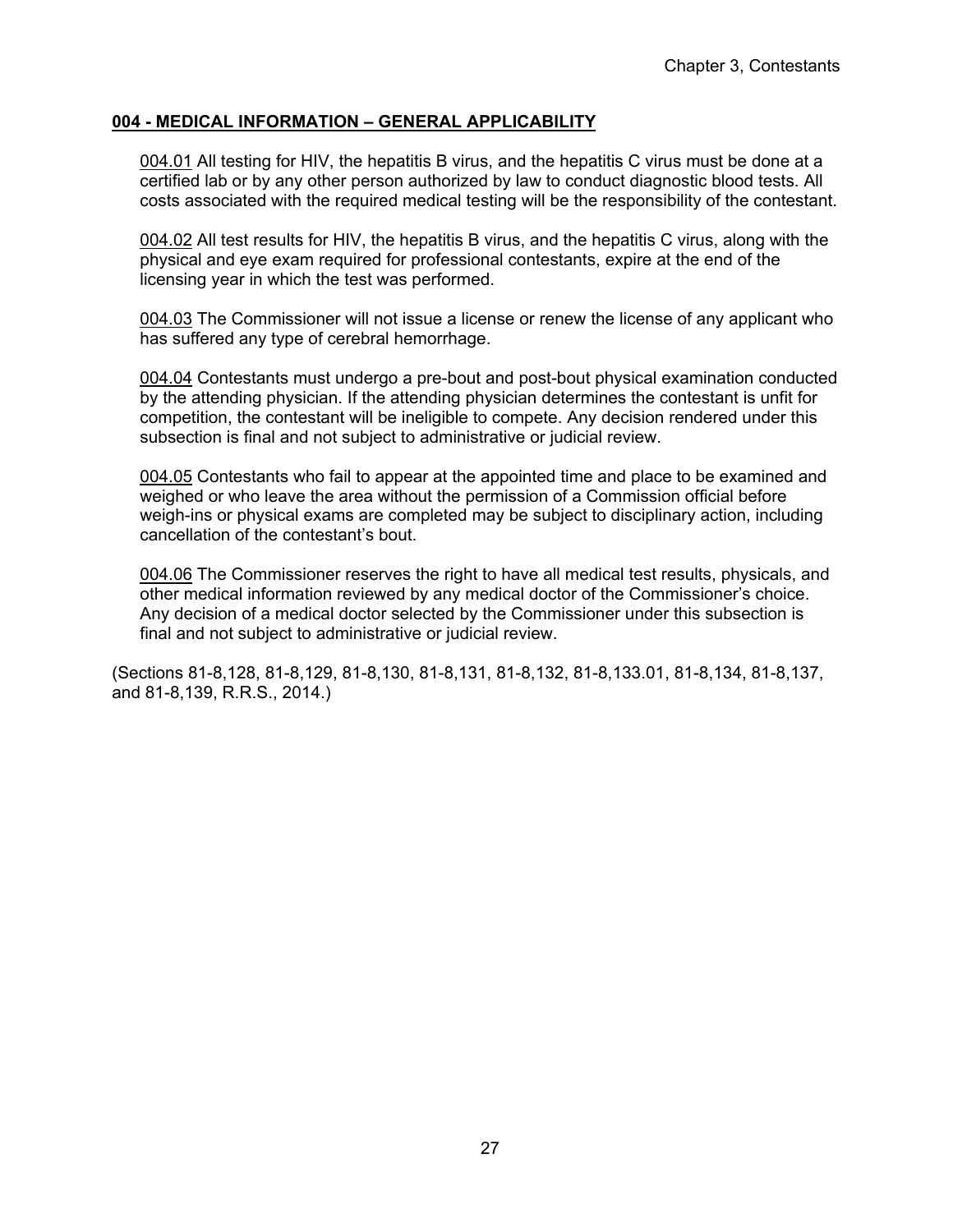## **005 – APPEARANCE AND GENERAL EQUIPMENT REQUIREMENTS**

005.01 Earrings, jewelry of any kind, and other body piercings must be removed before the beginning of the bout.

005.02 Each contestant must wear a fitted mouthpiece and must wear boxing shorts, MMA shorts, biking shorts, or kickboxing shorts. Any shorts deemed indecent, offensive, inappropriate, or otherwise not suitable will not be allowed.

005.03 Male contestants must wear a foul-proof groin protector.

005.04 Female contestants must wear a protective sports bra.

005.05 Contestants may not wear glasses during competition.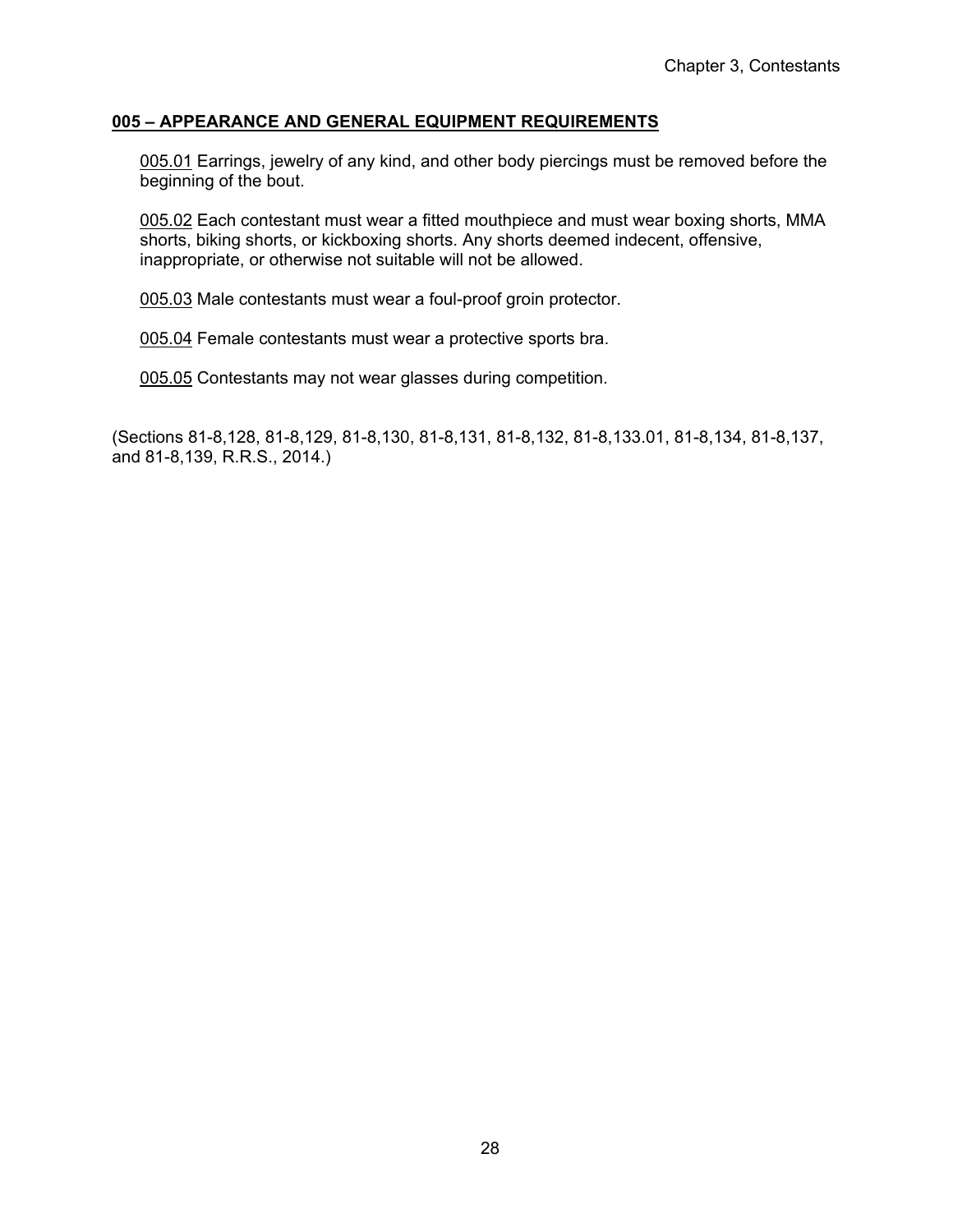#### **006 – PROHIBITED ACTS**

006.01 A contestant cannot consume alcoholic beverages within 24 hours of a scheduled bout.

006.02 A contestant cannot walk to the ring with any person other than up to two (2) licensed seconds.

006.03 Contestants must refrain from making obscene gestures or threatening or abusive language toward officials, other contestants, or spectators.

006.04 Contestants cannot climb into the ring.

006.05 Contestants cannot engage in any sham, predetermined, or fixed bout and must display maximum effort when competing.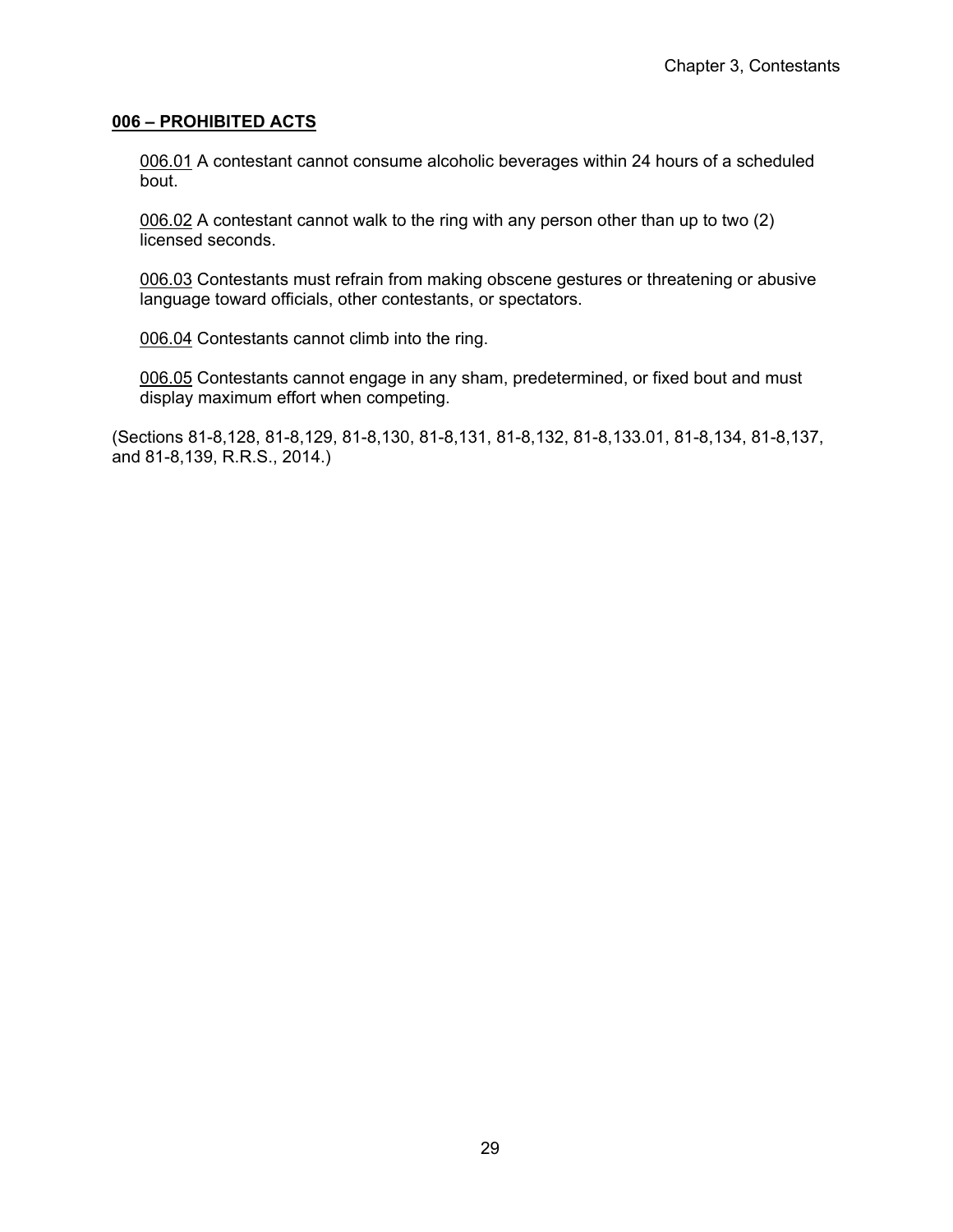## **007 - PROHIBITED SUBSTANCE USE AND SUBMISSION TO DRUG TESTING**

007.01 Administering or using performance-enhancing drugs, alcohol, or any legal or illegal stimulant, either before or during a bout, to or by any contestant, is prohibited. Any substance other than plain water given to a contestant during the course of the bout is prohibited.

007.02 The Commissioner, acting with reasonable cause or through random selection, may require a contestant to undergo a urinalysis or chemical test for the use of illegal drugs or for the use of any substance identified in the document adopted by reference in subsection 007.04.

007.03 In addition to the provisions of subsection 007.02, the Commissioner may require each contestant competing in a regulated sport that is labeled or promoted as a championship bout to undergo a urinalysis or chemical test for the use of illegal drugs or for the use of any substance identified in the document adopted by reference in subsection 007.04.

007.04 The World Anti-Doping Agency's Prohibited List is hereby adopted. The use of any substance identified in the World Anti-Doping Agency's Prohibited List is hereby prohibited. A copy of the World Anti-Doping Agency's Prohibited List is available at the office of the State Athletic Commissioner and at athcomm.nebraska.gov.

007.05 Any contestant's positive test for any prohibited substance or failure to cooperate in the testing process may be grounds for immediate suspension or revocation of the individual's license, may result in forfeiture of the related bout, and may be grounds for further disciplinary action as permitted by law.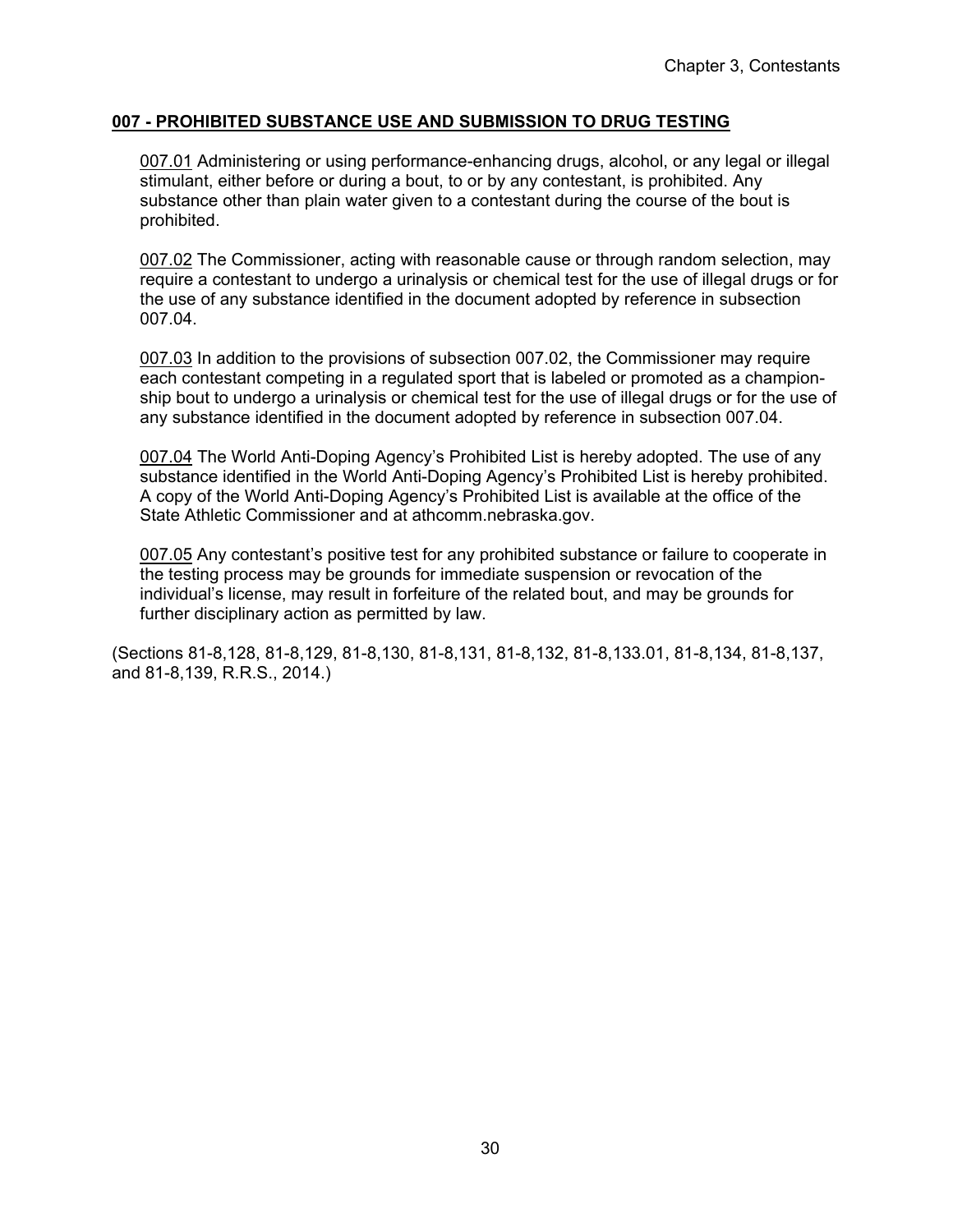## **CHAPTER 4 – EVENT REQUIREMENTS**

### **001 – EVENT PERMITS**

001.01 An event permit must be obtained from the Commission by the promoter before every event. The request for the permit must be received by the Commission at least 21 days prior to the date of the scheduled event.

001.02 The promoter must send the Commission a list of all bouts and participating contestants at least 14 days prior to the scheduled event.

001.03 The Commissioner may disapprove any bout or reduce the number of rounds requested by the promoter between two (2) contestants because of disparity with respect to age, physical ability, skill level, or experience. No licensee may serve at and no contestant may compete in a bout or event in any capacity if the Commissioner has denied an event permit.

001.04 Bouts in which more than two (2) contestants are to compete at the same time and bouts between members of the opposite sex will not be approved.

001.05 Medical insurance, death benefit policies, and bonds must be current. Copies of these policies must be on file with the Commission before an event permit will be issued.

001.06 Causes for a denial of an event permit may include, but are not limited to:

001.06(A) Failure of a promoter or any person connected with the promoter to comply with any statute, rule, or regulation pertaining to a regulated sport;

001.06(B) A mismatch of contestants based on the record, experience, skill level, and condition of the contestants;

001.06(C) A contestant being under suspension by another state or tribal athletic commission;

001.06(D) The event does not meet the requirements for the total number of scheduled rounds or bouts;

001.06(E) Individual bouts do not have the necessary number of rounds;

001.06(F) For boxing, an eight (8) round main event is not scheduled; or

001.06(G) The Commissioner does not have adequate staff to enforce the statutes and rules regulating the event enacted and adopted to protect the health, safety, and welfare of the participants and spectators and guarantee the collection of revenue due to the State from the event and all ancillary rights incidental thereto.

001.07 If two (2) or more event permits have been received by the Commissioner for events of the same sport occurring within 24 hours, and such events are less than 100 miles apart, the Commissioner reserves the right to only approve the first complete application submitted.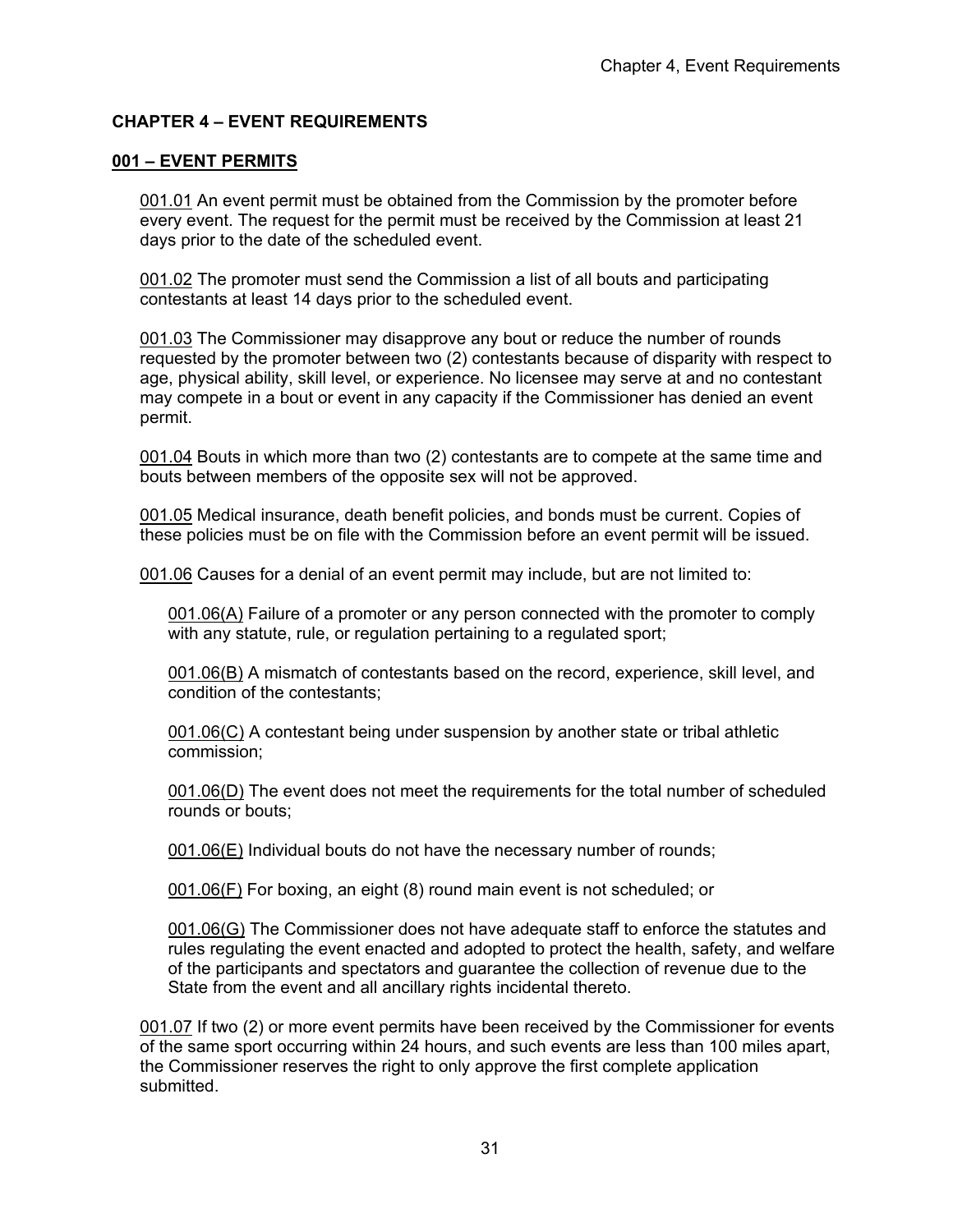001.08 The Commissioner reserves the right to refuse any permit because of an inadequate or unsafe site selection or for any other reason the Commissioner deems to be contrary to the best interests of the regulated sport.

001.09 A promoter cannot schedule more than 40 rounds for any one (1) event, except with the approval of the Commissioner. A promoter of an amateur or professional MMA event cannot schedule more than 16 bouts.

001.10 An event must end no later than 11:59 p.m. A promoter's failure to adhere to this requirement may result in the Commissioner permitting fewer bouts at the promoter's next event, in addition to any additional disciplinary action when appropriate.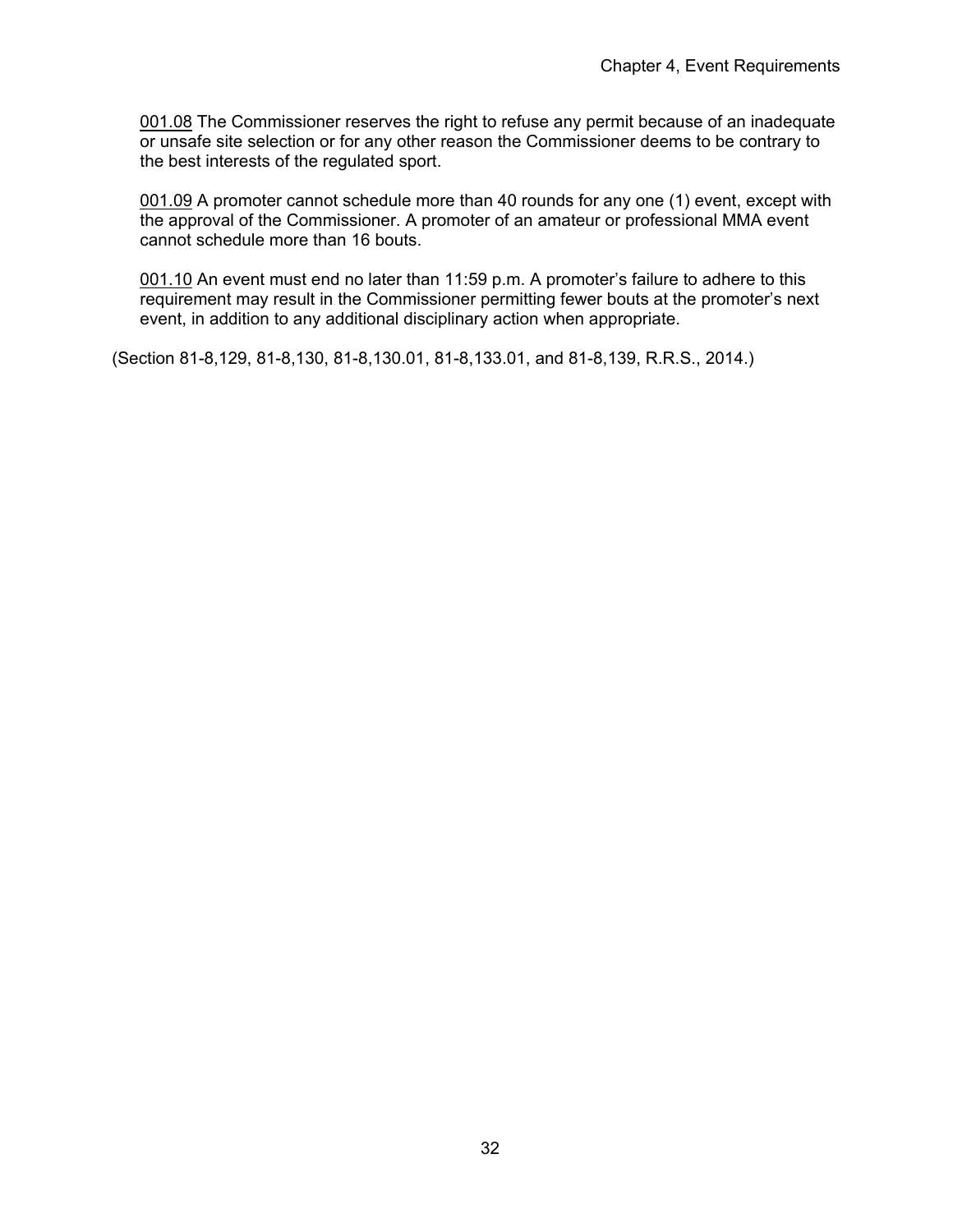#### **002 – CONTRACTS**

002.01 An original contract, along with any addendum to the contract or any agreement involving additional fees for service such as meals, lodging, and mileage, in addition to any agreed portion of the sale of television rights, must be filed with the Commissioner at least 14 days prior to the scheduled bouts, unless the Commissioner approves a specific individual exception.

002.02 No verbal or written agreement other than a contract on a form provided by the Commission will be accepted by the Commissioner.

002.03 No contract will be enforced by the Commissioner until the contract is in the possession of the Commissioner and meets all the requirements contained in these regulations. Only signed contracts and addendums completed in their entirety will be accepted and enforced by the Commissioner.

002.04 Deductions may be allowed only if the amount to be deducted is clearly specified and itemized on the contract addendum signed by the contestant and the promoter. If the Commissioner determines that the deductions are not sufficiently itemized, the Commissioner will not permit the deductions.

002.05 No contestant will be paid before a bout. No contestant will be paid who does not complete the terms of the contract or who is deemed by the Commissioner to be putting forth less than a maximum effort, such as when bouts are stopped for any reason other than the inability of the contestant to continue.

(Sections 81-8,129, 81-8,138, and 81-8,139, R.R.S., 2014.)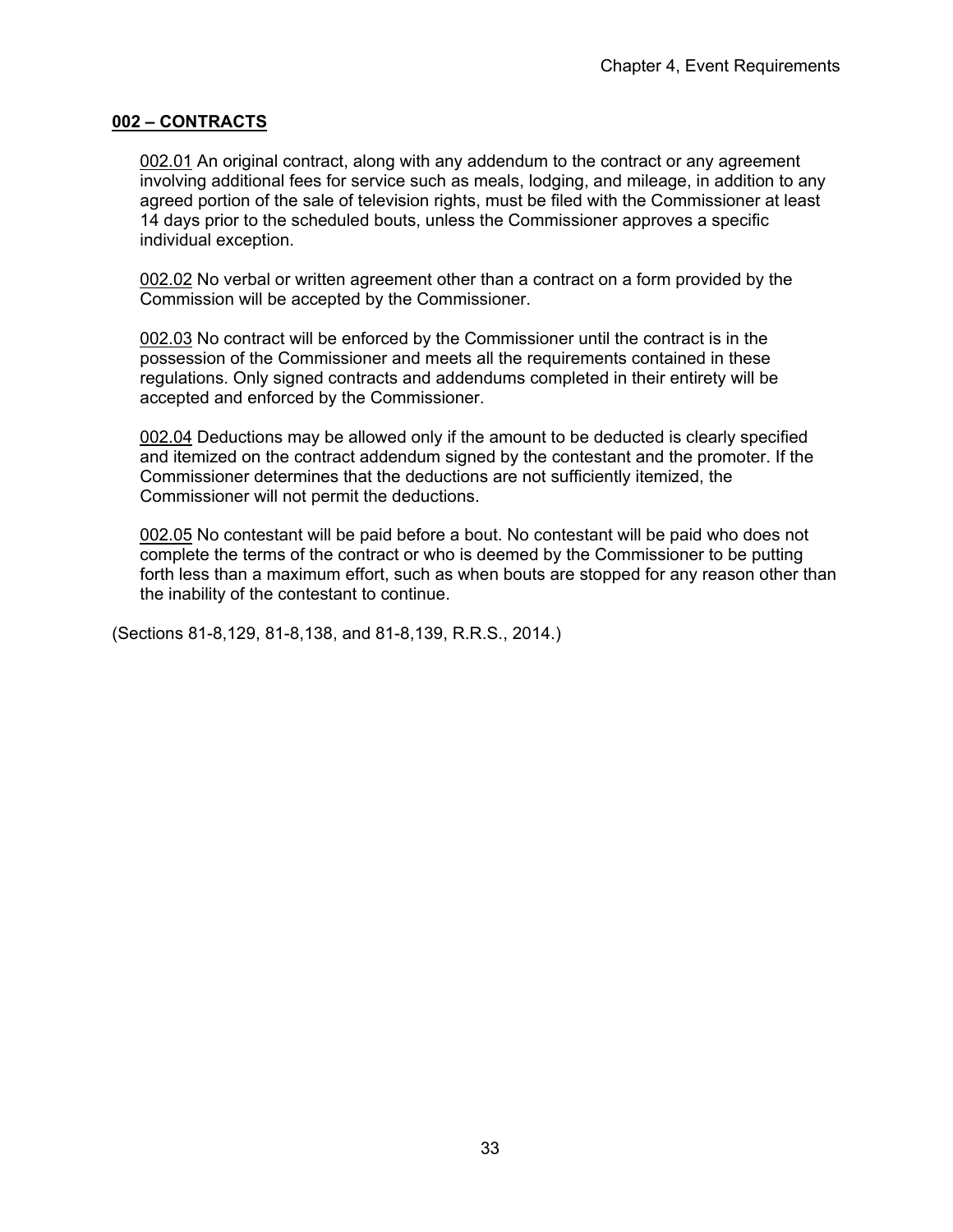### **003 – MEDICAL INSURANCE AND DEATH BENEFIT**

003.01 No promoter may promote, organize, produce, or participate in a professional boxing bout, professional kickboxing bout, professional bare-knuckle boxing bout, or amateur or professional MMA bout in the state of Nebraska without providing health insurance for injuries sustained in the bout. The Benefit Period under the policy will be a minimum of 52 weeks from the date of the injury. Except for bare-knuckle boxing events, the insurance coverage must provide for reimbursement to the licensed contestant for medical, surgical, and hospital care, with a minimum medical benefit of \$10,000 for injuries sustained while participating in any bout operated under the control of the licensee. Bare-knuckle boxing insurance coverage must provide for reimbursement to the licensed contestant for medical, surgical, and hospital care, with a minimum medical benefit of \$20,000 for injuries sustained while participating in any bout operated under the control of the licensee.

003.02 The coverage must provide for a contestant's medical expenses incurred for a minimum of 52 weeks from the date of the injury, provided that a physician indicates that the injuries are a result of the contestant's participation in the covered event. The first expense must be incurred within seven (7) days after the date of the injury. The coverage will include, but is not limited to, direct expenses of medical and surgical treatment, radiology, emergency aid, and ambulance service to the nearest hospital, dental treatment of sound natural teeth, prescription drugs and medicines, operations and physical therapy, orthopedic appliances necessary to promote healing, hospital care and service in semi-private accommodations, or treatment at an outpatient facility for care arising directly from injuries incurred during an event approved by the Commissioner.

003.03 The promoter will be responsible for paying any deductible amounts. The schedule of benefits and a copy of the policy must be on file with the Commission prior to the issuance of an event permit. The Commission may, in its discretion, increase the amount of minimum limits.

003.04 The promoter will provide a minimum death benefit in the amount of \$10,000 for each professional boxer, professional bare-knuckle boxer, professional kickboxer, or amateur and professional MMA contestant. A copy of the policy must be on file with the Commission prior to the issuance of an event permit for a scheduled event.

003.05 The insurance provisions and requirements contained in these rules and regulations cannot be waived by any contestant or licensee.

(Sections 81-8,129, 81-8,138, and 81-8,139, R.R.S., 2014.)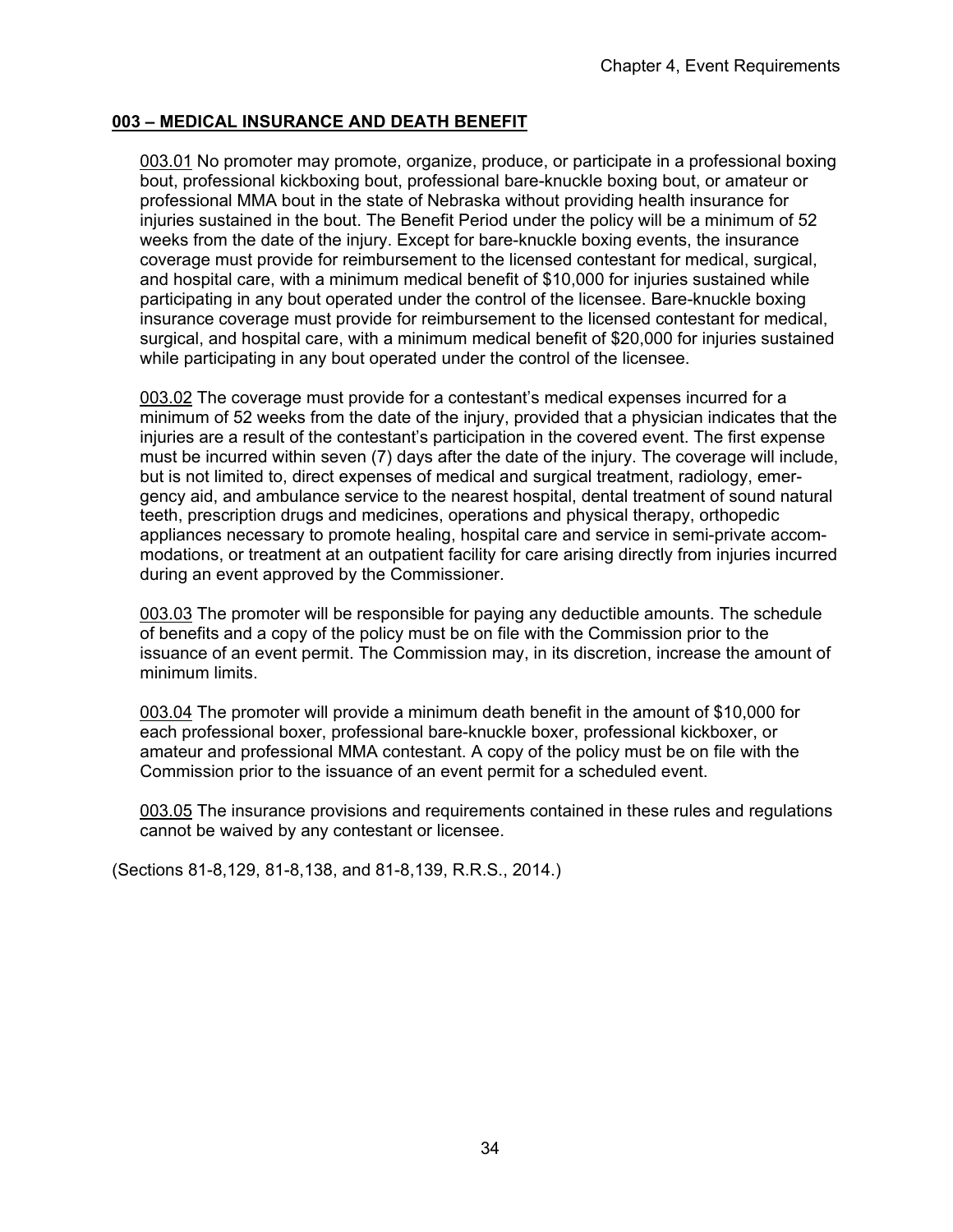### **004 – GROSS RECEIPTS TAX AND SALE OF TICKETS**

004.01 No licensee may sell, direct the sale of, or otherwise cause to be sold any ticket, except as authorized in these regulations.

004.02 Each promoter conducting or holding any regulated sport event must pay to the Commissioner a gross receipts tax of five (5) percent of the total gross receipts of any event and five percent of the total gross receipts from the sale of television rights. Gross receipts excludes any other state or federal taxes.

004.03 All taxes must be paid immediately after the event, unless other arrangements have been made by the Commissioner.

004.04 If a regulated sport bout is held as an incidental feature at any event or entertainment of a different character, the portion of the total receipts paid to the State will be determined by the Commissioner or as may be fixed by rule.

004.04(A) For any regulated sports bout conducted as a feature at any event or entertainment, where the price of admission for such event or entertainment allows spectators to attend any or all bouts and the licensee is supplying the contestants for a set fee, the gross receipts tax of five (5) percent will be collected on the amount contracted between the licensee and the private entity.

004.04(B) A copy of the contract and a notarized copy of the check for payment must be submitted to the Commissioner. In the event there is no contract, the promoter and the private entity must sign a notarized affidavit stating the amount paid to the promoter for his or her service and a notarized copy of the check for payment must be submitted to the Commissioner. The gross receipts tax of five (5) percent of the amount paid to the licensee must be paid to the Commissioner.

004.05 Whenever any person, promoter, corporation, association, or other entity fails to make a report of any event at the time and in the manner prescribed by Neb. Rev. Stat. § 81-8,135 or these regulations or whenever a report is unsatisfactory to the Commissioner, the Commissioner may examine or cause to be examined the books and records of the person, promoter, corporation, association, or other entity. The Commissioner may subpoena and examine under oath, any officers or persons as witnesses for the purpose of determining the total amount of the gross receipts for any event and the amount of taxes due and the Commissioner may, upon and as a result of the examination, determine and assess the tax that is due.

004.06 In the event of a failure to pay any taxes determined to be due, together with the expenses incurred in conducting the examination, for a period of 20 days after notice to the promoter, corporation, association, or person of the amount, the delinquent promoter, corporation, association, or person will forfeit its, his, or her license and be disqualified from receiving any new license or any renewal of its, his, or her license. Additionally, it, he, or she is subject to a civil penalty of \$1,000 in the case of amateur licenses or \$5,000 in the case of professional licenses. Any penalty may be recovered by the Attorney General in the name of Nebraska in the same manner as other penalties are recovered by law.

004.07 Every person admitted to an event must have a ticket or a pass, complimentary or otherwise. Every admission ticket, complimentary ticket, or pass must be scanned and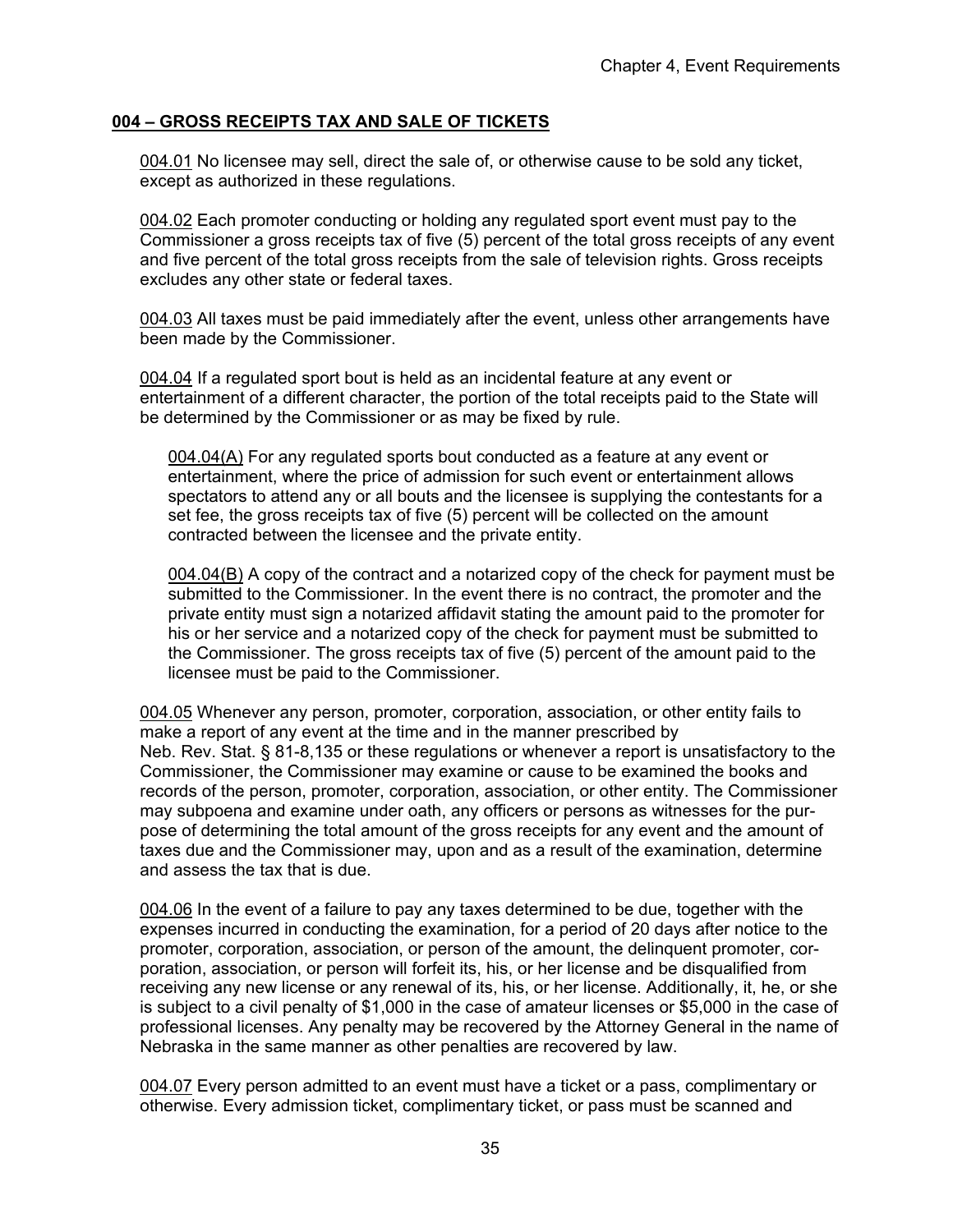recorded on an electronic manifest or deposited immediately by the ticket takers in a closed container, such as a ticket box, to be provided by the promoter. No ticket may be removed from the ticket boxes or otherwise disposed of until released by a Commission official.

004.08 The Commissioner has complete control and supervision of the sale of tickets, ticket boxes, entrance doors, and all exits for the purpose of checking admission controls. Commission officials must be provided with all information and materials necessary for an accurate accounting, including the printer's manifest showing the total number of tickets printed and the admission prices of each, and first and last numbers of rolled tickets. Advanced tickets must be accounted for as part of the gross receipts.

004.09 The promoter must sell all tickets for the exact price printed on the ticket. No licensee may sell any ticket for an amount other than the face value, direct the sale of any ticket for an amount other than face value, or otherwise derive any revenue from the sale of any ticket sold at an amount other than the face value. The price of tickets sold at the site of an event must be displayed adjacent to all ticket sellers' tables or above the ticket sellers' window.

004.10 The Commission has the authority to count the cash received from the sale of tickets if deemed necessary. The amount of the cash change fund or starting bank must be recorded. Any withdrawals from the cash receipts prior to the final accounting must be approved by the Commissioner.

004.11 All tickets must have a face value of at least \$1.00, except for complimentary tickets or tickets or passes issued to the media, Commission officials, or other necessary event staff.

004.12 Complimentary tickets are not subject to the gross receipts tax. A complimentary ticket does not include any sponsorship ticket, regardless of the sponsorship ticket's face value.

004.13 The number of complimentary tickets must not exceed five (5) percent of the seating capacity of the event.

004.14 All complimentary tickets must be listed on a form showing the number of complimentary tickets issued and by whom the issuance was approved. The completed form must be turned over to the Commissioner with all other required reports. No licensee may sell, direct the sale of, or otherwise share in any revenue derived from the sale of any complimentary ticket.

004.15 The five (5) percent gross receipts tax will be applied to the entire amount paid for any sponsorship or advertising package that includes sponsorship tickets, unless the licensee can demonstrate, to the satisfaction of the Commissioner, the actual cumulative value of all sponsorship tickets, in which case the gross receipts tax will only be applied to such actual cumulative value.

004.16 A promoter must disclose to the Commissioner, in writing, the amount received for any sponsorship or advertising package that includes sponsorship tickets. Upon request, the licensee must provide signed copies of all such contracts or agreements and a notarized copy of any check received for payment.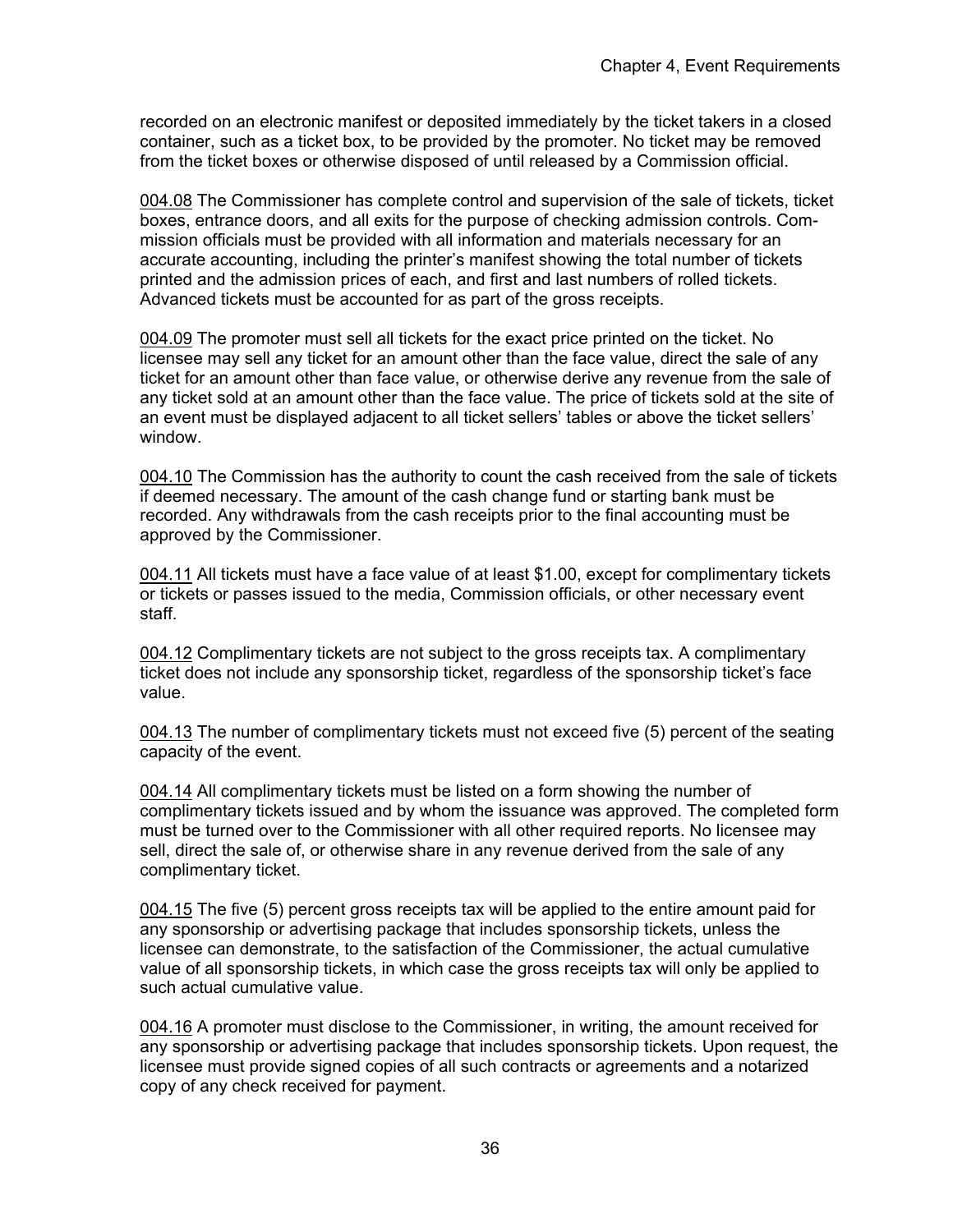004.17 Once sponsorship tickets are provided to the person or entity purchasing advertising at or during media coverage of an event, the sponsorship tickets may not be resold. No licensee may resell, direct the resale of, or otherwise derive any revenue from the resale of any sponsorship ticket.

004.18 A final accounting of ticket sales will be made in a private office or room with only Commission officials and one promoter representative present.

(Sections 81-8,129, 81-8,135, 81-8,136, 81-8,139, and 81-8,141, R.R.S., 2014.)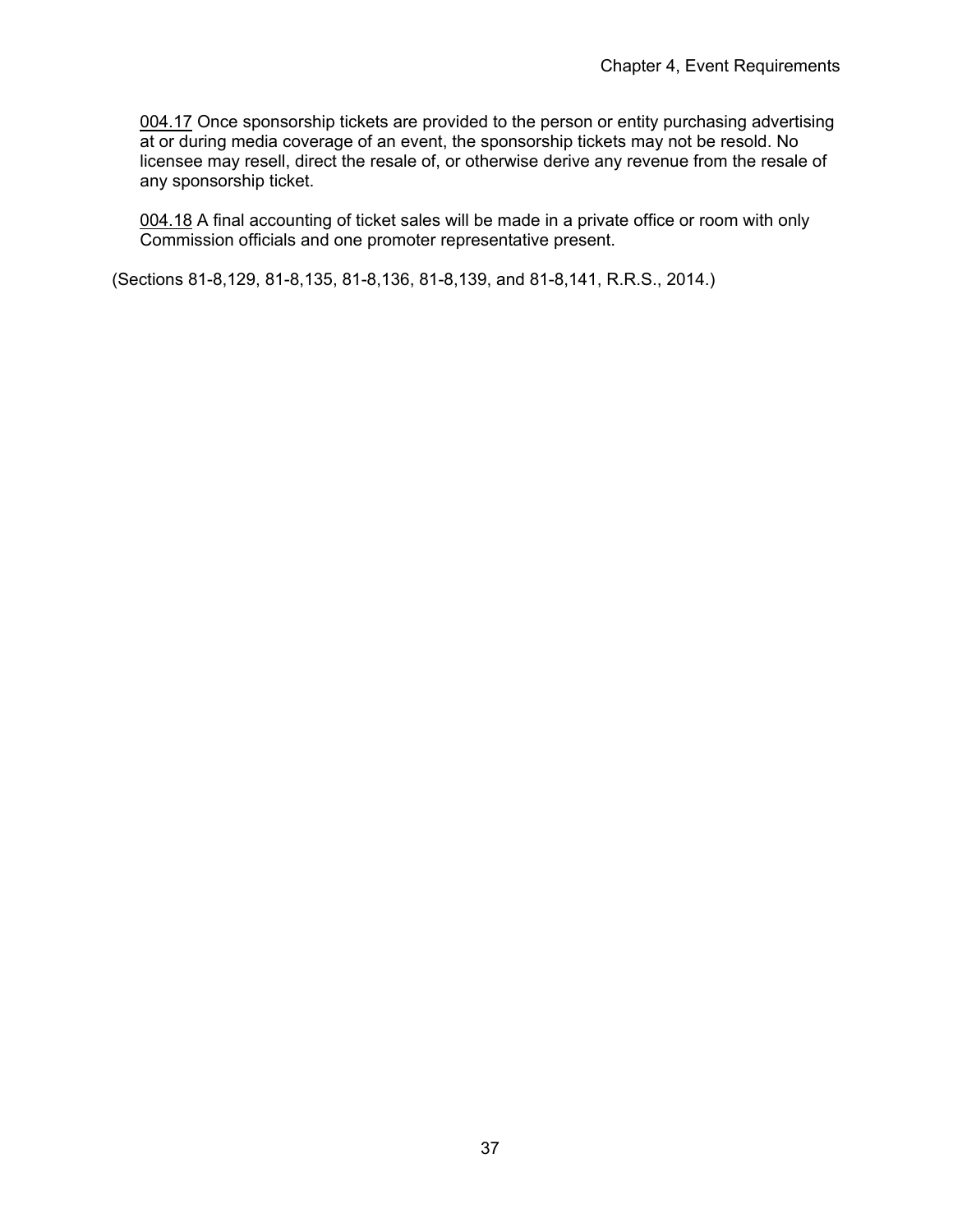### **005 – RING REQUIREMENTS**

005.01 For boxing, the ring cannot be less than 16 feet nor more than 25 feet square within the ropes, and must be elevated no less than three and one-half (3.5) feet nor more than four (4) feet from the floor of the building. Three (3) sets of steps suitable for use by contestants and officials must be provided. The ring post must be made of metal not less than three (3) inches and not more than four (4) inches in diameter, extending from the floor to the height of 58 inches above the ring floor. The ropes must be connected to the posts with extensions not shorter than 18 inches.

005.02 For boxing, the ropes can be either three (3) or four (4) in number. If three (3) ropes are used, they must extend in a triple parallel line two (2), three (3), and four (4) feet above the ring floor. If four (4) ropes are used, the lower rope must be 18 inches above the ring floor, the second 32 inches, the third 42 inches, and the fourth rope 54 inches above the ring floor. The ropes cannot be less than one (1) inch in diameter and must be wrapped in soft material, with the corners padded with protective covers.

005.03 For boxing, the ring floor must extend beyond the lower rope at least 18 inches, with 24 inches being preferred. The entire floor and ring apron must be padded with ensolite, felt, matting, or similar material, to a thickness of at least one (1) inch, and must be approved by a Commission official. A canvas or similar material, stretched tightly and laced or fastened to the outer edge of the ring floor, must cover the padding. Boards must be of sufficient strength as to provide safety and protection for the contestants and officials.

005.04 For MMA, the ring must adhere to the requirements set by the Unified Rules of Mixed Martial Arts, incorporated by reference as Attachment C.

005.05 For all regulated sports, the first row of spectator seats or tables cannot be closer than 10 feet from the edge of the ring. The area adjacent to the ring is under the control of the Commissioner and is for the use of Commission officials, judges, the timekeeper, one (1) or more attending physician, the promoter, designated media representatives, and other individuals as permitted by the Commissioner. It is the responsibility of the promoter to ensure seating for all such persons. The promoter is responsible for ensuring that the area adjacent to the ring is secure and free of unauthorized individuals.

(Sections 81-8,129 and 81-8,139, R.R.S., 2014.)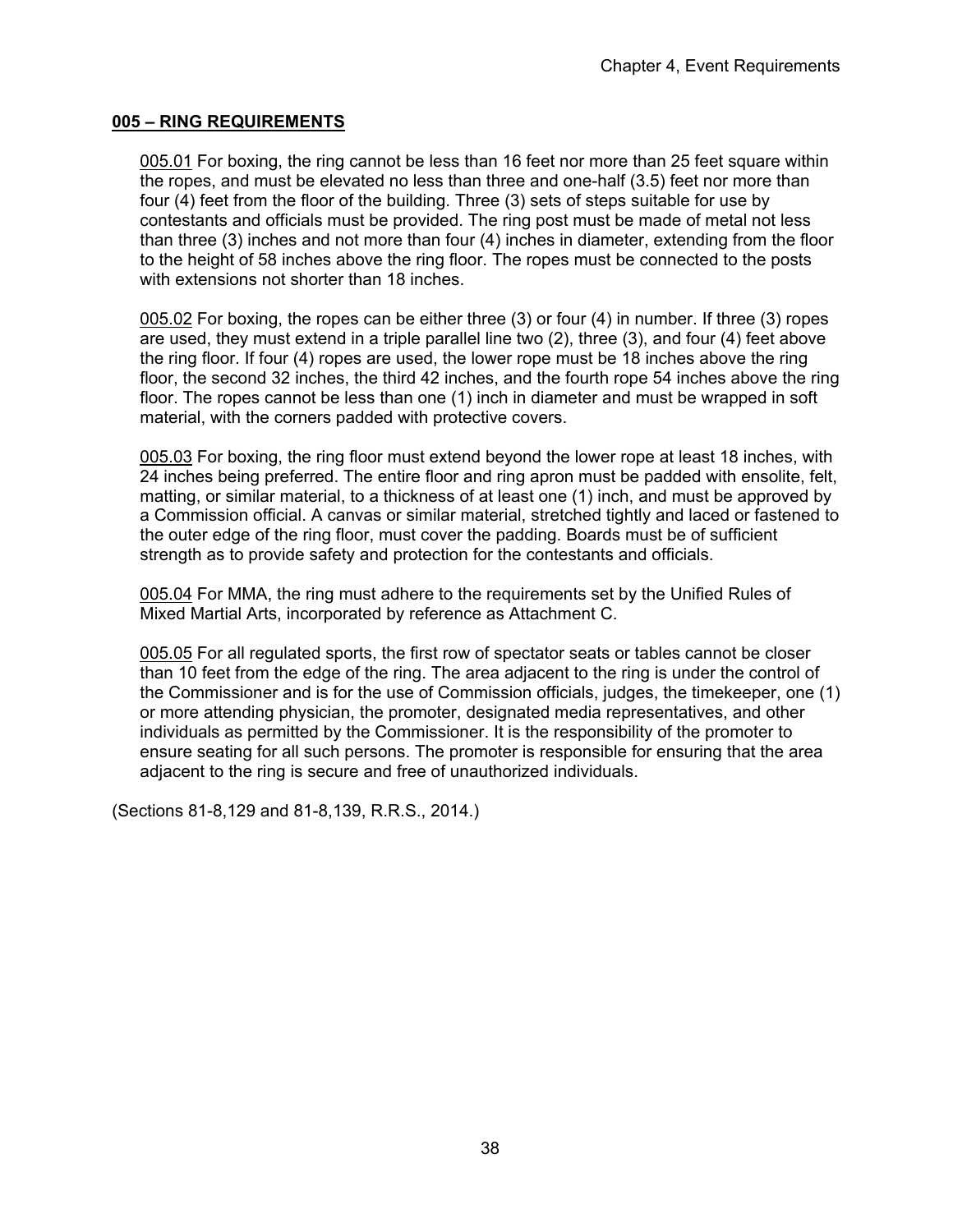### **006 – GLOVES**

006.01 All gloves will be furnished by the promoter and must be new or in good condition. All main event and amateur and professional MMA championship bout contestants must use new gloves. The Commissioner may approve exceptions to this regulation.

006.02 All gloves must be whole, clean, and in a sanitary condition. All gloves are subject to inspection by a Commission official or the referee. The promoter must clean and sanitize all gloves after each bout and remove any dried blood or foreign material.

006.03 All gloves must be examined and approved by a Commission official. If any padding is found to be insufficient or the gloves are otherwise imperfect or ill-fitting, the gloves must be replaced before the bout can begin. No breaking, skinning, roughing, or twisting of the gloves is permitted.

(Sections 81-8,129 and 81-8,139, R.R.S., 2014.)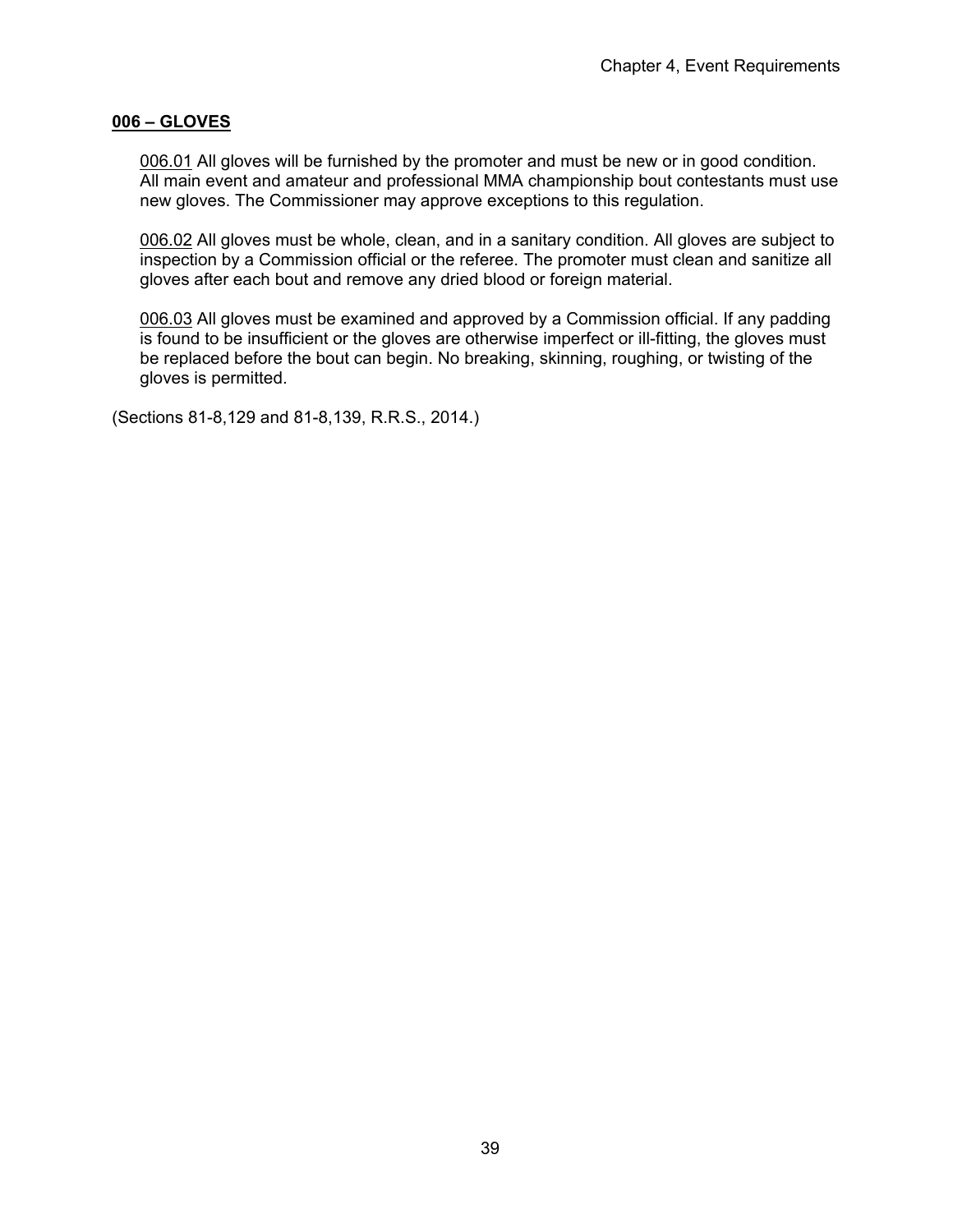# **007 – EVENT ANNOUNCEMENTS AND MUSIC**

007.01 No person, other than a person officially identified with the sport, can be introduced from the ring except as authorized by the Commissioner. Except in cases of a draw, at the end of each bout the winner will be announced and the referee will raise the winner's hand.

007.02 At the beginning of each event, it must be announced that all bouts are regulated by the Nebraska Athletic Commission. Other announcements must be limited to those pertaining to present and future bouts, unless specifically authorized by the Commissioner. Political announcements or references are not permitted.

007.03 Any music played prior to or during the event, including contestants' entrance music, whether live or pre-recorded, that contains any sexually explicit, vulgar, degrading, or other inappropriate language is not permitted. The playing of any such music will result in disciplinary action. The Commissioner may immediately eject from the venue any person violating this section.

(Sections 81-8,129 and 81-8,139, R.R.S., 2014.)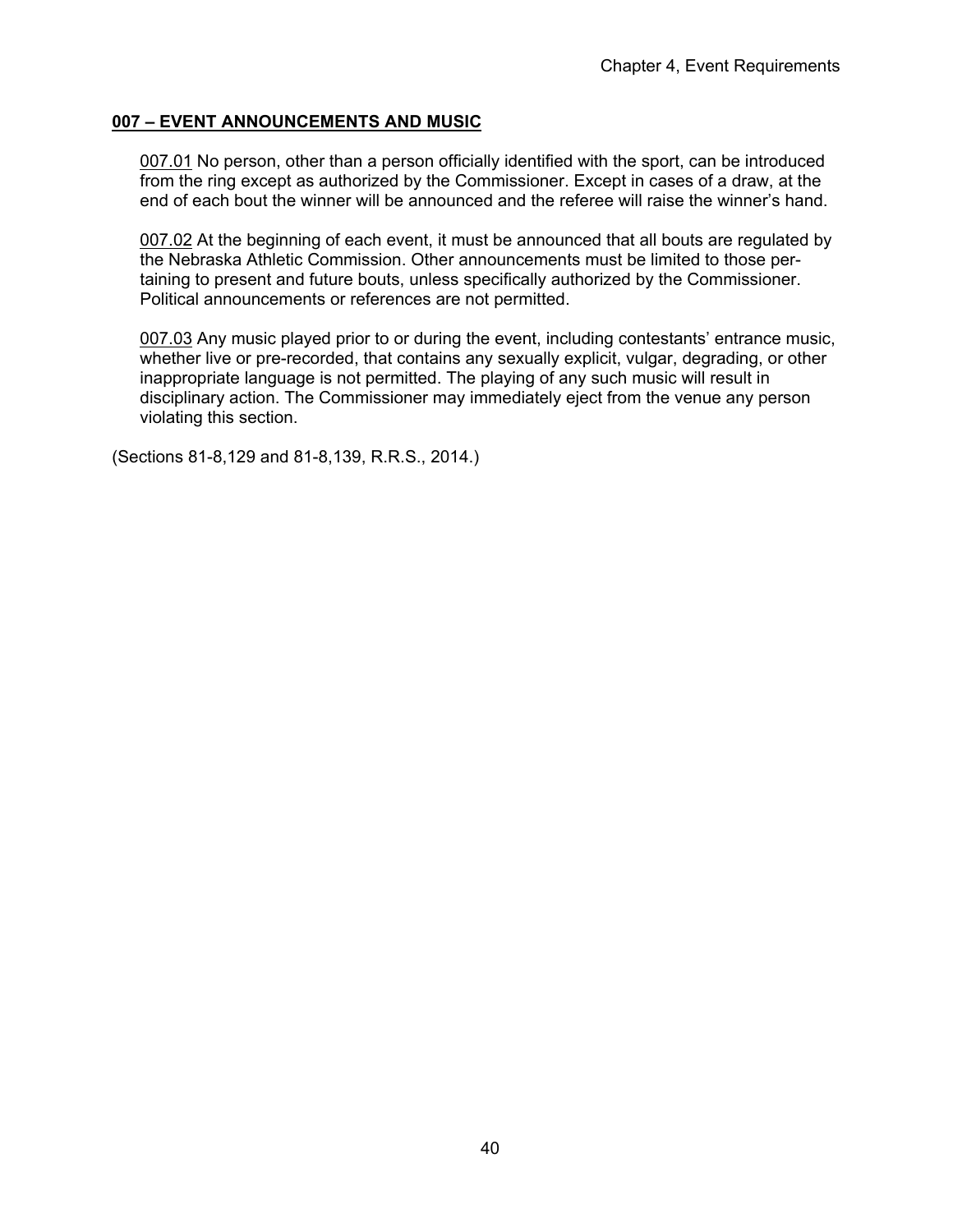# **CHAPTER 5 – PROFESSIONAL BOXING**

### **001 – GENERAL REQUIREMENTS**

001.01 All professional boxing contests must be conducted under the supervision of the Commissioner.

001.02 The Unified Rules of Boxing are hereby adopted, subject to the exceptions, amendments, and clarifications contained in these regulations. A copy of the Unified Rules of Boxing is available at the office of the State Athletic Commissioner and at athcomm.nebraska.gov.

001.03 Professional boxing contestants must have been in training for a minimum of 30 days prior to being approved to compete and issued a license. The contestant will not be permitted to box in any bout scheduled for more than four (4) rounds for his or her first four (4) bouts and will not be permitted to compete in any bout of more than six (6) rounds until he or she has participated in 10 or more professional bouts. Exhibition bouts will not be allowed as part of any licensed event. Instead, stand-by bouts previously approved must be utilized to fill an event. The Commissioner must approve any exception to this regulation.

001.04 No professional boxing bout may be advertised or promoted as a championship bout unless it has the specific approval of the Commissioner. No promoter may advertise any boxer as a champion or contender in any manner which is false or misleading.

001.05 Contestants must be ready to enter the ring immediately after the finish of the preceding bout. Any contestant causing a delay of more than five (5) minutes because he or she is not ready to proceed with his or her bout when called may be subject to disciplinary action. Contestants in the main event must be in the building where the bout is to be held and ready to compete at the scheduled start time of the first bout.

001.06 A contestant who records five (5) consecutive losses or whose ability to compete safely is questionable will be placed on administrative suspension. The suspension will be at the discretion of the Commissioner, after reviewing the contestant's skill level, age, and overall record.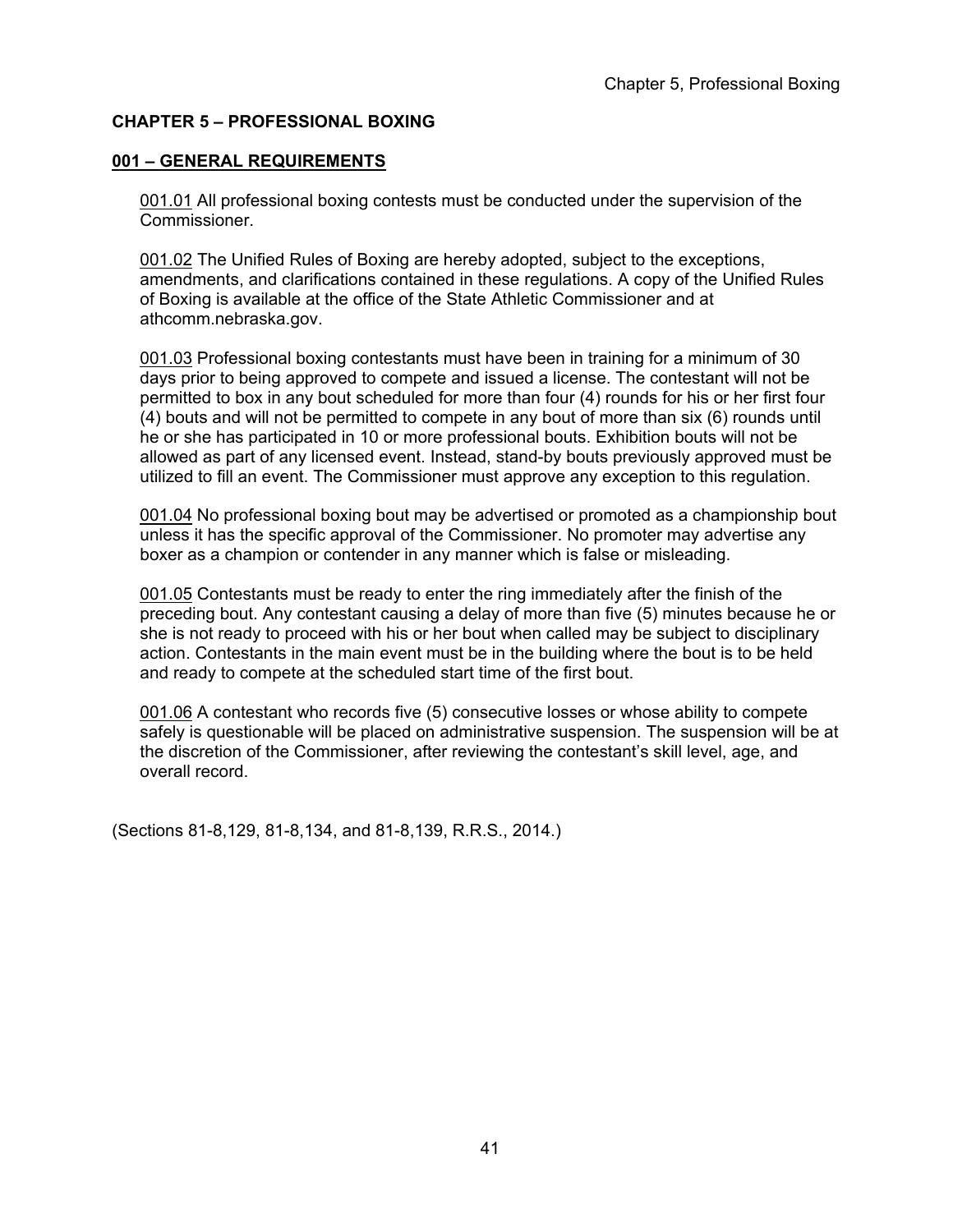# **002 – OFFICIATING A PROFESSIONAL BOXING BOUT**

002.01 There is no standing eight (8) count or three (3) knockdown rule.

002.02 When, as a result of a legal strike, the referee or the contestant's corner determines that it is unsafe for the contestant to continue, the bout is stopped and the result is recorded as a technical knockout.

002.03 No person other than the contestants and the referee can enter the ring during the bout. Between rounds, one second may be inside the ring and the other second must remain on the ring apron. The licensed physician may enter the ring to examine an injury to a contestant if asked to do so by the referee. A contestant cannot leave the ring during any one-minute rest period between rounds.

002.04 If a contestant falls due to fatigue or is knocked down by his or her opponent, he or she will be allowed 10 seconds to rise. The opponent must go to the farthest neutral corner and remain there while the count is being made.

002.05 When a contestant is knocked down as a result of a punch, the referee must order the opponent to a neutral corner. A contestant is considered down when any part of the contestant's body, except for the feet, is on the floor or the contestant is hanging helplessly over the ropes. If the opponent fails to stay in the neutral corner, the referee must stop the count until the opponent returns to the corner. Once the opponent has returned to the corner, the referee may continue the count from the point where interrupted. The referee's count is the official count.

002.06 When a fallen contestant rises and falls again without being hit, the referee will continue the original count rather than starting a new count. If the bell rings ending the round during the count, the count will continue; a contestant cannot be saved by the bell in any round.

002.07 If a contestant taking the count is still down when the referee calls the count of 10 or if, during the count, it is the opinion of the referee that the fallen contestant is in no condition to continue, the referee must wave both arms to indicate a knockout. The bout is then stopped.

002.08 When a mouthpiece is knocked out, the referee may allow the bout to continue until there is a break in the action. A time-out will then be called and the mouthpiece rinsed and handed to the contestant's second, who will immediately replace the mouthpiece in the contestant's mouth.

002.09 If a contestant is propelled through the ropes and onto the floor or surrounding tables or chairs clear of the ring, he or she will be given 20 seconds to rise to his or her feet and return to the ring. A contestant cannot be assisted to his or her feet by a second. If the contestant is assisted, the contestant will be disqualified.

002.10 If both contestants are knocked down at the same time, the counting will continue as long as one (1) of them is still down. If both contestants remain down until the count of 10, the bout must be stopped and the decision will be a technical draw.

002.11 Whenever a contestant has been seriously injured, knocked out, or technically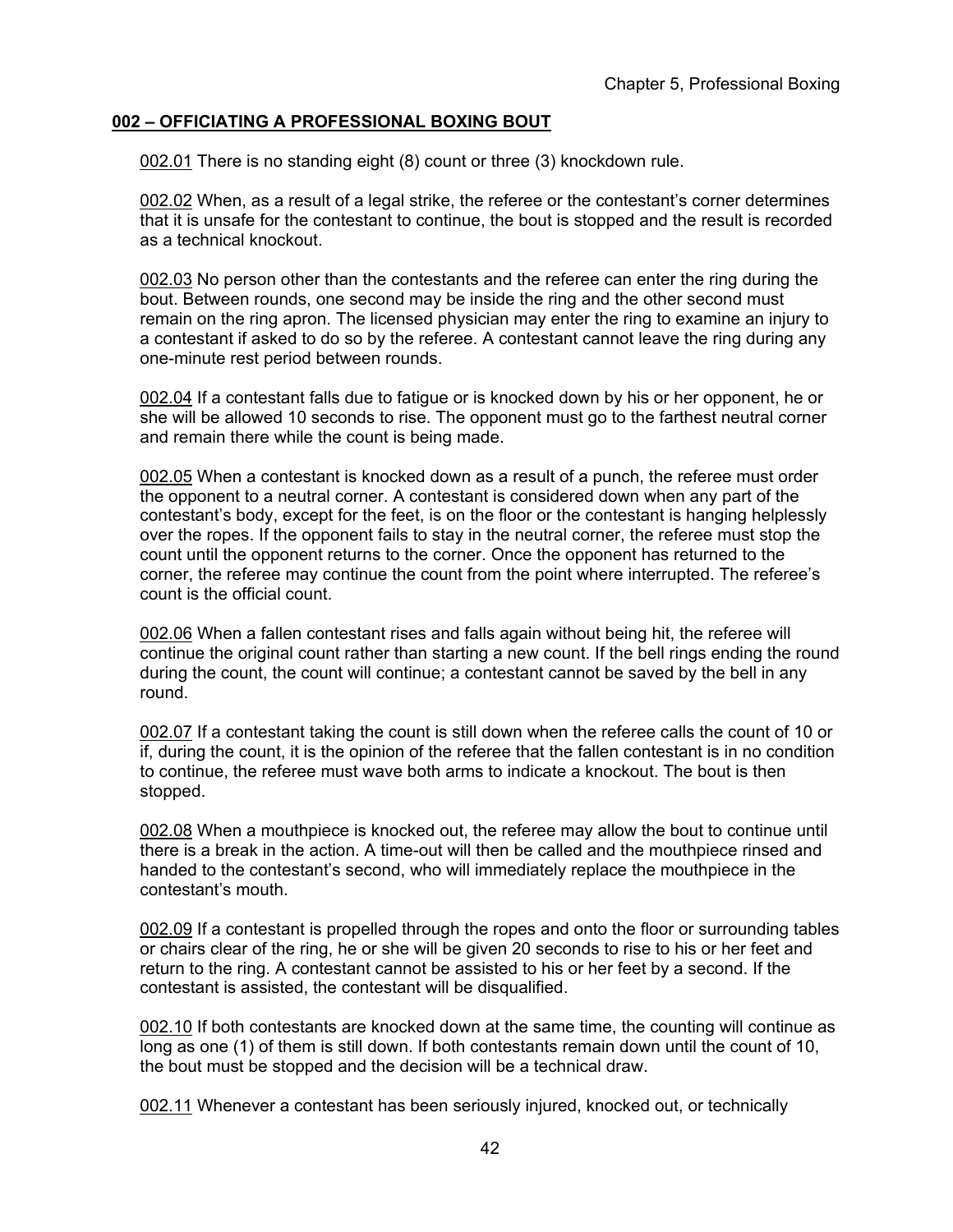knocked out, the referee must immediately summon the attending physician to aid the fallen contestant. Managers and seconds are not permitted to attend the fallen contestant unless requested to do so by the physician.

002.12 The referee may stop a bout:

002.12(A) Due to the physical condition of one or both of the contestants;

002.12(B) When one of the contestants is clearly out-classed by his or her opponent; or

002.12(C) For any other reason deemed necessary by the referee.

002.13 In the event of serious cuts, the referee must summon the attending physician and the physician will determine if the bout can continue.

002.14 The following tactics are fouls:

002.14(A) Hitting below the belt or after the bell has terminated the round;

002.14(B) Hitting an opponent who is down or who is getting up after being down;

002.14(C) Holding an opponent or deliberately maintaining a clinch;

002.14(D) Holding an opponent with one hand and hitting with the other hand;

002.14(E) Butting with the head or shoulder or using a knee;

002.14(F) Hitting with the laces of the glove or the heel of the hand, the wrist, elbow, or the back of the hand;

002.14(G) Hitting or flicking with an open glove or thumb;

002.14(H) Wrestling, hitting on the break, or pushing an opponent;

002.14(I) Spitting out the mouthpiece or going down without being hit;

002.14(J) Striking deliberately at that part of the body over the kidneys;

002.14(K) Use of a pivot or rabbit punch;

002.04(L) Hitting an opponent during intervention by the referee;

002.14(M) Hitting an opponent who is entangled in the ropes;

002.14(N) Biting or any unsportsmanlike conduct;

002.14(O) Abusive or profane language;

002.14(P) Failure to obey the referee;

002.14(Q) Any physical action which may injure a contestant, except by fair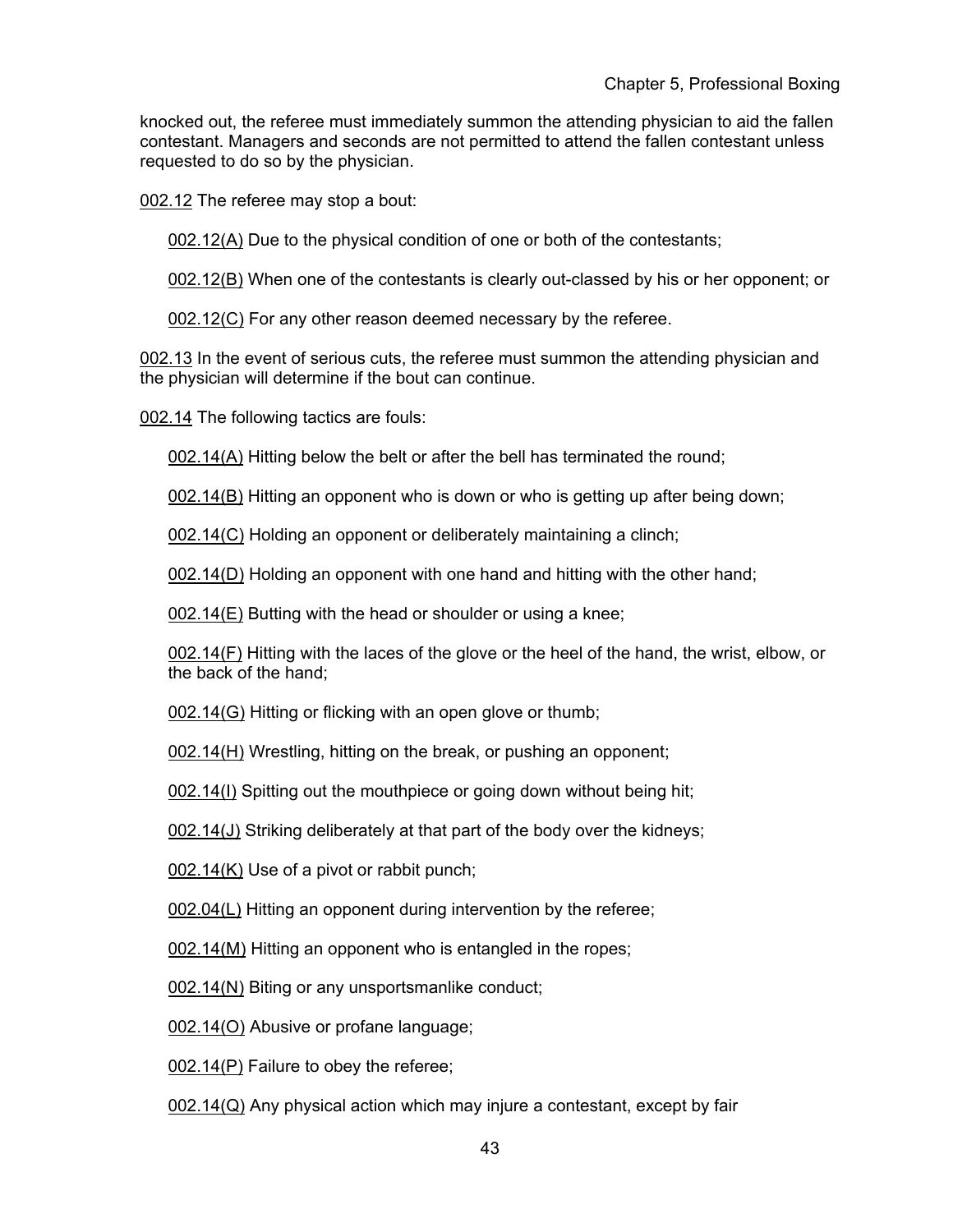sportsmanlike boxing; and

002.14(R) Passive defense by means of double cover and falling intentionally to avoid getting hit by the opponent.

002.15 The referee may penalize a contestant for committing any of the listed fouls by deducting points from his or her score in the round or rounds that the fouls were committed. The referee must notify the judges between rounds of the foul points deducted.

002.16 The referee will warn or penalize a contestant who uses the ropes, deliberately spits out his or her mouthpiece, or uses other unfair means to gain an advantage. The referee will not permit unfair practices that may cause injuries to a contestant. The only fair blow is a blow delivered with the padded knuckle part of the glove on the front or sides of the head and body above the hip line.

002.17 A contestant may be penalized, disqualified, or subjected to disciplinary action if the contestant deliberately wrestles or throws an opponent from the ring or punches an opponent who is partially out of the ring and prevented by the ropes from assuming a position of defense.

(Sections 81-8,129, 81-8,133, 81-8,134, and 81-8,139)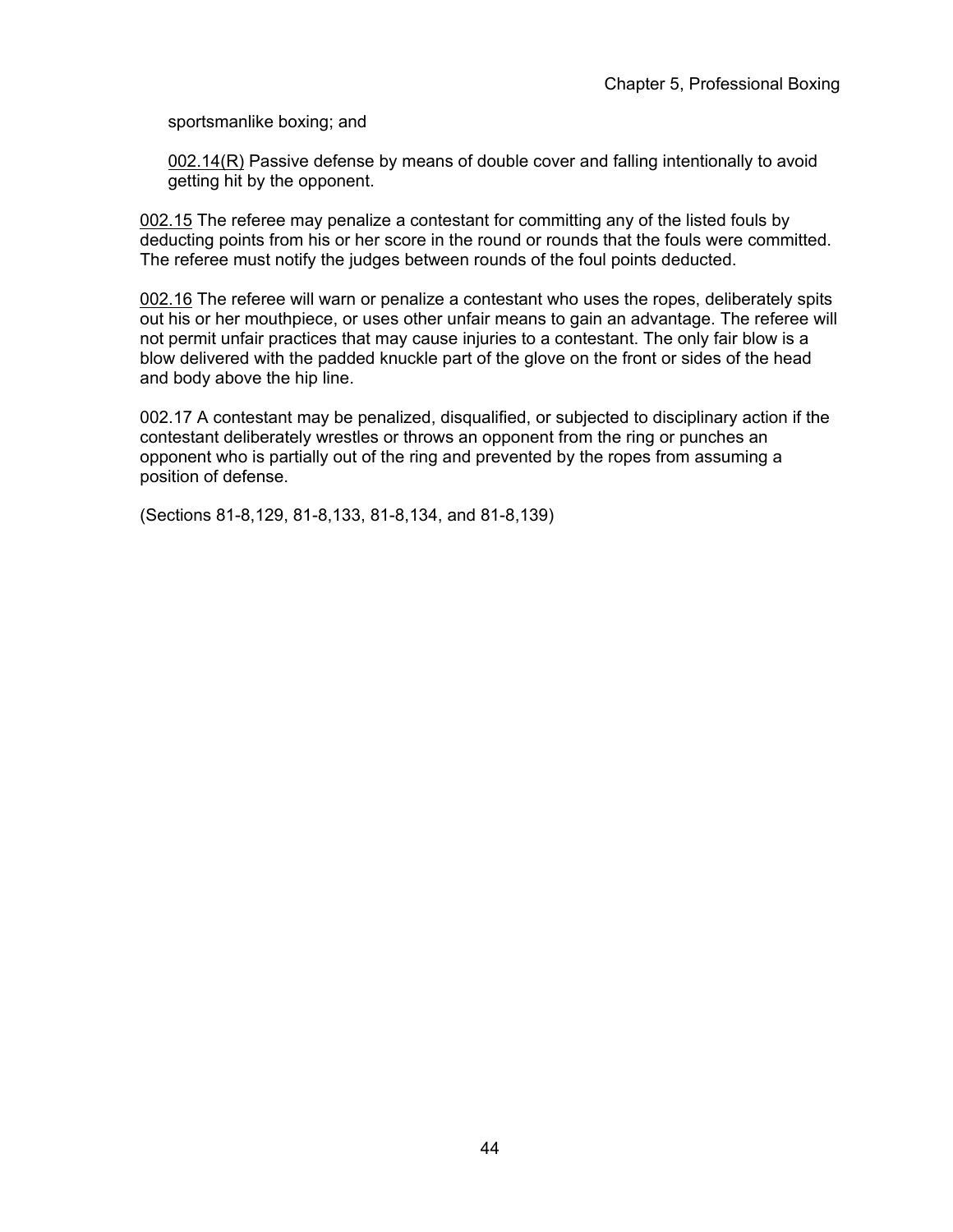# **003 – BOUT STOPPAGE CAUSED BY INTENTIONAL FOULS**

003.01 If an intentional foul causes an injury, and the injury is severe enough to terminate the bout immediately, the boxer causing the injury shall lose by disqualification.

003.02 If an intentional foul causes an injury and the bout is allowed to continue, the referee shall notify the authorities and deduct two (2) points from the boxer who caused the foul. Point deductions for intentional fouls will be mandatory.

003.04 If an intentional foul causes an injury and the bout is allowed to continue, but the injury results in the bout being stopped at a later time, the injured boxer shall win by **technical decision** if the injured boxer is ahead on the score cards or the bout shall result in a **technical draw** if the injured boxer is behind or even on the score cards. Partial or incomplete rounds shall be scored. If no action has occurred, the round shall be scored as an even round.

003.05 If the boxer injures himself while attempting to intentionally foul his opponent, the referee will not take any action in his favor, and this injury shall be the same as one produced by a fair blow.

003.06 If the referee determines that a boxer has conducted himself in an unsportsmanlike manner, he may stop the bout and disqualify the boxer.

(Sections: 81-8,129, 81-8,133, 81-8,134, and 81-8,139)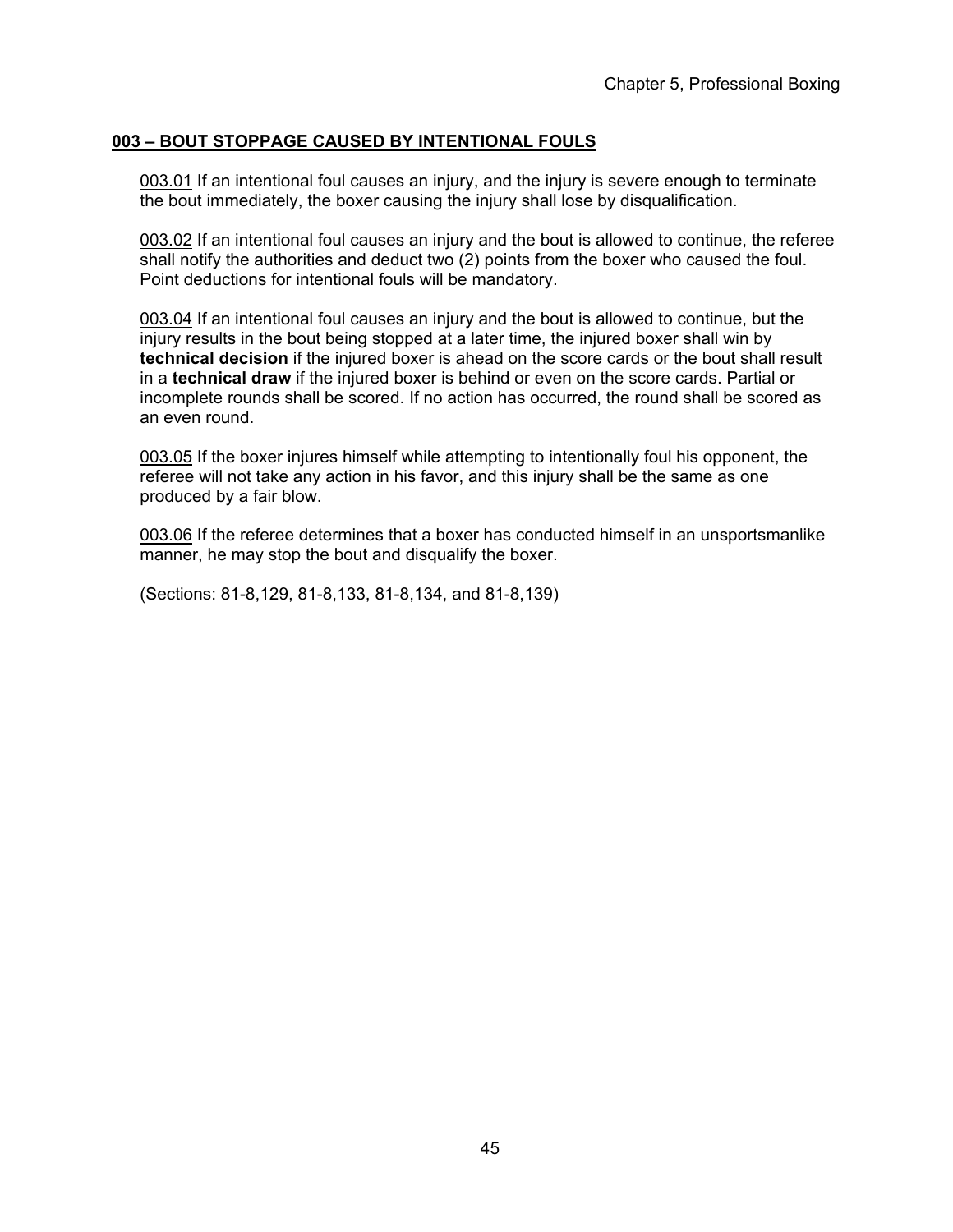# **004 – BOUT STOPPAGE CAUSED BY ACCIDENTAL FOULS**

004.01 If an accidental foul causes an injury severe enough for the referee to stop the bout, the bout will result in a **no decision** if stopped **before four (4) completed rounds**. Four (4) rounds are complete when the bell rings signifying the end of the fourth round.

004.02 If an accidental foul causes an injury severe enough for the referee to stop the bout after four (4) rounds have occurred, the bout will result in a **technical decision** awarded to the boxer who is ahead on the score cards at the time the bout is stopped.

004.03 A contestant who is hit with an accidental low blow must continue after a reasonable amount of time but no more than five (5) minutes, or he or she will lose the fight.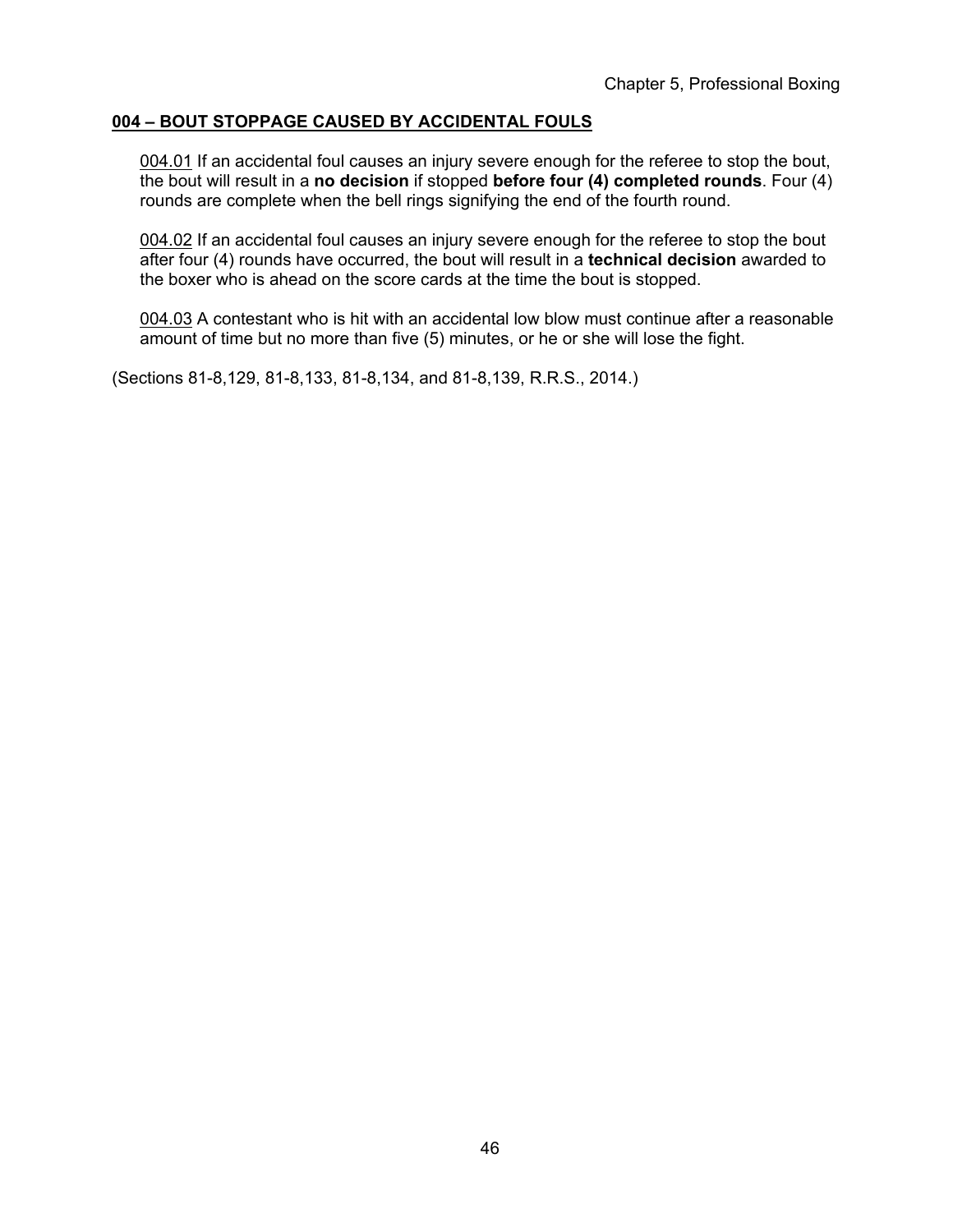### **005 – WEIGH-INS AND WEIGHT REQUIREMENTS**

005.01 Weigh-ins must be completed on the day of the event or, with the approval of the Commissioner, may be held up to 24 hours prior to the scheduled start of the event.

005.02 Weigh-ins must be conducted in the presence of a Commission official on a scale examined and approved by a Commission official or otherwise supplied by the Commissioner.

005.03 At the time of the weigh-in, professional contestants must present the Commission a federal identification card approved by ABC Boxing which is on file with the national boxing registrar.

005.04 All professional boxing weights will be determined by and set in the contract between the contestants. The weight difference will not exceed five (5) pounds unless permission is received in writing from the Commissioner.

005.05 The promoter must assign each contestant a specific weigh-in time with not less than five (5) minutes between each contestant (i.e. Contestant A at 6:00pm, Contestant B at 6:05pm, etc.). All individual weigh-in times must also be communicated to the Commission in a single document (i.e. one Word document, one email, one spreadsheet, etc.) at least 12 hours prior to the first scheduled weigh-in. Any contestant who fails to appear at his or her weigh-in time may be declared ineligible by the Commissioner.

005.06 Not more than 160 minutes may separate the first scheduled contestant weigh-in from the last scheduled contestant weigh-in.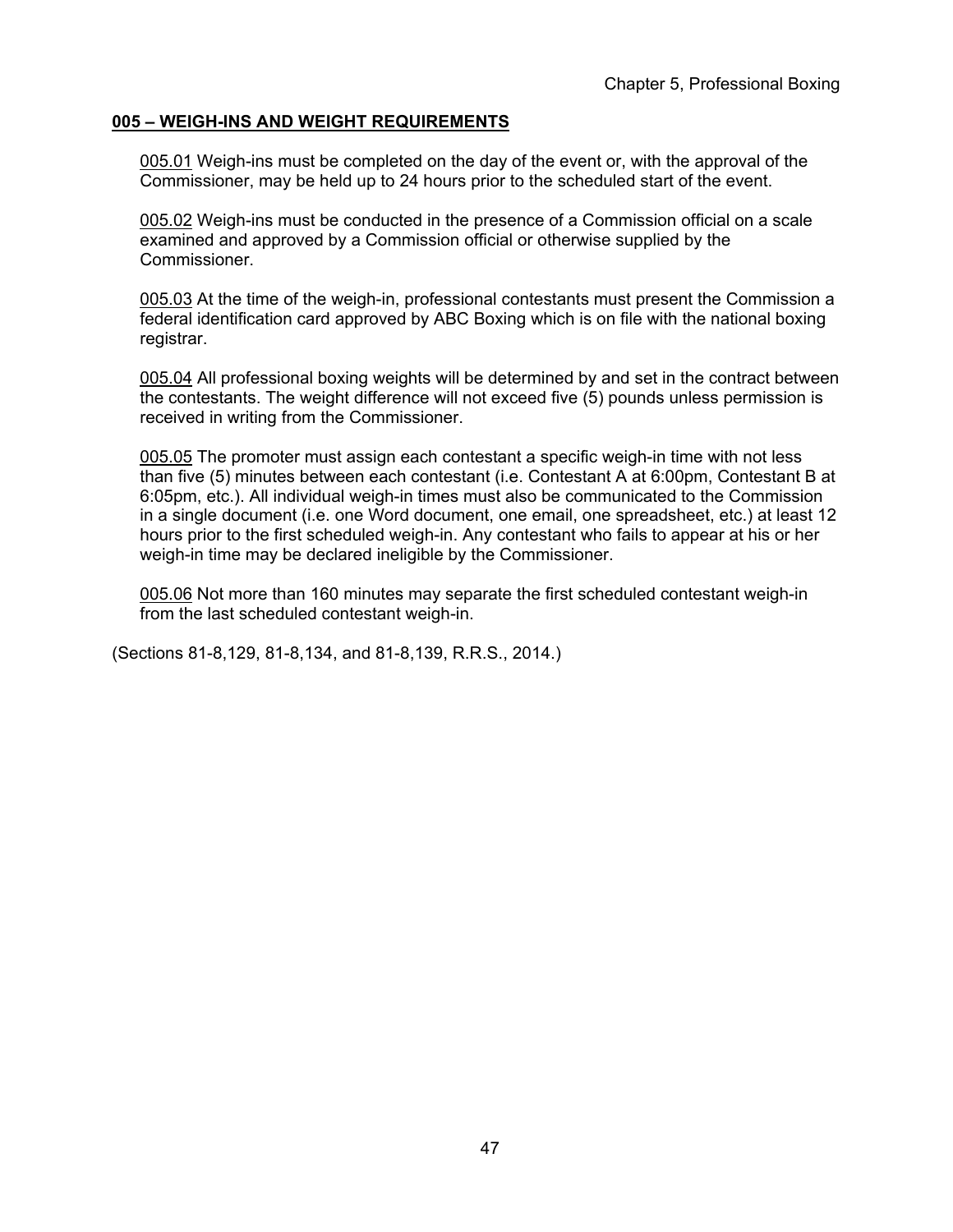### **006 – EQUIPMENT**

006.01 Each contestant must provide an abdominal guard with protective cup, two (2) pair of trunks of contrasting color, shoes, and an approved custom-fitted mouthpiece.

006.02 Hand wraps must be applied in the dressing room in the presence of a Commission official and a representative of the contestant's opponent. A contestant may waive witnessing the wrapping of the opponent's hands.

006.03 One winding of surgical tape, not over one and one-half (1.5) inches wide, may be placed directly on the hand to protect the part of the hand near the wrist. The tape may cross the back of the hand twice but cannot extend to within one (1) inch of the knuckles when the hand is clenched to make a fist. A single four (4) inch by four (4) inch surgical pad or equivalent material approved by a Commission official, folded in half, may be used on the knuckles of each hand for added protection and safety. Single strips of surgical tape, not wider than one-fourth (.25) inch and no longer than three (3) inches, may be placed between the knuckles in order to hold the gauze in place. Contestants may use soft gauze not over two (2) inches wide and 20 yards in length, held in place by not more than eight (8) feet of surgical tape not greater than one and one-half (1.5) inches wide to complete the wrappings for each hand.

006.04 The gloves cannot be twisted or manipulated in any way by the contestants or others. If a glove breaks or a string becomes untied during the bout, the referee will instruct the timekeeper to take a time-out while the glove issue is being corrected. All gloves must be checked by a Commission official prior to the start of the bouts. Any snagged, torn, or unfit gloves will not be approved for competition.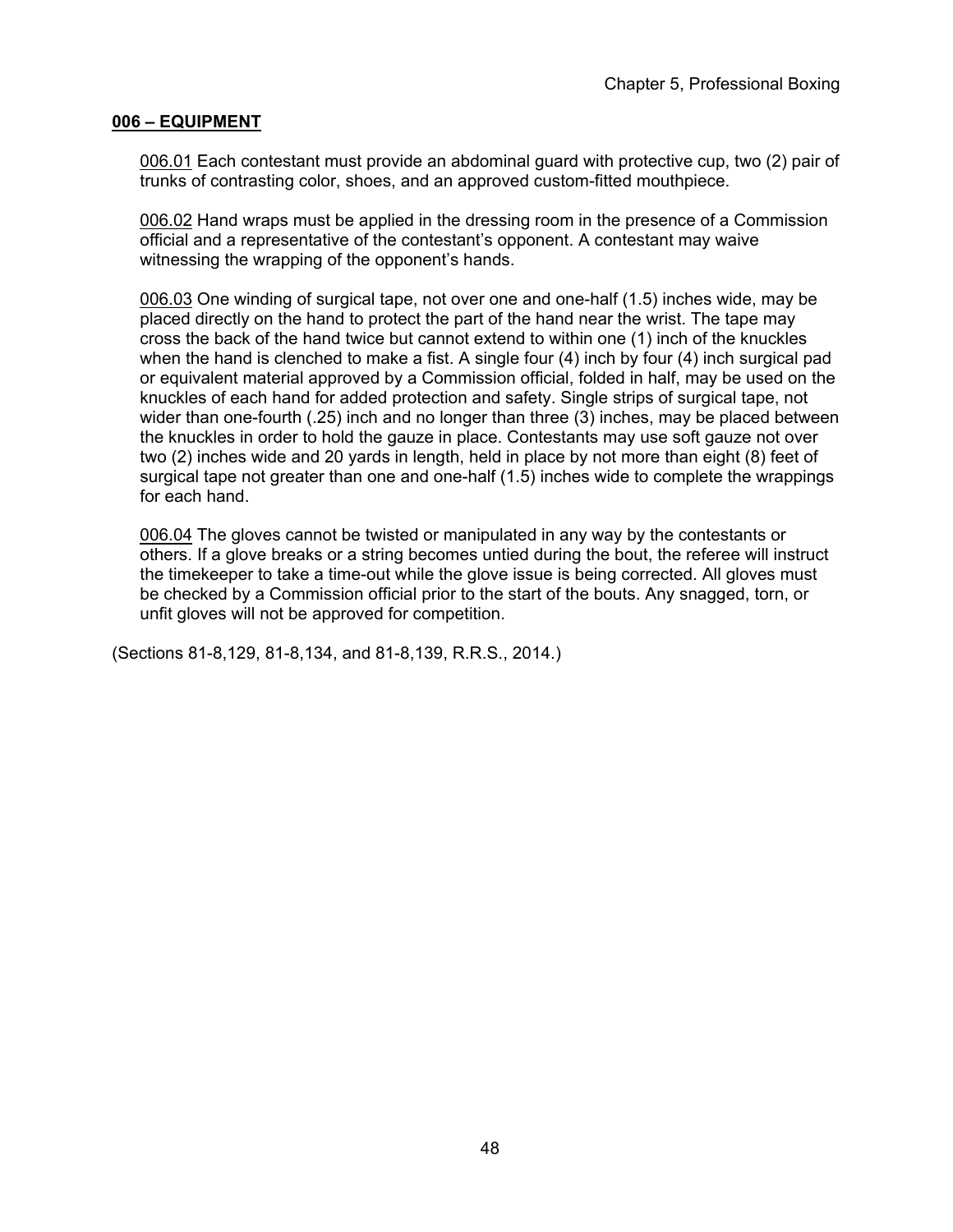### **007 – ROUNDS**

007.01 The maximum number of rounds for a boxing bout is 10 rounds, except for a championship bout, which may not exceed 15 rounds. Each round will be three (3) minutes, with a rest period of one (1) minute between rounds.

007.02 The timekeeper must signal 10 seconds before the beginning or the end of each round. No second may be in contact with the ring apron and seconds must remain seated in the corner until the sounding of the bell that ends the round.

007.03 Any contestant who has participated in a professional boxing bout scheduled for four (4) rounds or more cannot participate in a regulated sports bout or exhibition in Nebraska for at least seven (7) days, unless specifically authorized by the Commissioner. At the request of the Commissioner, main event boxing contestants may be required to report and train in public in the city where the bout is scheduled to be held at least three (3) days prior to the scheduled event.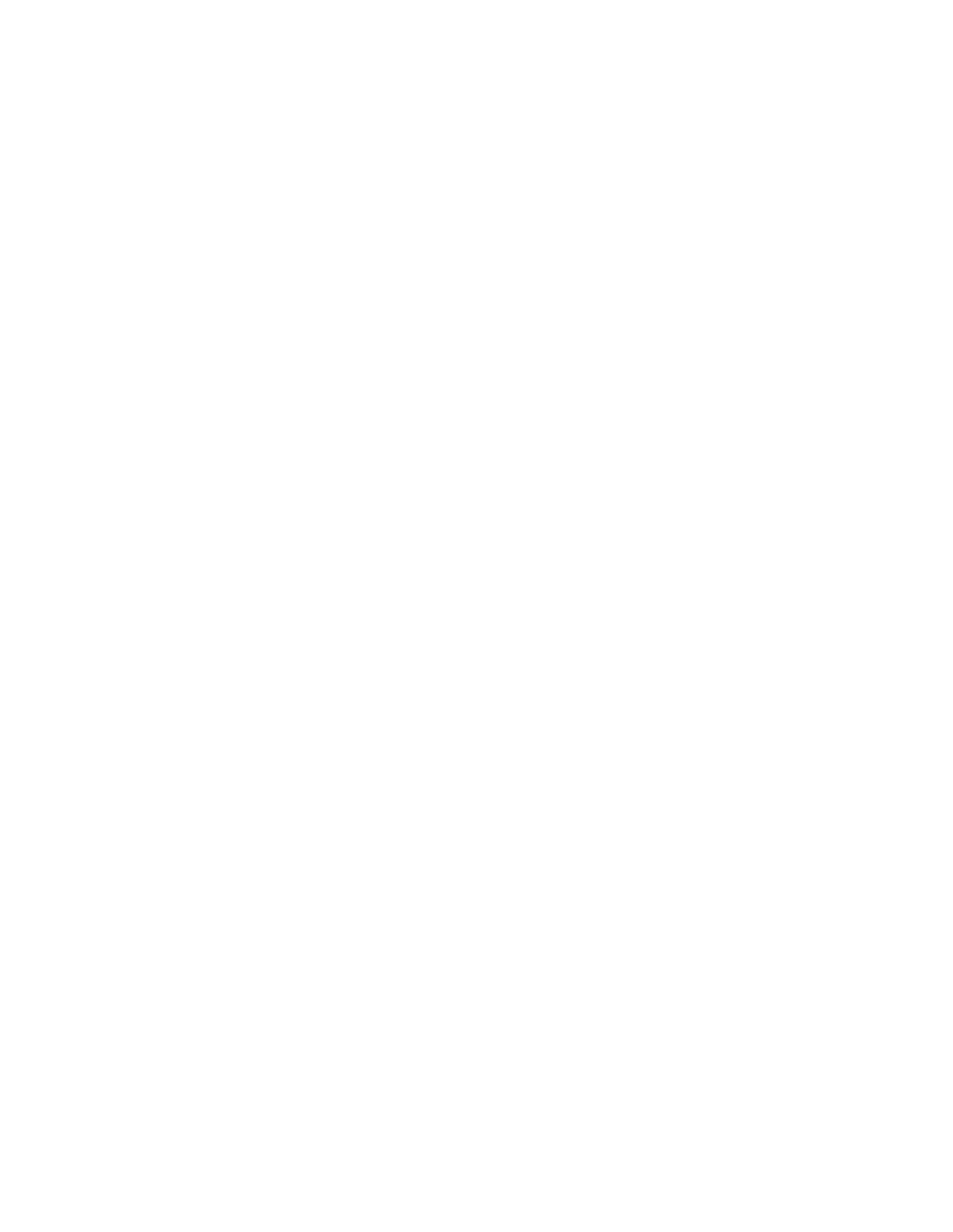# **CHAPTER 6 – MIXED MARTIAL ARTS**

## **001 – GENERAL REQUIREMENTS**

001.01 All amateur and professional MMA contests and exhibitions must be conducted under the supervision of the Commissioner.

001.02 The Unified Rules of Mixed Martial Arts are hereby adopted, subject to the exceptions, amendments, and clarifications contained in these regulations. A copy of the Unified Rules of Mixed Martial Arts is available at the office of the State Athletic Commissioner and at athcomm.nebraska.gov.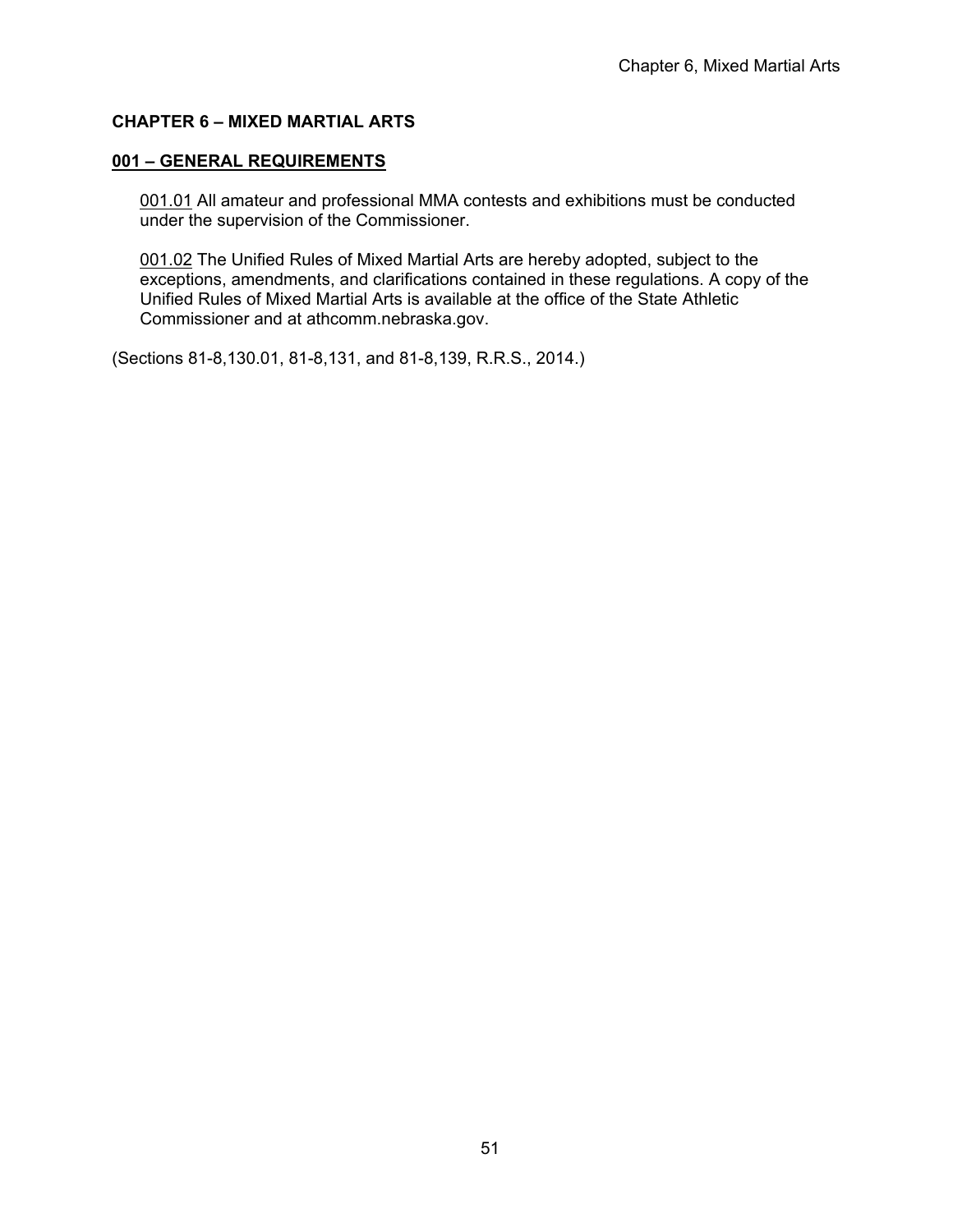### **002 – CONTESTANTS**

002.01 All amateur MMA contestants must be affiliated with a promoter and the promoter is responsible for and must verify the competitor's competence and ability to compete.

002.02 Each contestant must present to a Commission official, either at the time of the scheduled weigh-in or with his or her license application, two (2) forms of identification. One (1) form of identification must be a color photo identification card with his or her date of birth and Social Security number.

002.03 Each contestant must provide to a Commission official a color passport-type photo with the application for a license and application for the MMA National I.D. Card.

002.04 All contestants must have trained for at least 45 days prior to the scheduled event and must be approved to compete by the Commissioner.

002.05 Except as otherwise provided in this subsection, the use of ointments applied anywhere on a contestant's body is strictly prohibited. The use of topical substances is not permitted, except that petroleum jelly may be applied to the face, excluding the cheek area and chin. Petroleum jelly may only be applied in the presence of the referee or a Commission official. Any unauthorized or misapplied substance must be completely removed before a bout can begin. The detection of an unauthorized or misapplied substance may result in disciplinary action. Any contestant that appears at the ring ready to compete may be disqualified if a prohibited substance cannot be immediately removed.

002.06 Contestants under the care and treatment of a physician and receiving prescribed medication will be reviewed on a case by case basis by the attending physician at the time of the pre-bout medical examination. Any decision of the attending physician to refuse to allow a contestant to compete due to a pre-existing injury or condition or due to the contestant's prescribed medication is final and not subject to administrative or judicial review.

002.07 Any amateur MMA contestant who loses consciousness from a submission hold will be suspended by the Commissioner for 180 days.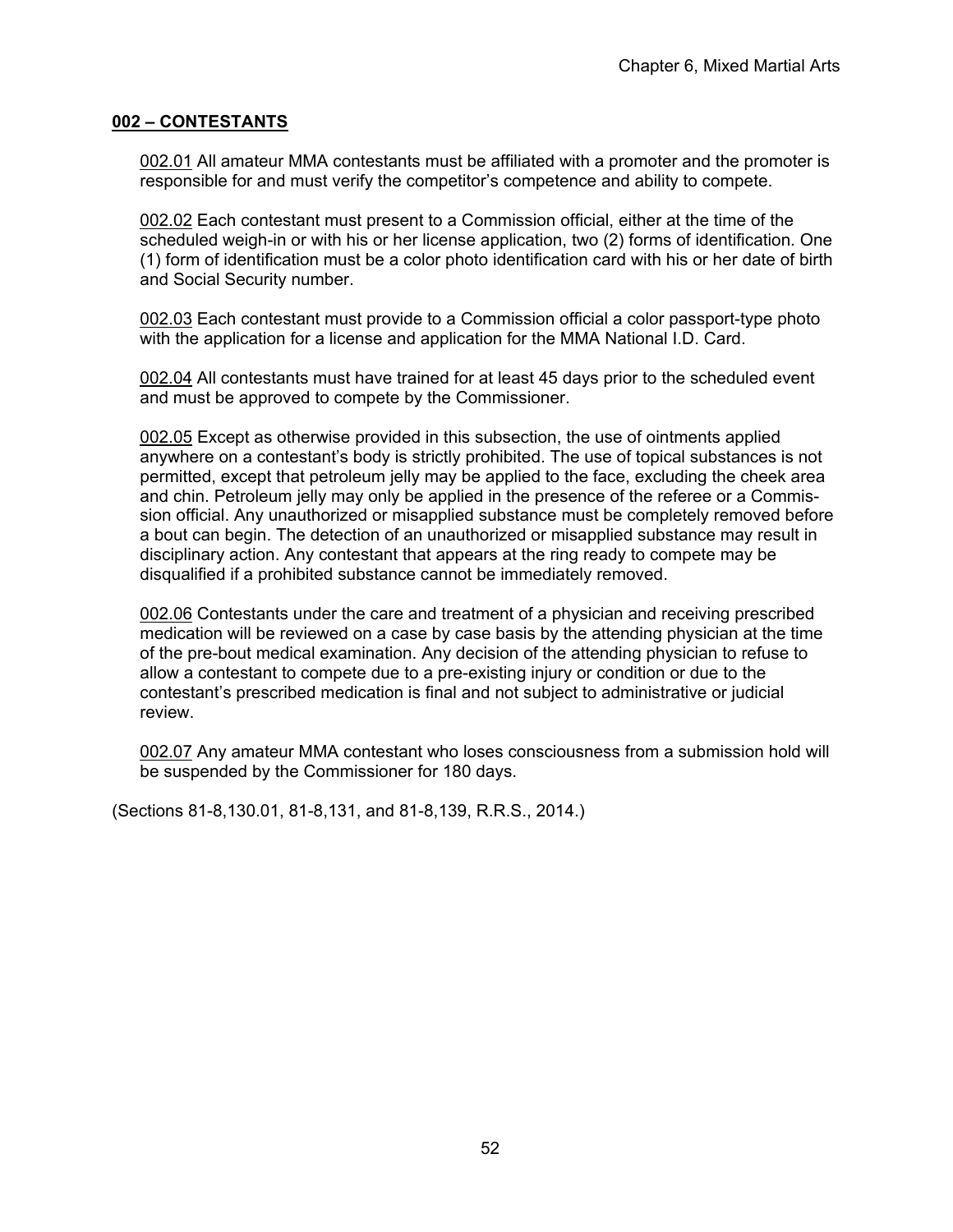# **003 – AMATEUR AND PROFESSIONAL STATUS**

003.01 All MMA contestants will be required to have a minimum of five (5) recorded amateur bouts prior to being licensed and permitted to compete as a professional. A contestant may request a waiver from the Commissioner of this requirement.

003.02 A contestant may not participate as an amateur:

 $0.03.02(A)$  If he or she has ever been a competitor in any professional striking sport including, but not limited to, professional boxing or professional kickboxing; or

003.02(B) If he or she has received a fee or purse for competing as a professional in any MMA event.

003.03 Competing for or winning a prize other than cash in an MMA event does not deem a contestant as a professional within the scope of these rules.

003.04 Expenses for amateur contestants are limited to actual expenses, including deductible amounts for any injuries covered by insurance, which must be paid by the promoter hosting the event.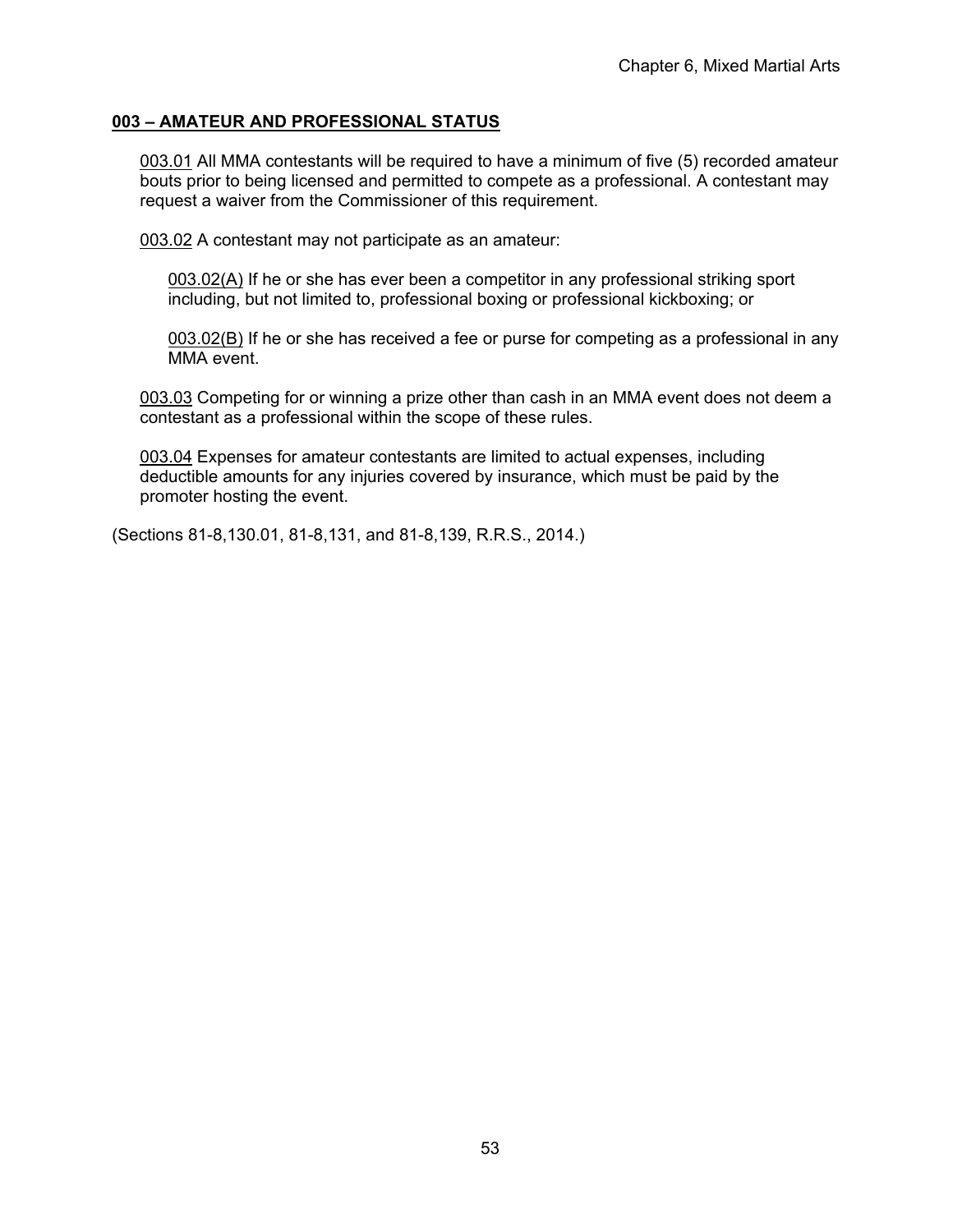# **004 – WEIGH-INS AND WEIGHT REQUIREMENTS**

004.01 Weigh-ins must be completed on the day of the event or may be held up to 24 hours prior to the scheduled start of the event with the approval of the Commissioner.

004.02 Weigh-ins must be conducted in the presence of a Commission official on a scale examined and approved by a Commission official or supplied by the Commissioner.

004.03 All MMA contestants will agree to compete at a stipulated weight, which will be identical for both contestants.

004.04 The promoter must assign each contestant a specific weigh-in time with not less than five (5) minutes between each contestant (i.e. Contestant A at 6:00pm, Contestant B at 6:05pm, etc.). All individual weigh-in times must also be communicated to the Commission in a single document (i.e.one Word document, one email, one spreadsheet, etc.) at least 12 hours prior to the first scheduled weigh-in. Any contestant who fails to appear at his or her weigh-in time may be declared ineligible by the Commissioner.

004.05 Not more than 160 minutes may separate the first scheduled contestant weigh-in from the last scheduled contestant weigh-in.

004.06 Amateur MMA contestants may participate in a bout if:

004.06(A) Found to be at or under the stipulated weight at the weigh-in;

004.06(B) Found to be 3.0 pounds or less over the stipulated weight at the weigh-in; or

004.06(C) The Commissioner determines the bout would still be fair, safe, and competitive, and the contestant weighing the lesser amount agrees to participate.

004.07 A professional MMA contestant may participate in a bout if:

004.07(A) Found to be at or under the stipulated weight at the weigh-in;

004.07(B) Found to be not more than 1.0 pounds over the stipulated weight at the weigh-in; or

004.07(C) The Commissioner determines the bout would still be fair, safe, and competitive, and the contestant weighing the lesser amount agrees to participate.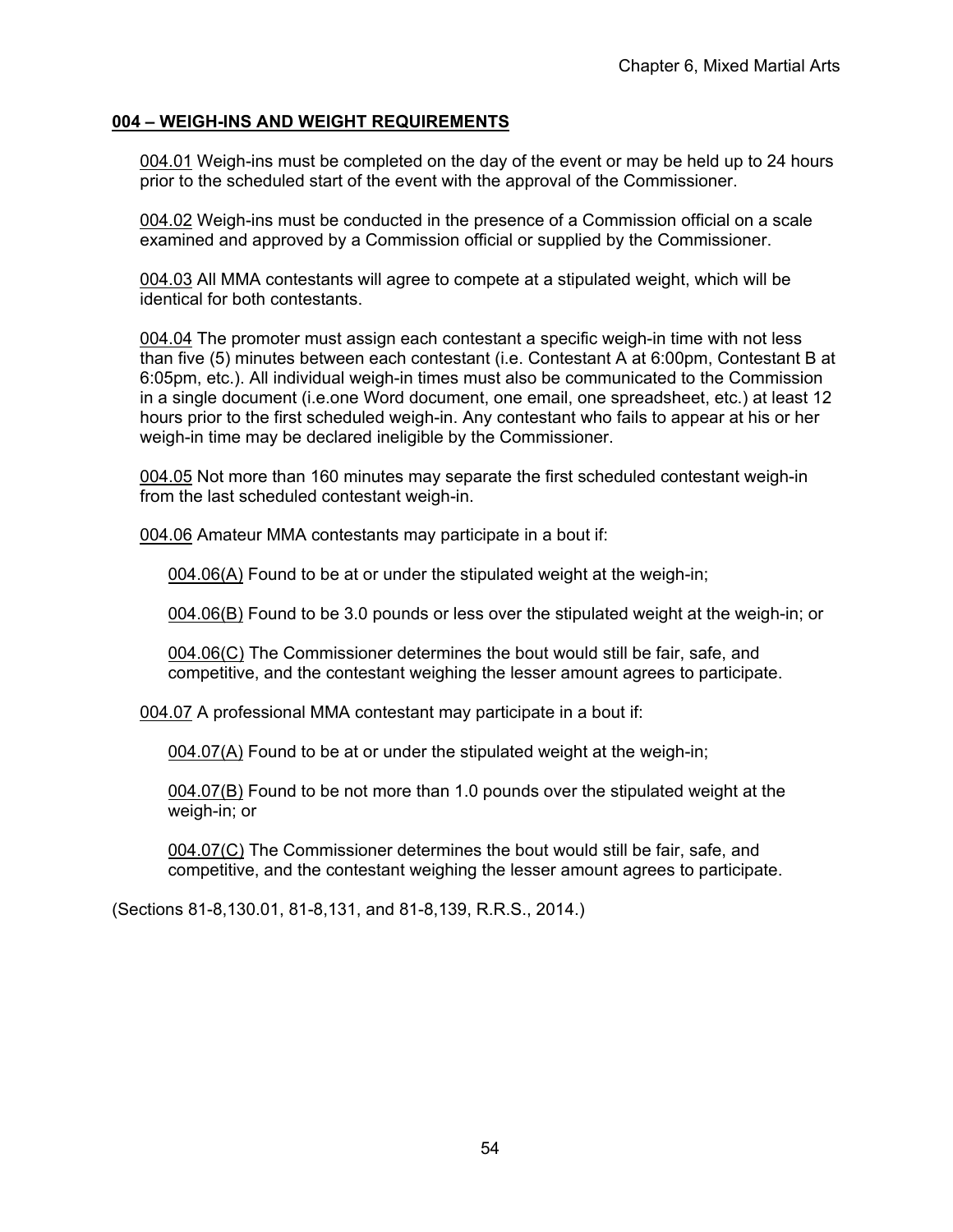### **005 – ROUNDS**

005.01 Amateur MMA bouts will consist of three rounds which are each three (3) minutes in duration, with a 60-second rest period between each round. A 10-second warning signal will be given prior to the start of the next round.

005.02 Professional MMA bouts will consist of three (3) rounds which are each five (5) minutes in duration, with a 60-second rest period between each round. A 10-second warning signal will be given prior to the start of the next round.

005.03 Amateur championship bouts will consist of three (3) rounds which are each four (4) minutes in duration, with a 60-second rest period between each round. A 10-second warning signal will be given prior to the start of the next round.

005.04 Professional championship bouts will consist of five (5) rounds which are each five (5) minutes in duration, with a 60-second rest period between each round. A 10-second warning signal will be given prior to the start of the next round.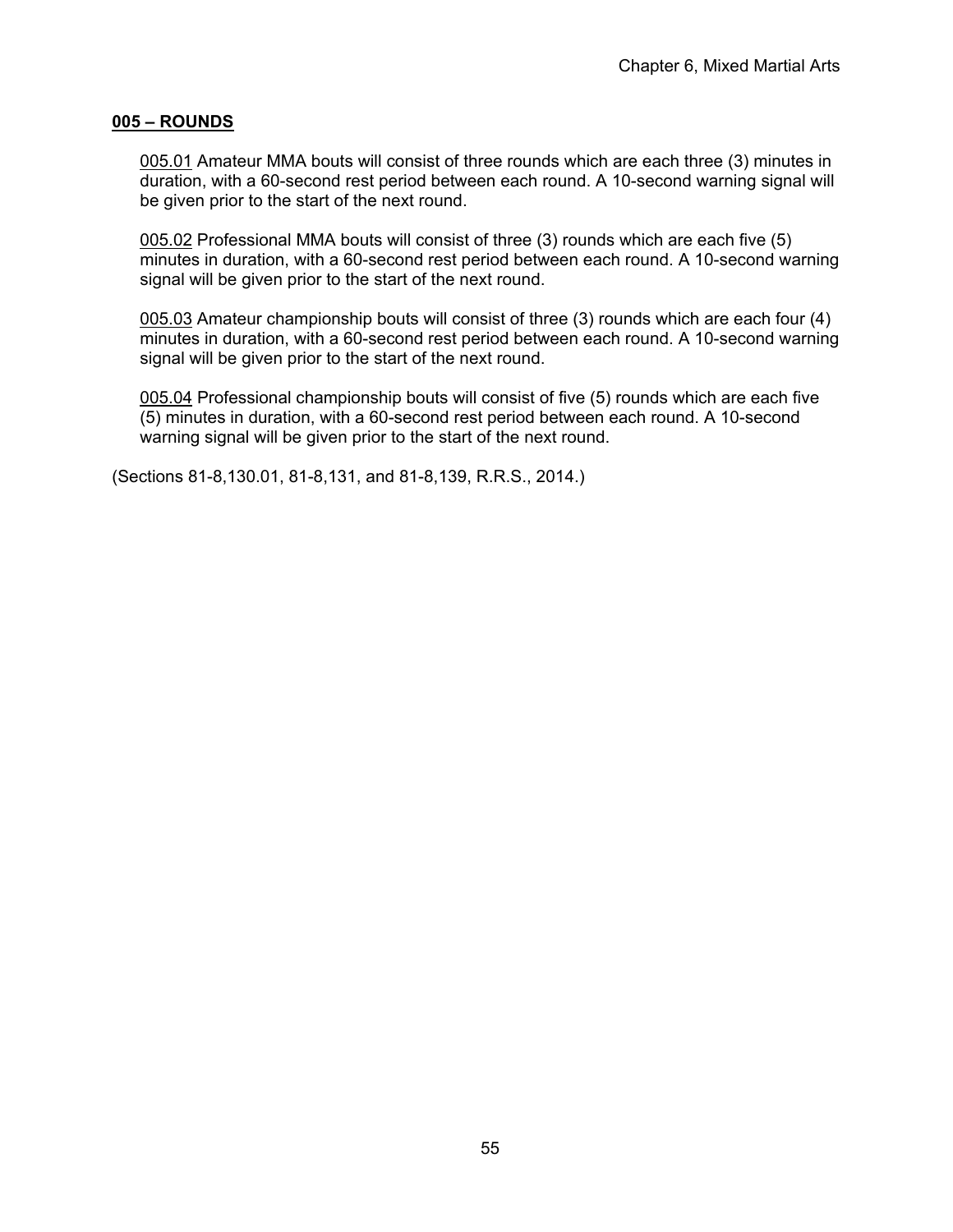# **006- EQUIPMENT AND APPEARANCE**

006.01 The following rules shall apply to hand wraps:

006.01(A) A maximum of one roll (no more than two (2) inches wide by 15 yards in length) of white, soft, cloth gauze is permitted per hand. The gauze may not exceed the wrist of the competitor's glove.

006.01(B) A maximum of one roll (no more than one and one-fourth (1.25) inches wide by 10 feet in length) of white athletic tape is permitted per hand. The tape may not exceed the wrist of the competitor's gloves. Tape may be placed through the fingers but may not cover the knuckles;

006.01(C) The exposed thumb is an option to be protected;

006.01(D) A single layer of elastic or flex-type tape is allowed to be applied over the completed wrap; and

006.01(E) Approved tape/gauze of all brands may be allowed.

006.02 Other than on the competitor's hands, there will be no taping, covering, or protective gear, of any kind, on the upper body, except as provided below. This includes, but is not limited to: joint sleeves, padding, or any form of brace/body tape.

006.03 A competitor may use a soft neoprene-type sleeve to cover only the knee and/or ankle joints. Approved sleeves may not have padding, Velcro, plastic, metal, ties, or any other material considered to be unsafe or that may create an unfair advantage. Tape, gauze, or any materials other than the approved sleeves are not permitted.

006.04 All mixed martial artists will be required to wear such protective gear as deemed necessary by the Commission.

006.05 Male contestants shall not wear any form of clothing on their upper body.

006.06 Male and female mixed martial artists shall wear the appropriate shorts/trunks, mouthpiece, and gloves. Male mixed martial artists shall also wear the appropriate groin protection.

006.07 Female mixed martial artists shall wear a short sleeved (above the elbow) or sleeveless form-fitting rash guard and/or sports bra. No loose-fitting tops and/or breast protectors shall be allowed. Female competitors will follow the same requirements for bottom covering as the male competitors, minus the requirement for groin protection.

006.08 The hem of the shorts/trunks may not extend below the knee. Shorts/trunks shall not have exposed Velcro, pockets, or zippers.

006.09 Mixed martial artists in the same match, contest, or exhibition may wear different color trunks or be designated by glove taping and/or glove coloring to the corner they are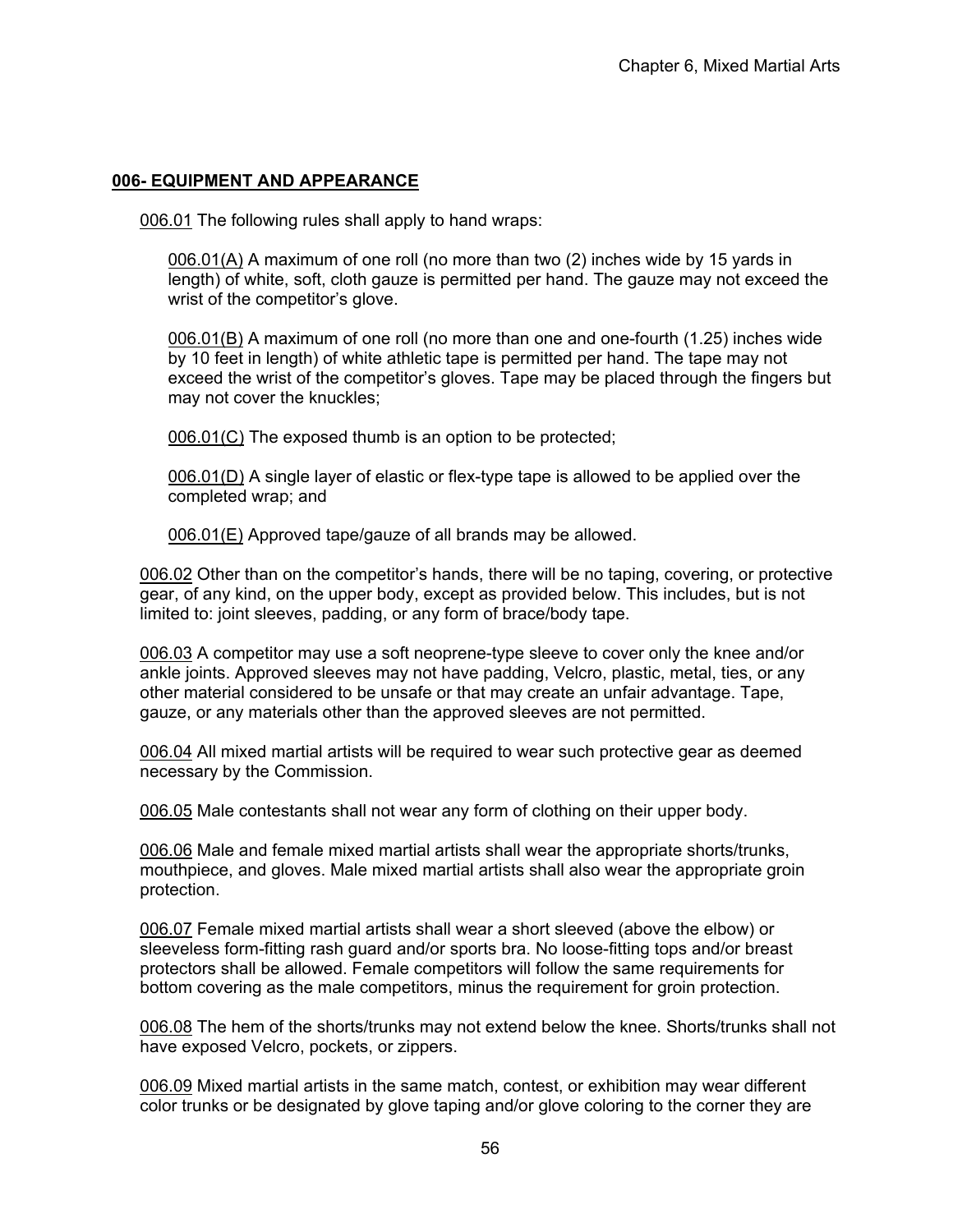assigned.

006.10 Mixed martial artists shall not wear shoes in the cage or ring.

006.11 When deemed necessary by the referee all mixed martial artists shall have their hair secured in a manner that does not interfere with the vision and safety of either contestant.

006.12 No object can be worn to secure the contestant's hair which may cause injury to either contestant.

006.13 The wearing of jewelry is strictly prohibited during all contests.

006.14 Wearing body cosmetics is prohibited during all contests. Wearing facial cosmetics shall be at the discretion of the Commission and/or referee.

006.15 Contestant's fingernails and thumbnails shall not extend past the tip of the fingers and thumbs.

(Sections 81-8,129, 81-8,134, 81-8,137, 81-8,139)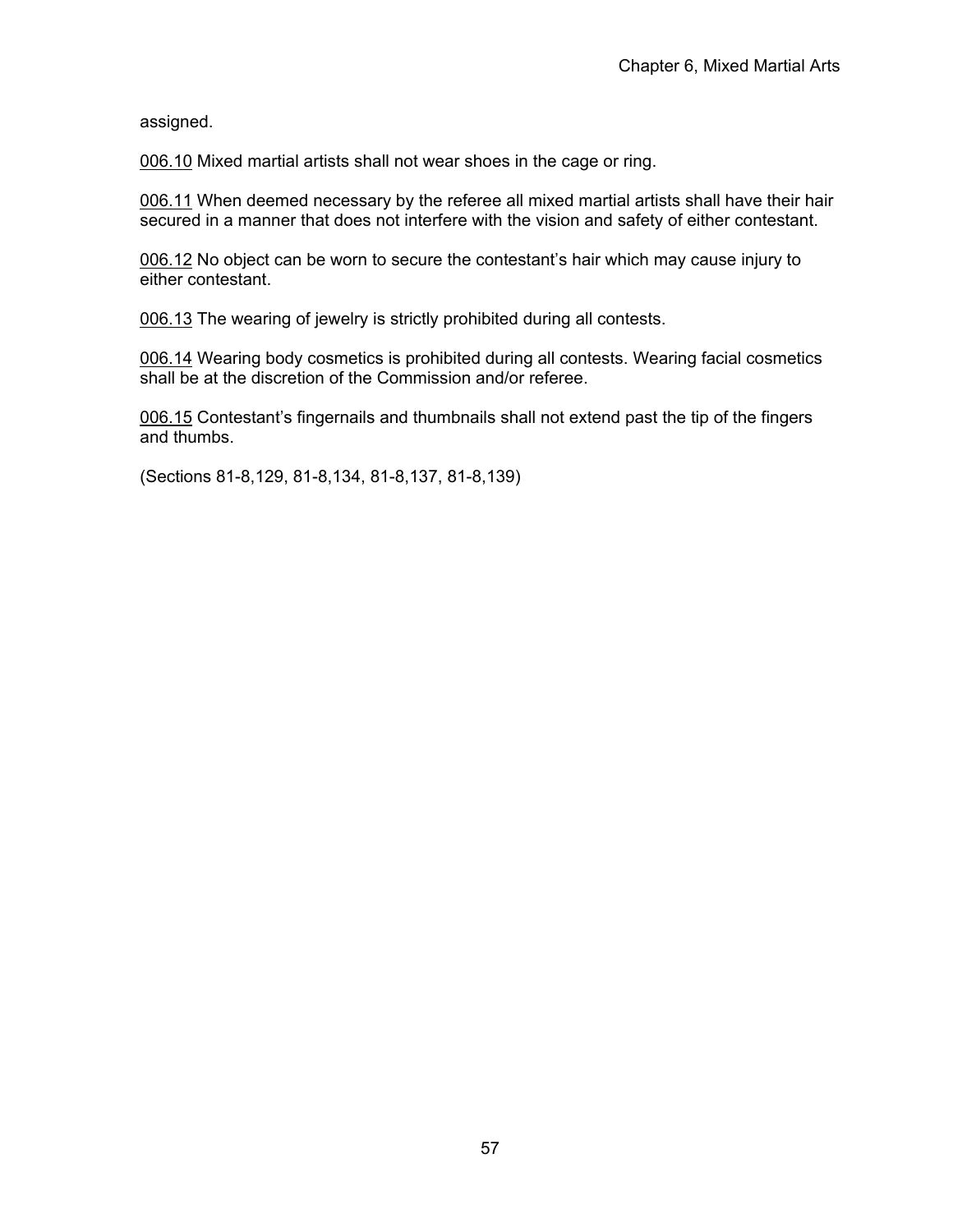# **007 – BOUT STOPPAGE CAUSED BY FOULS**

007.01 If an injury sustained during competition as a result of a legal maneuver is severe enough to terminate a bout, the injured contestant loses by technical knockout.

007.02 If an injury sustained during competition as a result of an **intentional foul**, as determined by the referee, is severe enough to terminate a bout immediately, the contestant causing the injury loses by disqualification.

007.03 If an injury is sustained during competition as a result of an **intentional foul**, as determined by the referee, and the bout is allowed to continue, the referee shall notify the scorekeeper to automatically deduct two (2) points from the contestant who committed the foul.

007.04 If an injury sustained during competition as a result of an **intentional foul**, as determined by the referee, causes the injured contestant to be unable to continue at a subsequent point in the contest, the injured contestant shall win by **technical decision**, if he or she is ahead on the score cards. If the injured contestant is even or behind on the score cards at the time of stoppage, the outcome of the bout shall be declared a **technical draw**.

007.05 If an injury sustained during competition as a result of an **accidental foul**, as determined by the referee, is severe enough for the referee to stop the bout immediately, the bout shall result in a **no contest** if stopped before two (2) rounds have been completed in a three (3) round bout or if stopped before three (3) rounds have been completed in a five (5) round bout.

007.06 If an injury sustained during competition as a result of an **accidental foul**, as determined by the referee, is severe enough for the referee to stop the bout immediately, the bout shall result in a **technical decision** awarded to the contestant who is ahead on the scorecards at the time the bout is stopped only when the bout is stopped after two (2) rounds of a three (3) round bout, or three (3) rounds of a five (5) round bout have been completed.

007.07 Incomplete rounds should be scored utilizing the same criteria as the scoring of other rounds up to the point said incomplete round is stopped.

(Sections 81-8,129, 81-8,131, 81-8,139)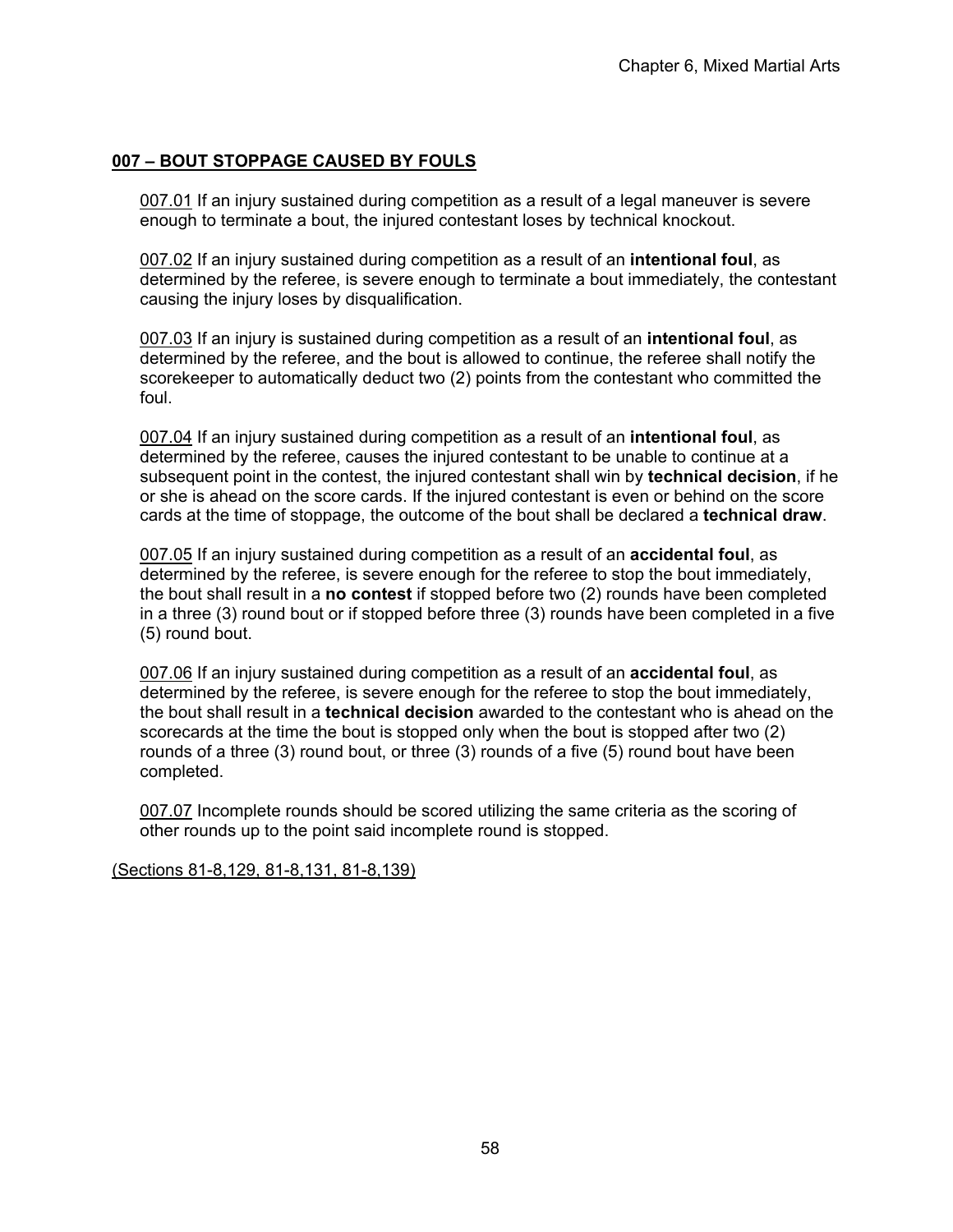## **008 – ELIMINATION TOURNAMENTS**

008.01 All provisions of statute and regulation pertaining to license and fees, event permits, contracts, tickets, the unified rules, ring requirements, attending physician, judges, referees, matchmakers, timekeepers, seconds, promoters, managers, and medical insurance, in addition to the provisions in this section, will apply to elimination tournaments.

008.02 A winning contestant is required to have a minimum of a 30-minute rest interval between bouts. During the 30-minute rest interval, the contestant must be checked and cleared by the attending physician to compete in the next bout. All contestants must undergo pre-bout and post-bout physicals. Any decision of the attending physician is final.

008.03 No MMA contestant will be permitted to participate in any licensed bout more than once a day in any seven (7)-day period, except during a scheduled and licensed tournament requiring more than two days to complete. No MMA contestant may be allowed to compete more than once in any calendar day unless the event is a scheduled and licensed amateur MMA tournament and only in accordance with the following:

008.03(A) The competition is a tournament which was approved by the Commissioner a minimum of 21 days prior to the scheduled date of the event. A promoter who is short on the minimum number of required bouts cannot change the card to a tournament in an attempt to make up the shortage pursuant to the rules and regulations;

008.03(B) All first-round tournament bouts must be the first bouts on the approved event. Each session must be split by at least a 15-minute intermission followed by a minimum of four (4) non-tournament bouts giving each contestant a minimum 30-minute rest between bouts;

008.03(C) Each first session winner must undergo a second pre-bout physical and be cleared to compete in the second session by the attending physician. Any contestant not cleared to compete in the second session will be disqualified and will not be allowed to compete again during the same event;

008.03(D) First session losers are out of the competition and may not compete again during the same event; and

008.03(E) Under no circumstances can amateur MMA tournament contestants be allowed to compete more than twice on the same day.

008.04 An elimination tournament must be a single elimination event with the losing contestant not being allowed to participate in the same program of bouts. If a bout is declared a draw, the judges will reevaluate their scorecards and select a winner.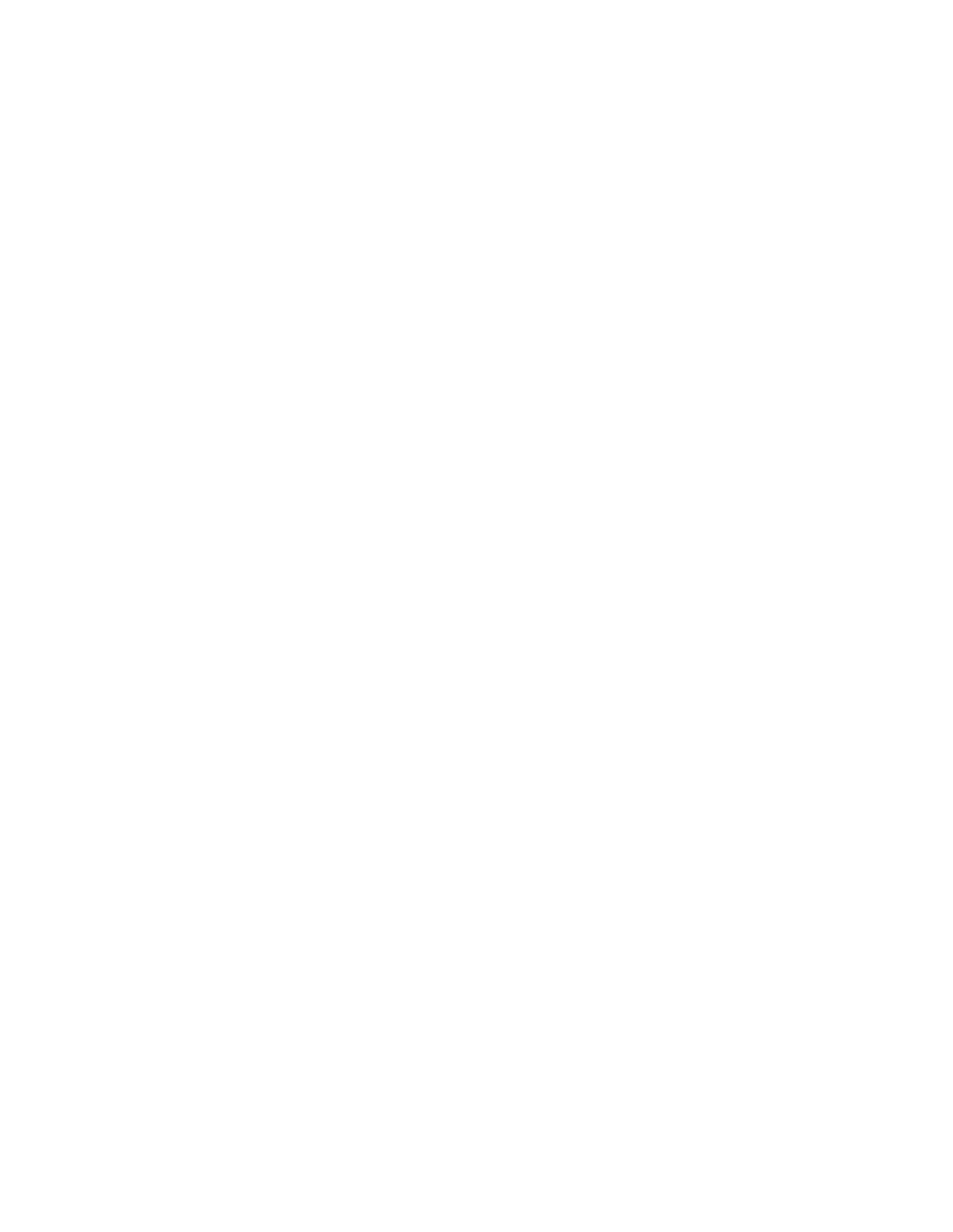# **CHAPTER 7 – PRACTICE AND PROCEDURE**

# **001.01 – PROHIBITIONS AGAINST EX PARTE COMMUNICATIONS.**

001.01(A) PROHIBITIONS; WHEN APPLICABLE. The prohibitions found in this section shall apply beginning at the time notice for hearing is given.

### 001.01(B) PROHIBITIONS; TO WHOM APPLICABLE.

001.01(B)(i) PARTIES AND PUBLIC. No party in a contested case or other person outside the Commission having an interest in the contested case shall make or knowingly cause to be made an ex parte communication to the hearing officer, the Commissioner, or to an employee who is or may reasonably be expected to be involved in the decision making process of the contested case.

001.01(B)(ii) PERSONS IN DECISION MAKING ROLES. No hearing officer or the Commissioner or an employee who is or may reasonably be expected to be involved in the decision making process of the contested case shall make or knowingly cause to be made an ex parte communication to any party in a contested case or other person outside the Commission having an interest in the contested case.

001.01(B)(iii) INVESTIGATORS. The Commissioner or a Commission employee engaged in the investigation or enforcement of a contested case shall not make or knowingly cause to be made an ex parte communication to a hearing officer or the Commissioner or Commission employee who is or may reasonably be expected to be involved in the decision making process of the contested case.

001.01(C) DISCLOSURE OF CONTACTS. The hearing officer or Commissioner or Commission employee who is or may reasonably be expected to be involved in the decision making process of the contested case who receives or who makes or knowingly causes to be made an ex parte communication set forth in subsections 001.01(B)(i) through 001.01(B)(iii) shall file in the record of the contested case:

001.01(C)(i) All such written communications;

001.01(C)(ii) Memoranda stating the substance of all such oral communications; and

001.01(C)(iii) All written responses and memoranda stating the substance of all oral responses to all the ex parte communications.

001.01(C)(iv) The filing shall be made within two working days of the receipt or making of the ex parte communication. Notice of the filing, with an opportunity to respond, shall be given to all parties of record.

 $001.01(C)(v)$  Filing and notice of filing provided under subsection  $001.01(B)(ii)$  is not considered on the record and reasonable notice for purposes of the definition of ex parte communication.

### 001.02 INTERVENTION IN A CONTESTED CASE.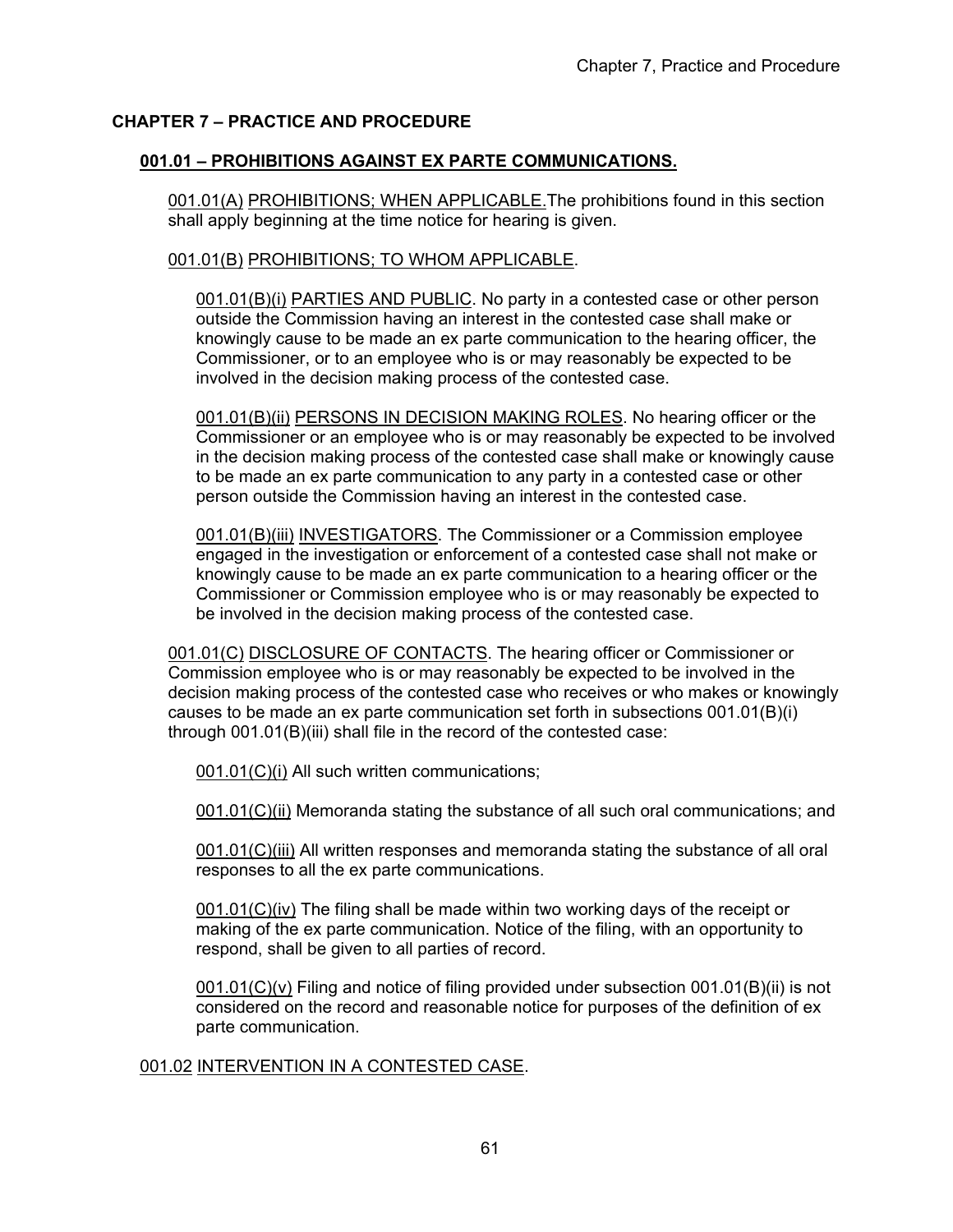001.02(A) Intervention in a contested case is allowed when the following requirements are met:

001.02(A)(i) A petition for intervention must be submitted in writing to the hearing officer at least five days before the hearing. Copies must be mailed by the petitioner for intervention to all parties named in the hearing officer's notice of the hearing;

001.02(A)(ii) The petition must state facts demonstrating that the petitioner's legal rights, duties, privileges, immunities, or other legal interests may be substantially affected by the proceeding or that the petitioner qualifies as an intervenor under any provision of law; and

001.02(A)(iii) The hearing officer must determine that the interests of justice and the orderly and prompt conduct of the proceedings will not be impaired by allowing the intervention.

001.02(B) The hearing officer may grant a petition for intervention at any time upon determining that the intervention sought is in the interests of justice and will not impair the orderly and prompt conduct of the proceedings.

001.02(C) If a petitioner qualifies for intervention, the hearing officer may impose conditions upon the intervenor's participation in the proceedings, either at the time that intervention is granted or at any subsequent time. Those conditions may include:

001.02(C)(i) Limiting the intervenor's participation to designated issues in which the intervenor has a particular interest demonstrated by the petition;

001.02(C)(ii) Limiting the intervenor's use of discovery, cross-examination, and other procedures so as to promote the orderly and prompt conduct of the proceedings; and

001.02(C)(iii) Requiring two or more intervenors to combine their presentation of evidence and argument, cross-examination, discovery, and other participation in the proceedings.

001.02(D) The hearing officer, at least 24 hours before the hearing, shall issue an order granting or denying each pending petition for intervention, specifying any conditions and briefly stating the reasons for the order.

001.02(D)(i) The hearing officer may modify the order at any time, stating the reasons for the modification.

001.02(D)(ii) The hearing officer must promptly give notice of an order granting, denying, or modifying intervention to the petitioner for intervention and to all parties.

# 001.03 COMMENCEMENT OF A CONTESTED CASE.

001.03(A) The contested case begins with the filing of a petition and request for hearing, if applicable, with the Commission. The petition is the initial document filed by or with the Commission that sets forth a claim and request for Commission action.

001.03(B) The parties to a contested case are the petitioner or person by whom a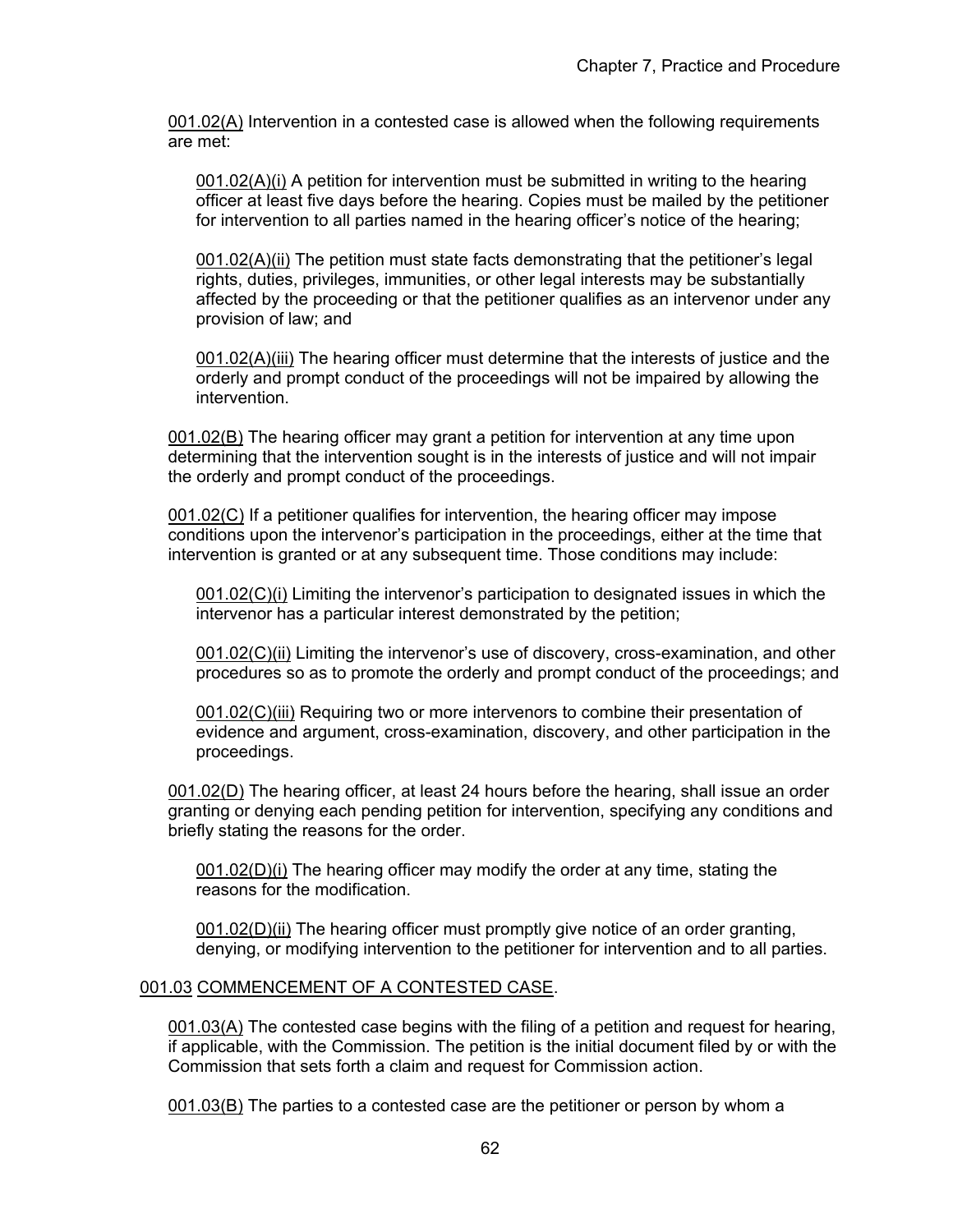contested case is brought and the respondent or person against whom a contested case is brought.

001.03(C) A party may appear on his or her own behalf in a contested case proceeding or may be represented by an attorney or other representative as permitted by law.

001.03(D) The pleadings in a contested case may include a petition, answer, reply, notice, motion, stipulation, objection, or order or other formal written document filed in a proceeding before the Commission. Any pleading filed in a contested case must meet the following requirements:

001.03(D)(i) The pleading must contain a heading specifying the Commission and the title or nature of the pleading shall state material factual allegations and state concisely the action the Commission is being requested to take, must contain the name and address of the petitioner, and must be signed by the party filing the pleading, or when represented by an attorney, the signature of that attorney.

001.03(D)(i)(1) Attorneys must also include their address, telephone number, and bar number.

 $001.03(D)(i)(2)$  The initial petition must also contain the name and address of the respondent.

001.03(D)(ii) All pleadings must be made on white, letter-sized  $(8\frac{1}{2})^{\circ}$  x 11") paper and shall be legibly typewritten, photostatically reproduced, printed or handwritten. If handwritten, a pleading must be written in ink.

001.03(E) All pleadings must be filed with the Commission's official office. Filing may be accomplished by personal delivery or mail and will be received during regular office hours of the Commission.

001.03(F) The Commission must serve a copy of the petition on each respondent listed in the petition personally or by first class or certified mail. Written proof of service must be filed with the Commission. Each respondent who chooses to file a responsive pleading must do so within 20 days from the date of personal service or the date of Commission mailing of the petition.

001.03(G) All pleadings subsequent to the initial petition must be served by the party filing the pleading upon all attorneys of record or other representatives of record and upon all unrepresented parties. Service must be made personally or by first class or certified mail. Written proof of service must be filed with the Commission.

 $001.03(H)$  Unless state law provides that a hearing is not required, a hearing date will be set by the hearing officer in accordance with statutory requirements. A written notice of the time and place of hearing and the name of the hearing officer, if known, must be served by the Commission upon all attorneys of record or other representatives of record and upon all unrepresented parties. The notice must include a proof of service and will be filed with the Commission.

001.03(I) In computing time prescribed or allowed by Chapter 7 or by any applicable statute in which the method of computing time is not specifically provided, days will be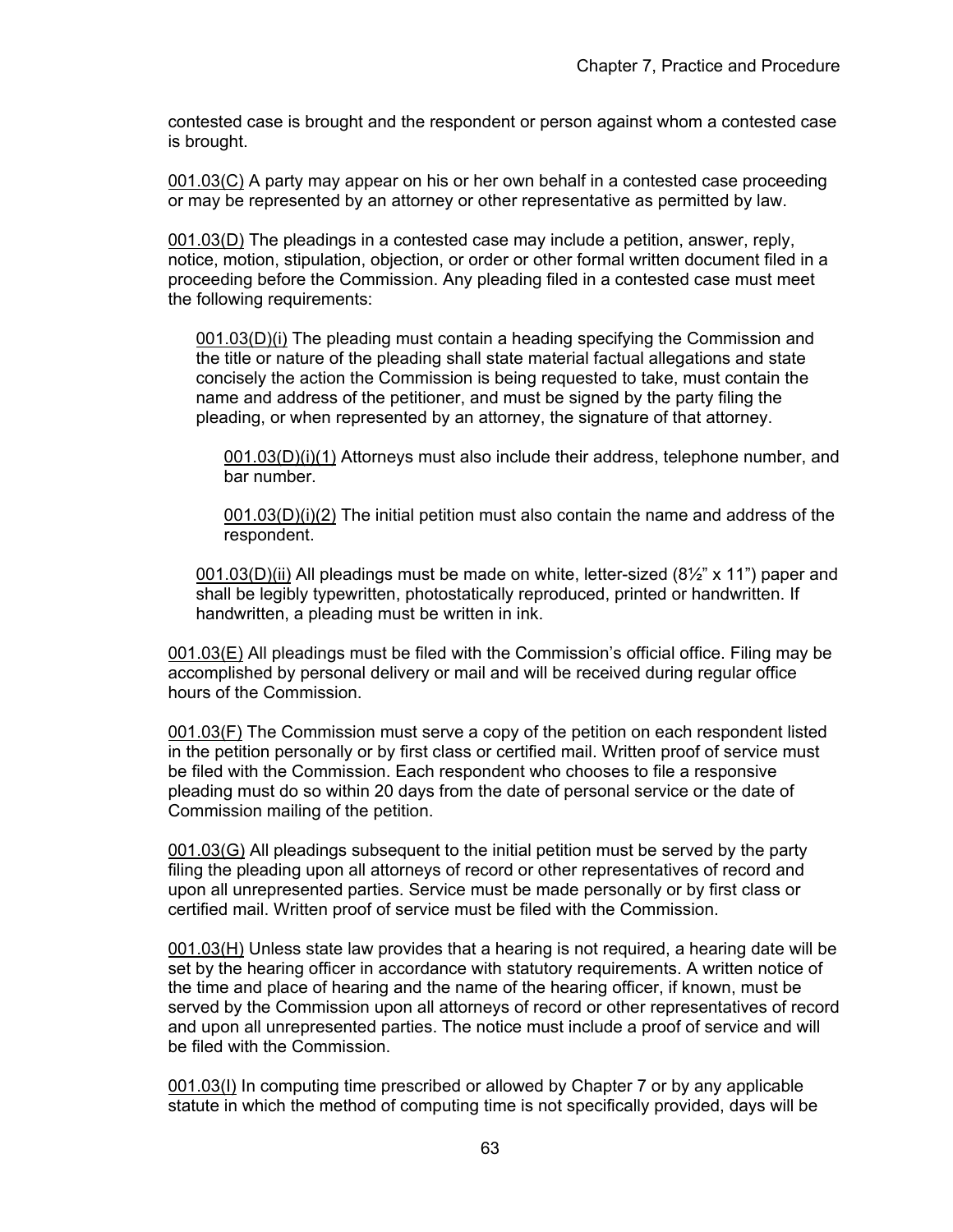computed by excluding the day of the act or event and including the last day of the period. If the last day of the period falls on a Saturday, Sunday, or state holiday, the period includes the next working day.

## 001.04 HEARING OFFICER; CRITERIA.

001.04(A) The Commissioner has the authority to delegate to a hearing officer or hearing officers the functions of conducting a prehearing conference, a hearing, or both, and submitting a recommended decision to the Commissioner.

001.04(B) A person who has served as investigator, prosecutor, or advocate in a contested case or in its prehearing stage may not serve as hearing officer or assist or advise a hearing officer in the same proceeding except as provided in subsection 001.04(D).

001.04(C) A person who is subject to the authority, direction, or discretion of one who has served as investigator, prosecutor, or advocate in a contested case or in its prehearing stage may not serve as hearing officer or advise a hearing officer in the same proceeding except as provided in subsection 001.04(D).

001.04(D) If all parties consent, a person who has served as or who is subject to the authority, direction, or discretion of one who has served as investigator, prosecutor, or advocate in a contested case or in its prehearing stage may assist a hearing officer in the preparation of orders.

001.04(E) A person who has participated in a determination of probable cause or other equivalent preliminary determination in a contested case may serve as hearing officer or assist or advise a hearing officer in the same proceeding.

001.04(F) A person may serve as hearing officer at successive stages of the same contested case.

### 001.05 PREHEARING PROCEDURES.

001.05(A) PREHEARING CONFERENCES AND ORDERS. A hearing officer designated to conduct a hearing may determine, subject to the Commission's rules and regulations, whether a prehearing conference will be conducted. If a prehearing conference is not held, a hearing officer for the hearing may issue a prehearing order, based on the pleadings, to regulate the conduct of the proceedings.

001.05(A)(i) If a prehearing conference is conducted:

001.05(A)(i)(1) The hearing officer must promptly notify the Commission of the determination that a prehearing conference will be conducted. The Commissioner may assign another hearing officer for the prehearing conference; and

001.05(A)(i)(2) The hearing officer for the prehearing conference will set the time and place of the conference and give reasonable written notice to all parties and to all persons who have filed written petitions to intervene in the matter. The Commission must give notice to other persons entitled to notice.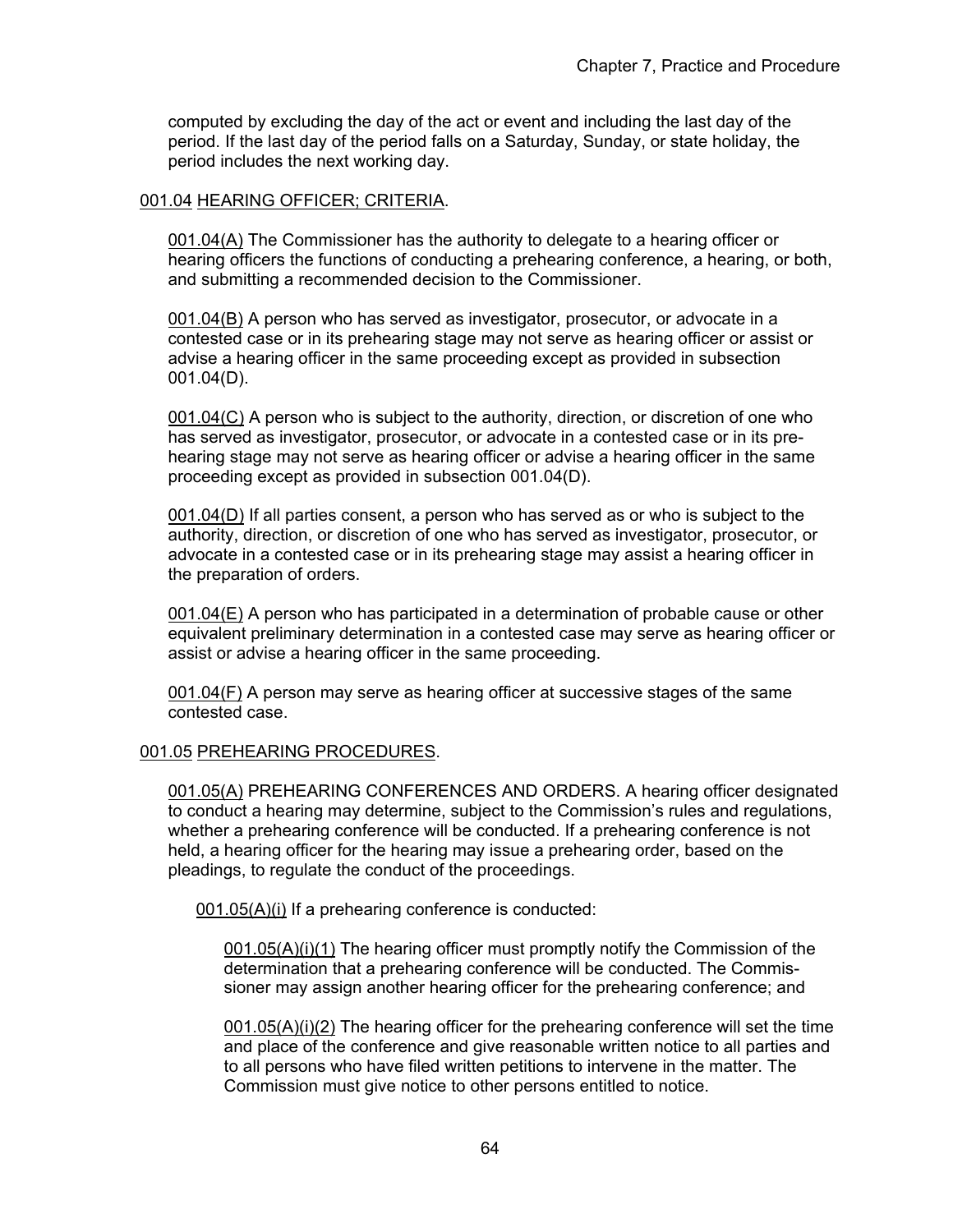$001.05(A)(i)(3)$  The notice referred to in subsection  $001.05(A)(i)(2)$  must include the following:

001.05(A)(i)(3)(a) The names and mailing addresses of all parties and other persons to whom notice is being given by the hearing officer;

001.05(A)(i)(3)(b) The name, official title, mailing address, and telephone number of any counsel or employee who has been designated to appear for the Commission;

001.05(A)(i)(3)(c) The official file or other reference number, the name of the proceeding, and a general description of the subject matter;

001.05(A)(i)(3)(d) A statement of the time, place, and nature of the prehearing conference;

001.05(A)(i)(3)(e) A statement of the legal authority and jurisdiction under which the prehearing conference and the hearing are to be held;

001.05(A)(i)(3)(f) The name, official title, mailing address, and telephone number of the hearing officer for the prehearing conference;

 $001.05(A)(i)(3)(q)$  A statement that a party who fails to attend or participate in a prehearing conference, hearing, or other stage of a contested case or who fails to make a good faith effort to comply with a prehearing order may be held in default under the Administrative Procedure Act; and

001.05(A)(i)(3)(h) Any other matters that the hearing officer considers desirable to expedite the proceedings.

001.05(A)(ii) The hearing officer may conduct a prehearing conference, as may be appropriate, to deal with such matter as exploration of settlement possibilities, preparation of stipulations, clarification of issues, rulings on identity and limitation of the number of witnesses, objections to proffers of evidence, determination of the extent to which direct evidence, rebuttal evidence, or cross-examination will be presented in written form, and the extent to which telephone, television, or other electronic means will be used as a substitute for proceedings in person, order of presentation of evidence and cross-examination, rulings regarding issuance of subpoenas, discovery orders, and protective orders, and such other matters as will promote the orderly and prompt conduct of the hearing. The hearing officer shall issue a prehearing order incorporating the matters determined at the prehearing conference.

001.05(A)(iii) The hearing officer may conduct all or part of the prehearing conference by telephone, television, or other electronic means if each participant in the conference has an opportunity to participate in, to hear, and, if technically feasible, to see the entire proceeding while it is taking place.

### 001.05(B) DISCOVERY IN CONTESTED CASES.

001.05(B)(i) The hearing officer, at the request of any party or upon the hearing officer's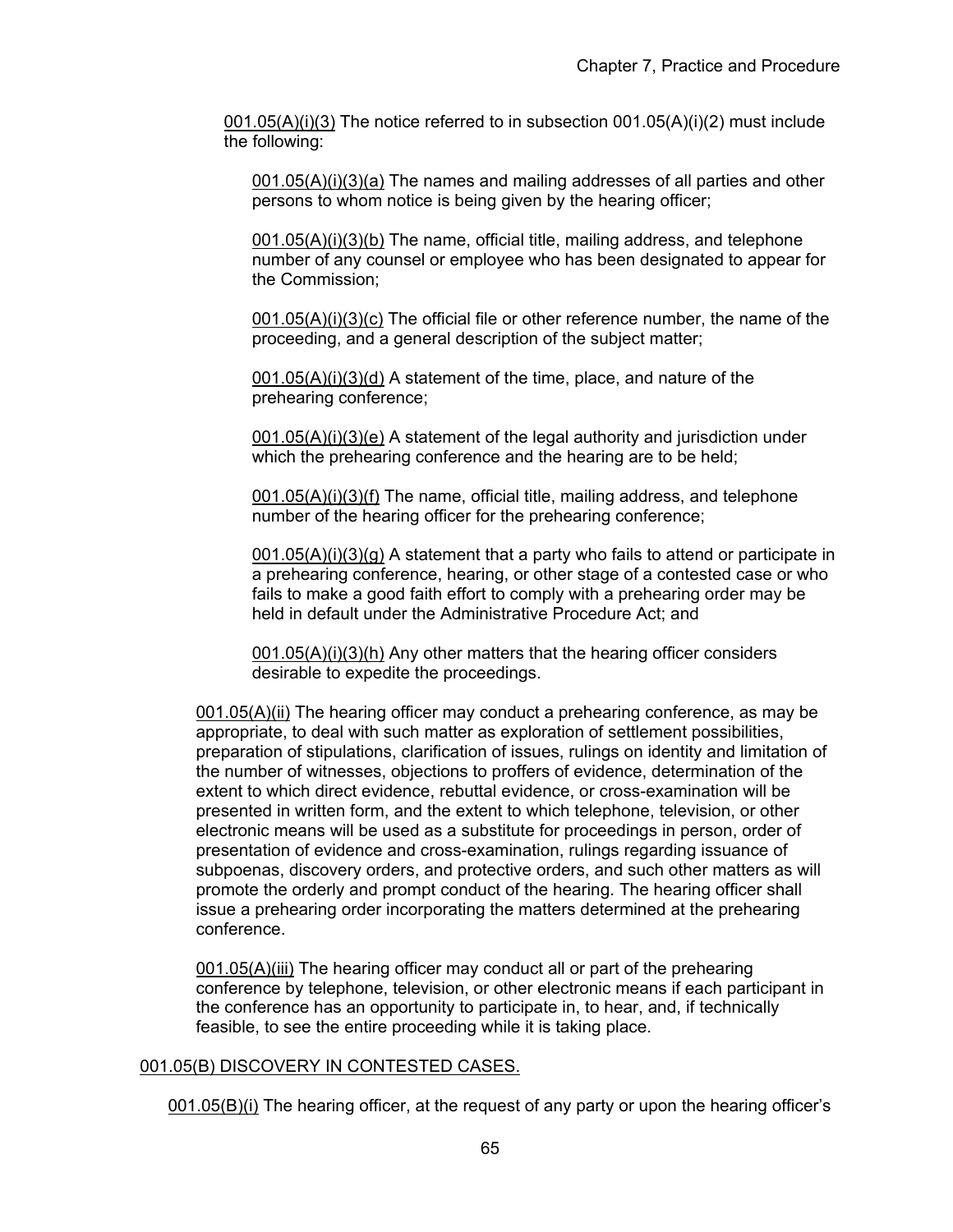own motion, may issue subpoenas, discovery orders, and protective orders in accordance with the rules of civil procedure except as may otherwise be prescribed by law. Subpoenas and orders issued under this subsection may be enforced by the district court.

001.05(B)(ii) Any prehearing motion to compel discovery, motion to quash, motion for protective order, or other discovery-related motion must:

001.05(B)(ii)(1) Quote the interrogatory, request, question, or subpoena at issue, or be accompanied by a copy of the interrogatory, request, subpoena, or excerpt of a deposition;

001.05(B)(ii)(2) State the reasons supporting the motion;

001.05(B)(ii)(3) Be accompanied by a statement setting forth the steps or efforts made by the moving party or his or her counsel to resolve by agreement the issues raised and that agreement has not been achieved; and

001.05(B)(ii)(4) Be filed with the Commission. The moving party must serve copies of all such motions to all parties to the contested case.

001.05(B)(iii) Other than is provided in subsection 001.05(B)(ii)(4) above, discovery materials need not be filed with the Commission.

001.05(C) CONTINUANCES. The hearing officer may, in his or her discretion, grant extensions of time or continuances of hearings upon the hearing officer's own motion or at the timely request of any party for good cause shown. A party must file a written motion for continuance which states in detail the reasons why a continuance is necessary and serve a copy of the motion on all other parties.

001.05(C)(i) Good cause for an extension of time or continuance may include, but is not limited to, the following:

001.05(C)(i)(1) Illness of the party, legal counsel, or witness;

001.05(C)(i)(2) A change in legal representation; or

001.05(c)(i)(3) Settlement negotiations are underway.

### 001.05(D) AMENDMENTS.

001.05(D)(i) A petition may be amended at any time before an answer is filed or is due if notice is given to the respondent or his or her attorney. In all other cases, a petitioner must request permission to amend from the hearing officer.

001.05(D)(ii) A hearing officer may also allow, in his or her discretion, the filing of supplemental pleadings alleging facts material to the case occurring after the original pleadings were filed. A hearing officer may also permit amendment of pleadings where a mistake appears or where amendment does not materially change a claim or defense.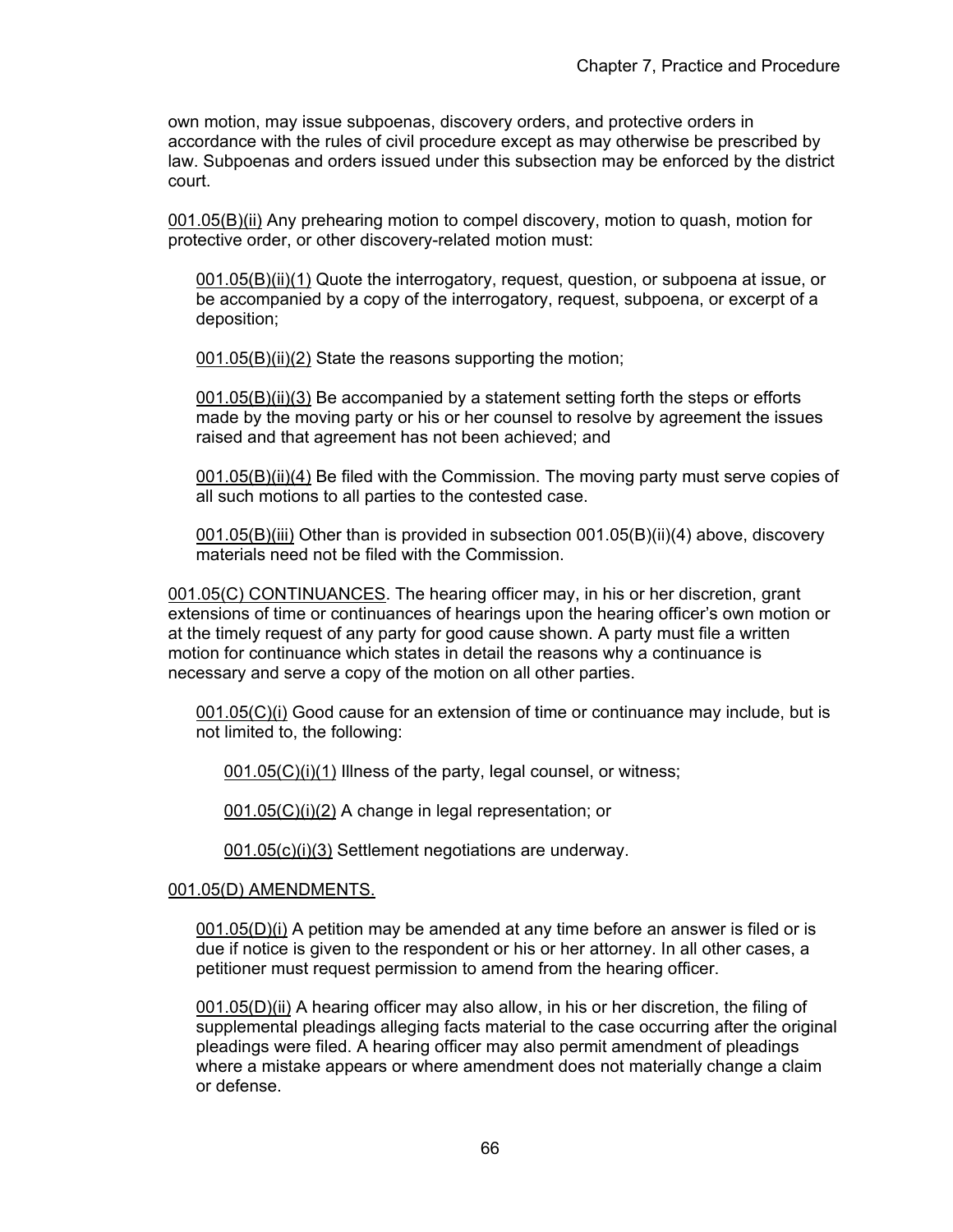001.05(E) INFORMAL DISPOSITION. Unless otherwise precluded by law, informal disposition may be made of any contested case by stipulation, agreed settlement, consent order, or default.

## 001.06 CONDUCTING A CONTESTED CASE HEARING.

001.06(A) ORDER. At the discretion of the hearing officer, the hearing may be conducted in the following order:

001.06(A)(i) The hearing is called to order by the hearing officer. Any preliminary motions, stipulations, or agreed orders are entertained.

001.06(A)(ii) Each party may be permitted to make an opening statement. Opening statements take place in the same order as the presentation of evidence.

001.06(A)(iii) Evidence will be received in the following order:

001.06(A)(iii)(1) Evidence is presented by the petitioner;

001.06(A)(iii)(2) Evidence is presented by the respondent;

001.06(A)(iii)(3) Rebuttal evidence is presented by the petitioner; and

001.06(A)(iii)(4) Surrebuttal evidence is presented by the respondent.

001.06(A)(iv) With regard to each witness who testifies, the following examination may be conducted:

001.06(A)(iv)(1) Direct examination conducted by the party who calls the witness;

001.06(A)(iv)(2) Cross-examination by the opposing party;

001.06(A)(iv)(3) Redirect examination by the party who called the witness: and

001.06(A)(iv)(4) Recross-examination by the opposing party.

 $001.06(A)(v)$  After the evidence is presented, each party may have the opportunity to make a closing argument. Closing arguments shall be made in the same order as the presentation of evidence. The hearing officer may request that the parties submit briefs in lieu of closing arguments.

### 001.06(B) EVIDENCE.

001.06(B)(i) In contested cases the hearing officer may admit and give probative effect to evidence which possesses probative value commonly accepted by reasonably prudent persons in the conduct of their affairs and may exclude incompetent, irrelevant, immaterial, and unduly repetitious evidence.

001.06(B)(ii) Any party to a formal hearing in a contested case, from which a decision may be appealed to the courts of this state, may request that the proceeding be bound by the rules of evidence applicable in district court by delivering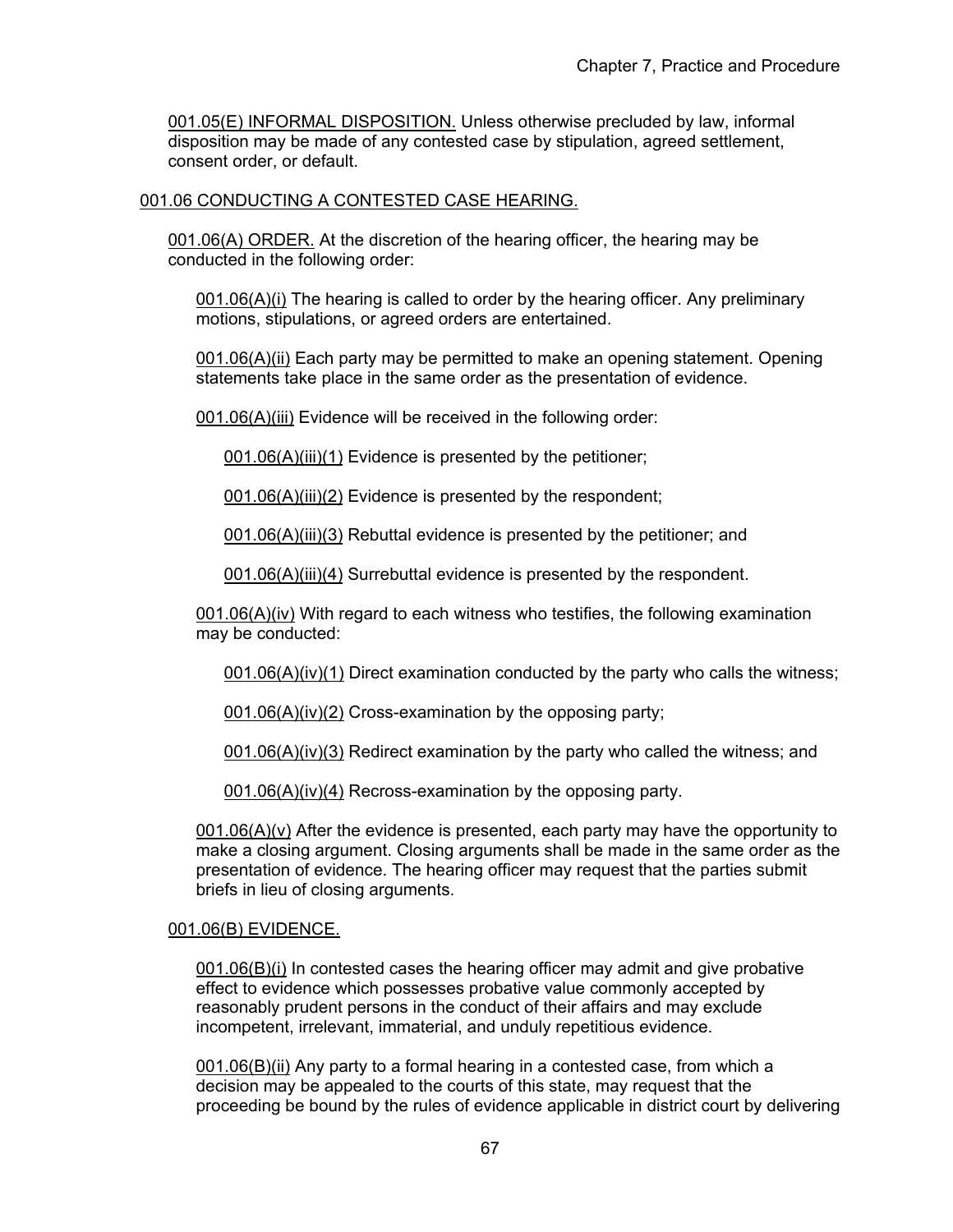to the hearing officer, at least three days prior to the holding of the hearing, a written request therefore. Such a request shall include the requesting party's agreement to be liable for the payment of costs incurred thereby and upon any appeal or review thereof, including the cost of court reporting services which the requesting party procures for the hearing.

001.06(B)(iii) Documentary evidence may be received in the form of copies or excerpts or incorporated by reference.

001.06(B)(iv) All evidence including records and documents in the possession of the Commission of which it desires to avail itself must be offered and made a part of the record in the case. No factual information or evidence other than the record will be considered in the determination of the case.

001.06(B)(v) The hearing officer may administer oaths and issue subpoenas in accordance with the rules of civil procedure except as may otherwise be prescribed by law. Subpoenas and orders issued under this subsection may be enforced by the district court.

001.06(B)(vi) The hearing officer will give effect to the rules of privilege recognized by law.

001.06(B)(vii) The hearing officer may take official notice of cognizable facts and, in addition, may take official notice of general, technical, or scientific facts within its specialized knowledge and the rules and regulations adopted and promulgated by the Commission.

001.06(B)(vii)(1) Parties must be notified either before or during the hearing or by reference in preliminary reports or otherwise of materials so noticed.

001.06(B)(vii)(2) Parties must be afforded an opportunity to contest facts so noticed.

001.06(B)(vii)(3) The record must contain a written record of everything officially noticed.

001.06(B)(viii) The hearing officer may utilize his or her experience, technical competence, and specialized knowledge in the evaluation of the evidence presented to it.

001.06(C) CONDUCTING THE HEARING BY ELECTRONIC MEANS. The hearing officer may conduct all or part of the hearing by telephone, television, or other electronic means if each participant in the hearing has an opportunity to participate in, to hear and, if technically feasible, to see the entire proceeding while it is taking place.

### 001.06(D) OFFICIAL RECORD.

001.06(D)(i) The Commission shall prepare an official record, which shall include testimony and exhibits, in each contested case, but it is not necessary to transcribe the record of the proceedings unless requested for purpose of rehearing or appeal, in which event the transcript and record must be furnished by the Commission upon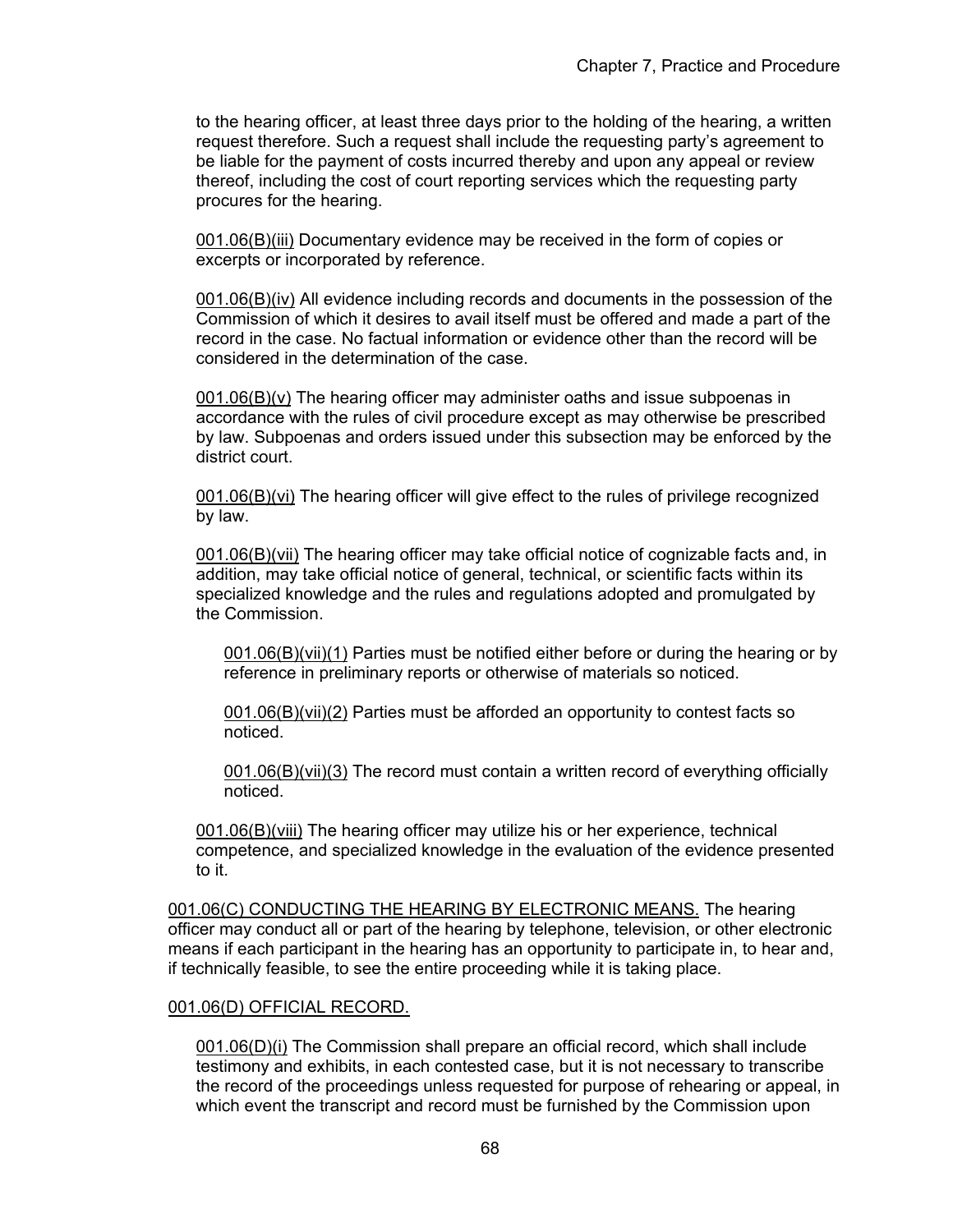request and tender of the cost of preparation.

001.06(D)((ii) The Commission must maintain an official record of each contested case under the Administrative Procedure Act for at least four years following the date of the final order.

001.06(D)(iii) The official record consists only of the following:

001.06(D)(iii)(1) Notices of all proceedings;

001.06(D)(iii)(2) Any pleadings, motions, requests, preliminary or intermediate rulings and orders, and similar correspondence to or from the Commission pertaining to the contested case;

001.06(D)(iii)(3) The record of the hearing before the hearing officer, including all exhibits and evidence introduced during the hearing, a statement of matters officially noticed by the Commission or other hearing officer during the proceeding, and all proffers of proof and objections and rulings thereon; and

 $001.06(D)$ (iii)(4) The final order.

001.06(D)(iv) As provided in subsection 001.01(c), the hearing officer, the Commissioner, or an employee who is or may reasonably be expected to be involved in the decision making process of the contested case who receives or who makes or knowingly causes to be made an ex parte communication as set forth in that subsection must make the appropriate filings which are included in the official record of the contested case.

001.06(D)(v) Except to the extent that the Administrative Procedure Act or another statute provides otherwise, the Commission record constitutes the exclusive basis for Commission action in contested cases under the act and for judicial review thereof.

001.06(E) COSTS. All costs of a formal hearing will be paid by the party or parties against whom a final decision is rendered.

# 001.07 DECISION AND ORDER IN A CONTESTED CASE.

001.07(A) If a hearing officer other than the Commissioner conducts the hearing, the hearing officer will submit a recommended decision to the Commissioner.

001.07(B) The Commissioner may utilize the Commission's or Department of Revenue's expertise, technical competence, and specialized knowledge in the evaluation of the evidence presented to him or her.

001.07(C) Every decision and order adverse to a party to the proceeding, rendered by an agency in a contested case, must be in writing or stated in the record and be accompanied by findings of fact and conclusions of law.

001.07(D) The Commissioner's decision and order should include:

001.07(D)(i) The Commission's name and the name of the proceeding;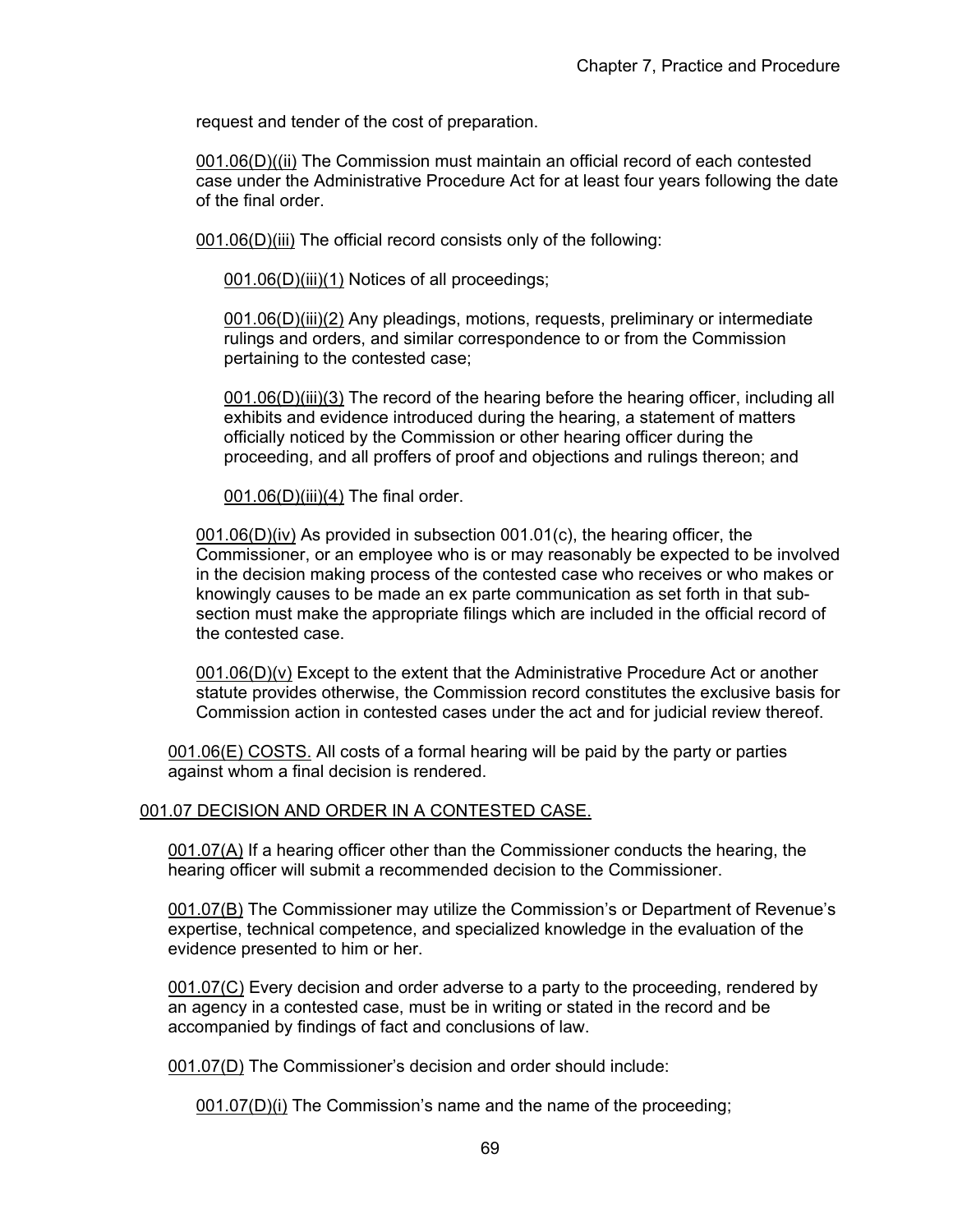001.07(D)(ii) The time and place of the hearing;

001.07(D)(iii) The names of all parties or their attorneys who entered an appearance at the hearing;

001.07(D)(iv) The findings of fact consisting of a concise statement of the conclusions upon each contested issue of fact;

 $001.07(D)(v)$  The conclusions of law consisting of the applications of the controlling law to the facts found and the legal results arising therefrom; and

001.07(D)(vi) The order consisting of the action taken by the Commission as a result of the facts found and the legal conclusions arising therefrom.

001.07(E) Parties to the proceeding shall be notified of the decision and order in person or by mail. A copy of the decision and order and accompanying findings and conclusions shall be delivered or mailed upon request to each party or his or her attorney of record.

#### 001.08 ASSISTANCE OF THE DEPARTMENT OF REVENUE PERMITTED.

001.08(A) In any contested case, the Department of Revenue may assist the Commission or hearing officer as required.

### 001.09 APPEALS.

001.09(A) Any person aggrieved by a final decision in a contested case is entitled to judicial review under the Administrative Procedure Act or to resort to such other means of review as may be provided by law.

001.09(B) Parties desiring to appeal the Commission decision must file a petition for review in Lancaster County District Court within 30 days after the service of the final order of the Commissioner. The 30-day period for appeal commences to run from the date of mailing of the notice of order and decision to the parties or their attorneys of record. Service of the petition and summons must be made in accordance with Nebraska law.

001.09(C) Unless otherwise provided by statute, the procedures of Neb. Rev. Stat. § 84-917 govern the procedure for taking an appeal.

(Sections 81-8,128, 81-8,129, 81-8,133, 81-8,133.01, 81-8,137, 81-8,138, 81-8,139, 81-8,141, R.R.S., 2014.)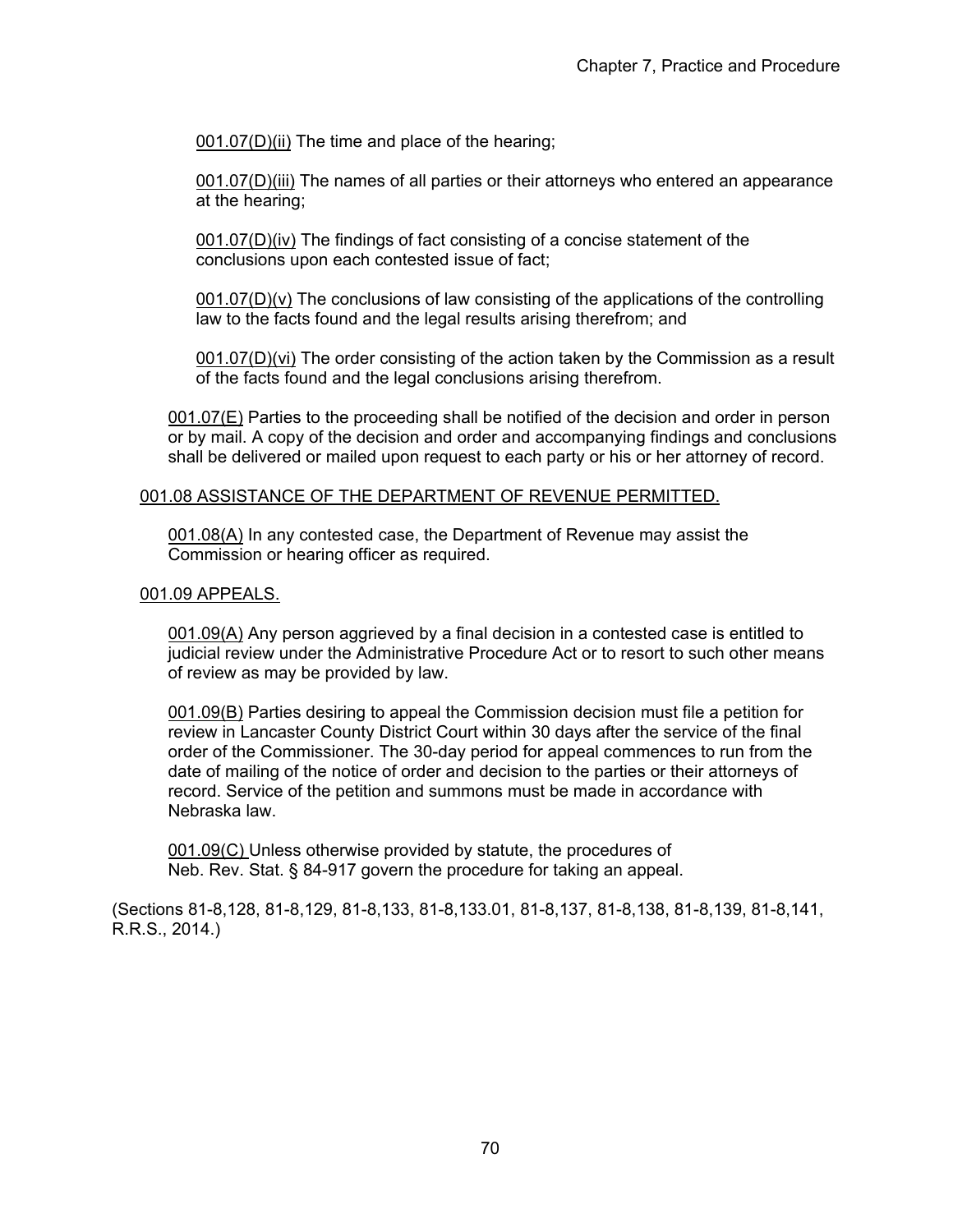# **CHAPTER 8 – PROFESSIONAL BARE-KNUCKLE BOXING**

## **001 – GENERAL REQUIREMENTS**

001.01 All professional bare-knuckle boxing contests must be conducted under the supervision of the Commissioner.

001.02 Professional bare-knuckle boxing contestants must have been in training for a minimum of 30 days prior to being approved to compete and issued a license. The contestant will not be permitted to box in any bout scheduled for more than four (4) rounds for his or her first five (5) bouts. The Commissioner must approve any exception to this requirement.

001.03 No professional bare-knuckle boxing bout may be advertised or promoted as a championship bout unless it has the specific approval of the Commissioner. No promoter may advertise any boxer as a champion or contender in any manner which is false or misleading.

001.04 Contestants must be ready to enter the ring immediately after the finish of the preceding bout. Any contestant causing a delay of more than five (5) minutes because he or she is not ready to proceed with his or her bout when called may be subject to disciplinary action.

001.05 A contestant shall not participate in any regulated sport less than 30 days after participating in a bare-knuckle boxing bout, unless approved by the Commissioner. In no event shall a contestant participate in any regulated sport less than seven (7) days after participating in a bare-knuckle boxing bout.

001.06 The promoter must ensure that at least two attending physicians are present at every bare-knuckle boxing event, including at least one dedicated stitch physician.

(Sections 81-8,129, 81-8,130, 81-8,132, 81-8,133, 81-8,134, 81-8,138, 81-8,139)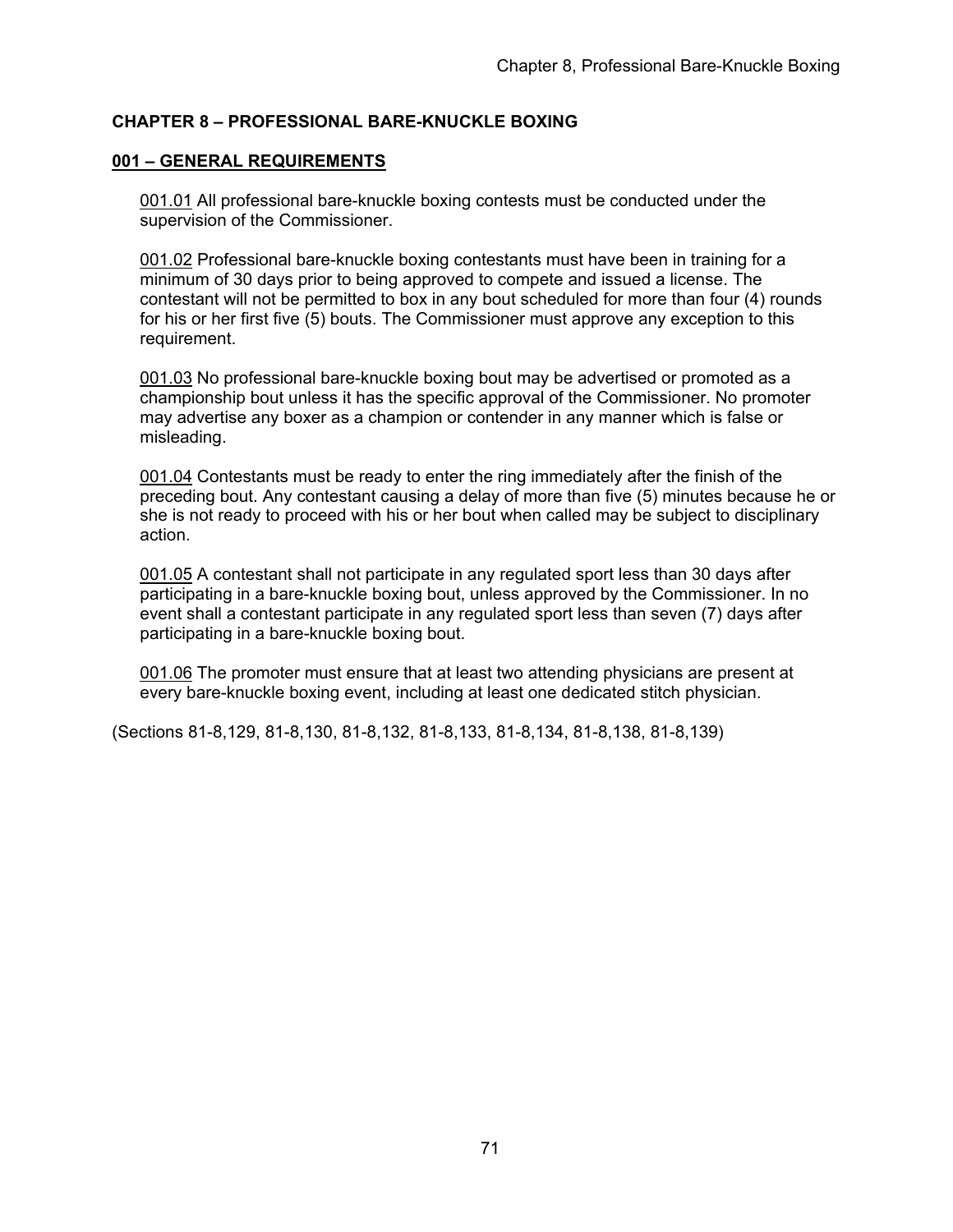# **002 – EQUIPMENT**

002.01 Hands shall be wrapped with gauze and athletic tape that ends no closer than one (1) inch from the contestant's knuckles. The wrap must include the wrist and may travel up to three (3) inches past the junction of the wrist bone.

002.02 Gauze may be applied to the wrist, palm of the hand, back of the hand, and thumb. The length of gauze to be utilized may not exceed a length of 15 feet per hand.

002.03 Tape may be applied to the wrist, palm of the hand, back of the hand, and thumb. The tape shall not be greater than one (1) inch in width and shall not exceed 10 feet in length per hand.

002.04 Each hand wrapping must be examined and approved by a Commission official.

002.05 All contestants shall wear a dental appliance or mouthpiece that has been individually fitted.

002.06 All contestants shall wear an abdominal protector or pelvic girdle, which shall protect the contestant against injury from a foul blow. The abdominal protector shall not cover or extend above the umbilicus.

002.07 All male contestants shall also wear a protective cup in addition to the pelvic girdle if the pelvic girdle does not incorporate a protective cup into its design.

002.08 All female contestants shall also wear a pelvic protector if the abdominal protector or pelvic girdle does not incorporate a pelvic protector into its design. All female contestants shall also wear either a plastic breast protector or a sports bra.

002.09 The belt of the shorts shall not extend above the waistline. Shorts must be without pockets or openings and must be approved by a Commission official.

002.10 Contestants shall not use any cosmetics when competing.

002.11 Contestant's fingernails and thumbnails shall not extend past the tip of the fingers and thumbs.

002.12 Ring shoes are required for all contestants.

(Sections 81-8,129, 81-8,130, 81-8,132, 81-8,133, 81-8,134, 81-8,138, 81-8,139)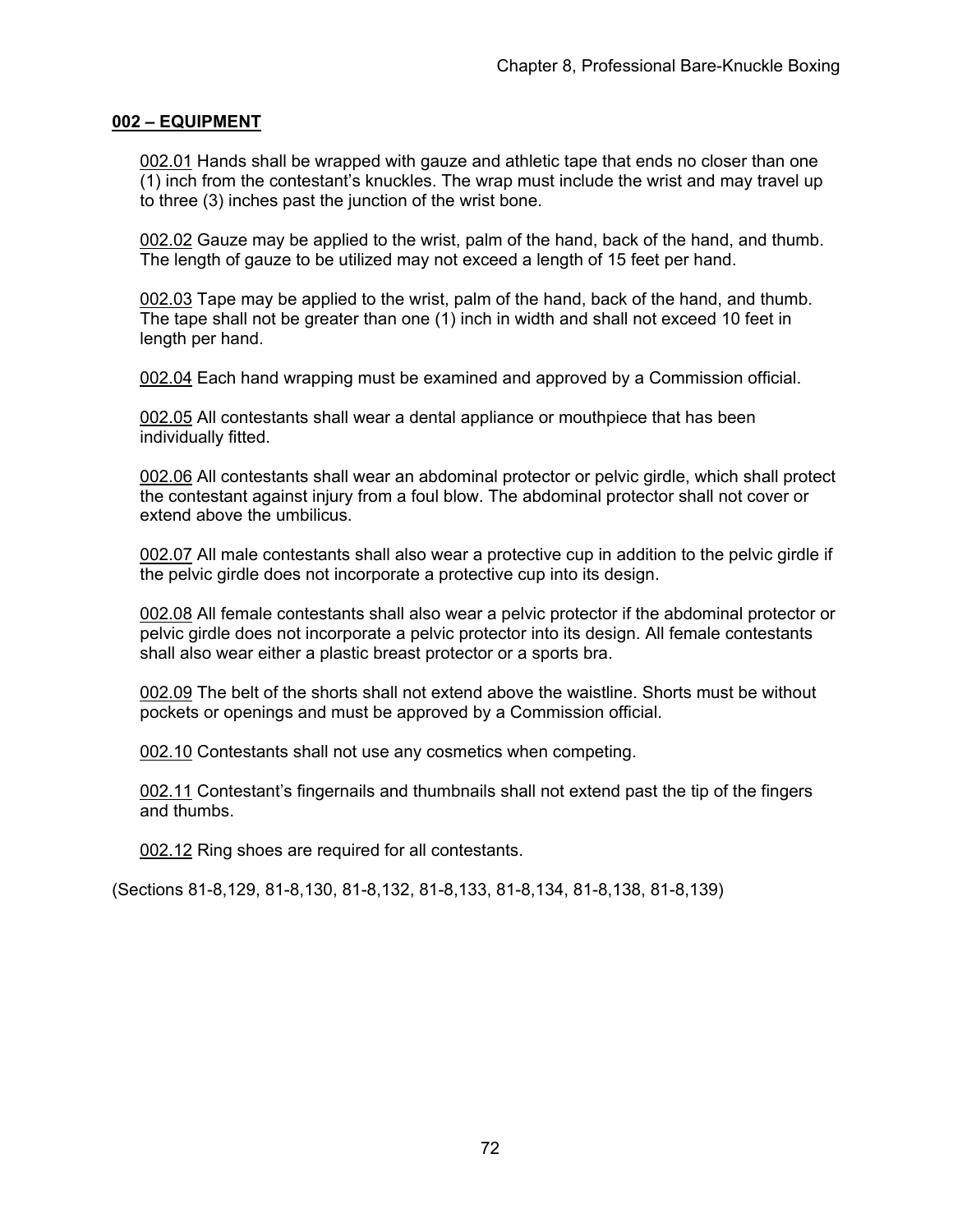# **003 – OFFICIATING A BARE-KNUCKLE BOXING BOUT**

003.01 No person other than the contestants and the referee can enter the ring during the bout. Between rounds, one second may be inside the ring and the other second must remain on the ring apron. The attending physician may enter the ring to examine an injury to a contestant if asked to do so by the referee. A contestant cannot leave the ring during any one-minute rest period between rounds.

003.02 Each round will be two (2) minutes in length with a one (1) minute rest period between rounds.

003.03 No bout shall be scheduled for more than five (5) rounds, except by approval of the Commissioner. In no event shall bouts exceed 12 rounds in length.

003.04 Punches are the only strike allowed and must be closed fist.

003.05 In the clinch a contestant may punch his or her way out with the free hand. If there is a lull in action while clinching, the referee will force a break.

003.06 The 10-point must system will be the standard system of scoring a bout.

003.07 The mandatory eight (8) count after knockdowns will be standard procedure in all bouts.

003.08 There is **no** standing eight (8) count.

003.09 There is **no** three (3) knockdown rule.

003.10 A contestant shall receive a 20 second count if the contestant is knocked out of the ring. The contestant is to be unassisted by spectators or his/her seconds. If assisted by anyone, the contestant may lose points or be disqualified with such a decision being within the sole discretion of the referee.

003.11 A contestant who has been knocked down cannot be saved by the bell in any round.

003.12 If a contestant sustains an injury from a fair blow and the injury is severe enough to terminate the bout, the injured contestant shall lose by TKO.

003.13 If a contestant is cut and the blood is impairing a contestant's vision, the referee may call a timeout to give the appropriate licensee 30 seconds to stop the bleeding. If the blood cannot be controlled and the blood inhibits the contestant's vision, the referee will stop the fight and award victory to the other contestant.

003.14 The following tactics shall be considered fouls:

003.14(A) Hitting the opponent below the belt;

003.14(B) Hitting an opponent who is down or is getting up after being down;

003.14(C) Deliberately maintaining a clinch without other action;

003.14(D) Wrestling or kicking the opponent;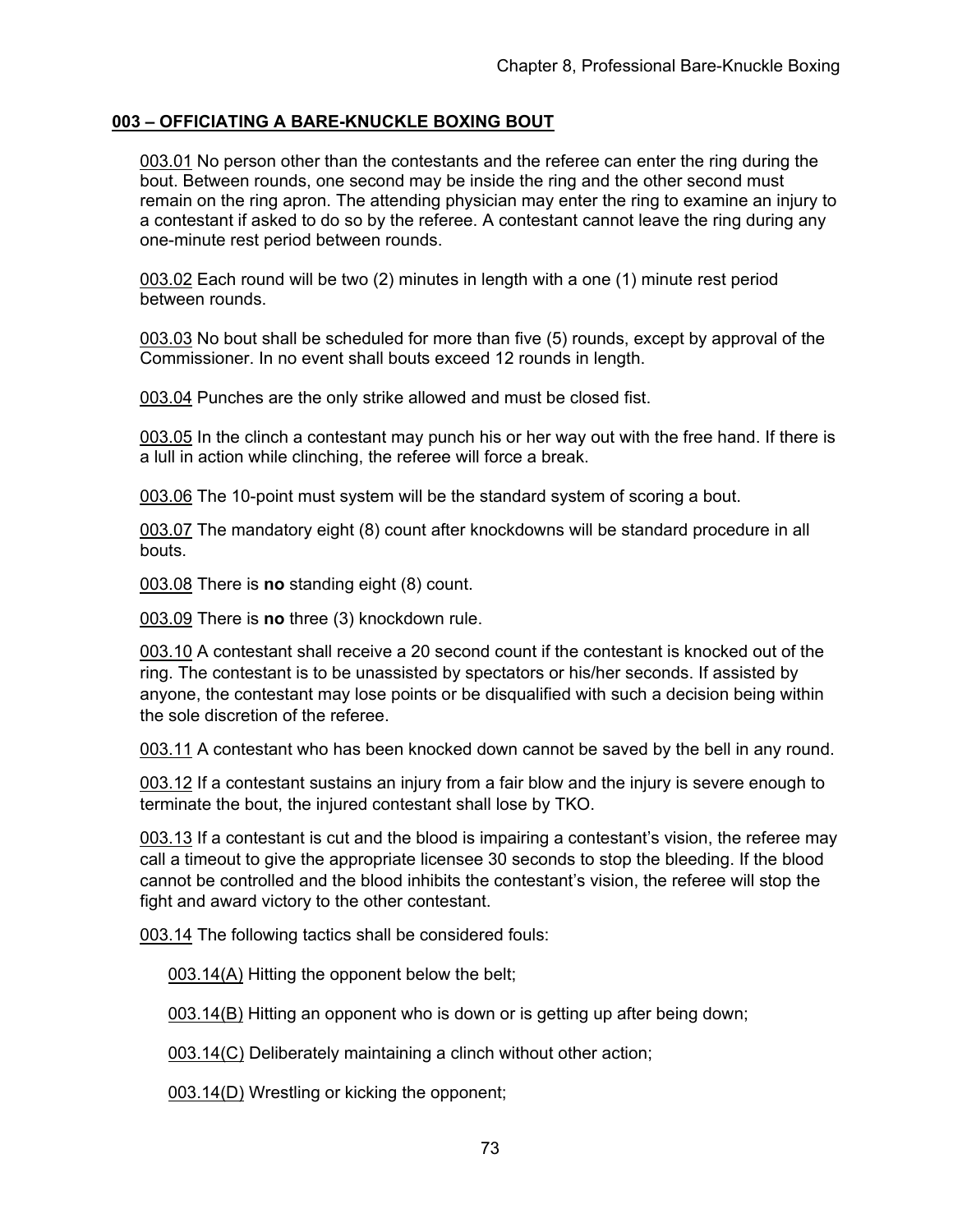003.14(E) Putting a finger into any orifice of the opponent or into any cut or laceration on an opponent, including fishhooking;

003.14(F) Pulling the opponent's hair;

003.14(G) Manipulating the opponent's fingers;

003.14(H) Striking an opponent who is helpless as the result of blows but is supported by the ropes and does not fall;

003.14(I) Butting the opponent with the head, shoulder, knee, or elbow;

003.14(J) Hitting the opponent with the elbow or forearm;

003.14(K) Striking the opponent's body over the kidneys;

003.14(L) Hitting the opponent on the back of the head or neck;

003.14(M) Gouging the opponent's eye in any manner;

003.14(N) Using abusive language in the ring;

003.14(O) Hitting during a break, which is signaled by the referee's command or physical act to separate two contestants;

003.14(P) Hitting the opponent after the bell has sounded, ending the round;

003.14(Q) Using the ropes to gain an advantage over the opponent;

003.14(R) Pushing the opponent around the ring or into the ropes;

003.14(S) Timidity, including intentionally spitting out the mouthpiece;

003.14(T) Biting the opponent;

003.14(U) Placing the opponent in a headlock;

003.14(V) Throat punches or strikes directly towards the throat of an opponent;

003.14(W) Having fingers outstretched toward an opponent's face or eyes;

003.14(X) Engaging in a throw or take down; and

003.14(Y) Engaging in any other action not described in this subsection that is deemed an intentional foul by the referee on the basis that the action poses a danger to the safety of either contestant, impedes fair and competitive action, or is unsportsmanlike.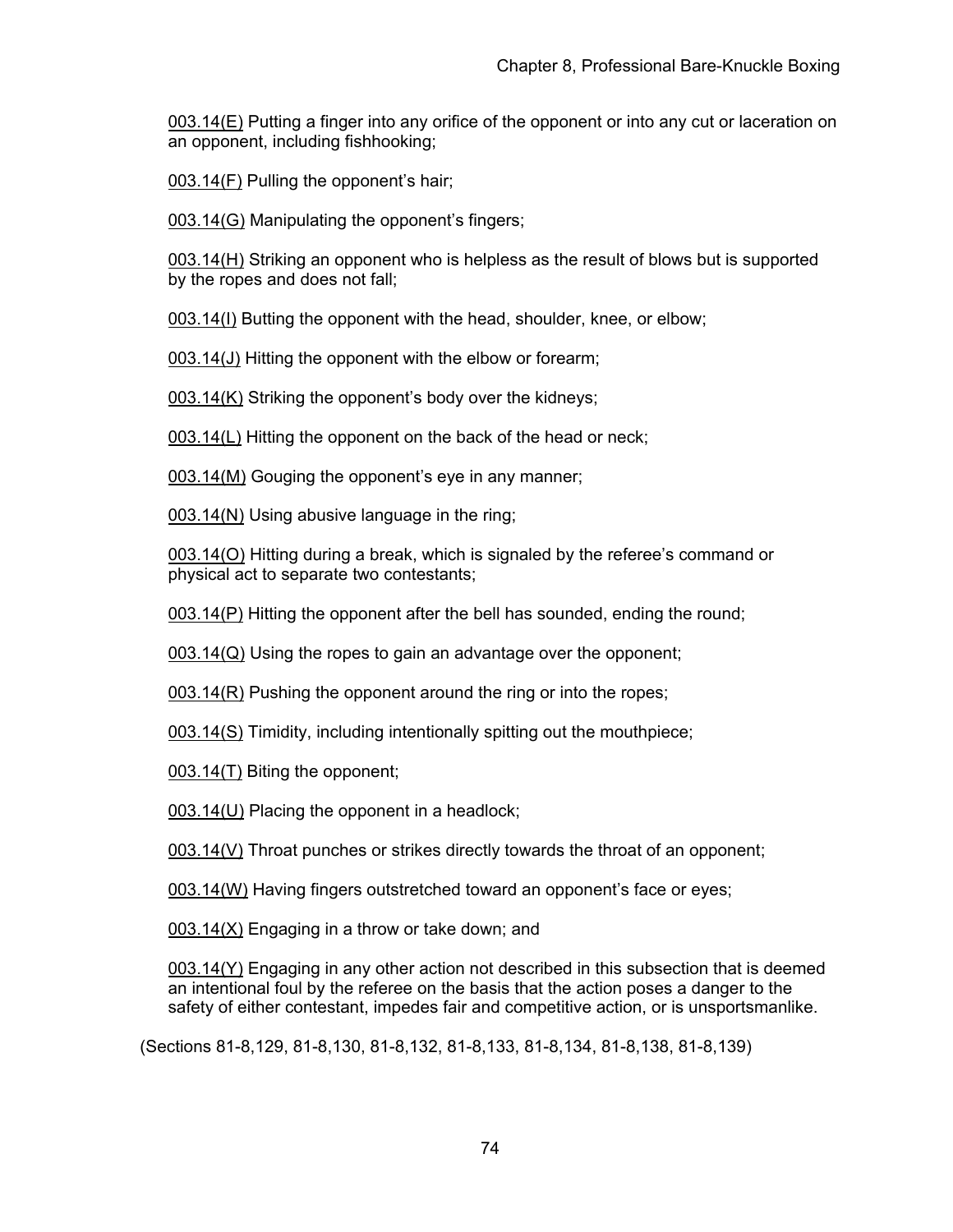### **004 – BOUT STOPPAGE CAUSED BY INTENTIONAL FOULS**

004.01 If an intentional foul causes an injury, and the injury is severe enough to terminate the bout immediately, the contestant causing the injury shall lose by disqualification.

004.02 If an intentional foul causes an injury and the bout is allowed to continue, the referee shall notify the authorities and deduct two (2) points from the contestant who caused the foul. Point deductions for intentional fouls will be mandatory.

004.03 If an intentional foul causes an injury and the bout is allowed to continue, but the injury results in the bout being stopped at a later time, the injured contestant shall win by **technical decision** if the injured contestant is ahead on the scorecards or the bout shall result in a **technical draw** if the injured contestant is behind or even on the scorecards. Partial or incomplete rounds shall be scored. If no action has occurred, the round shall be scored as an even round.

004.04 If the contestant injures himself while attempting to intentionally foul his opponent, the referee will not take any action in his favor, and this injury shall be the same as one produced by a fair blow.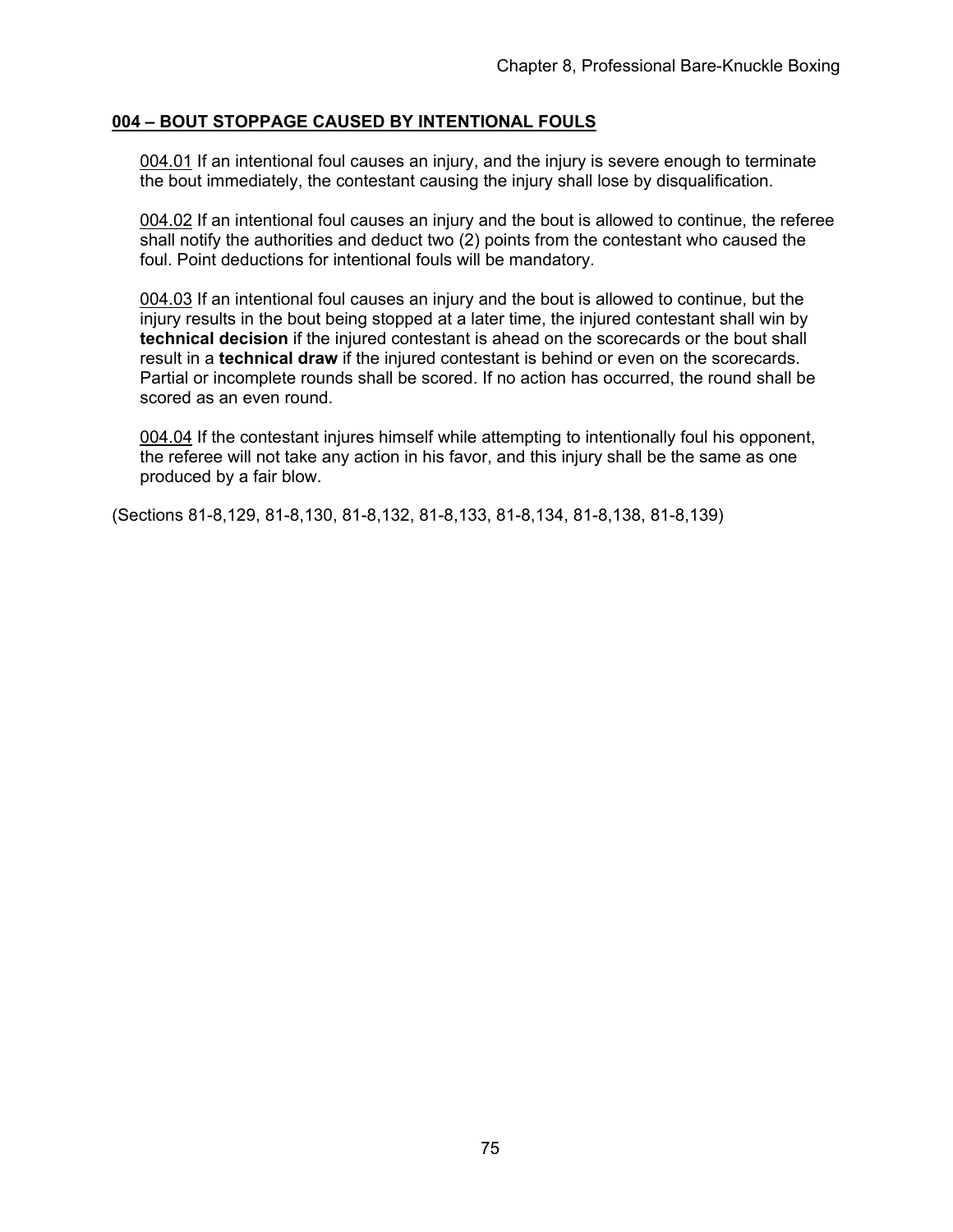### **005 – BOUT STOPPAGE CAUSED BY ACCIDENTAL FOULS**

005.01 If an accidental foul causes an injury severe enough for the referee to stop the bout, the bout will result in a **no decision** if stopped before three (3) completed rounds. Three (3) rounds are complete when the bell rings signifying the end of the third round.

005.02 If an accidental foul causes an injury severe enough for the referee to stop the bout after three (3) rounds have occurred, the bout will result in a **technical decision** awarded to the contestant who is ahead on the score cards at the time the bout is stopped.

005.03 A contestant who is hit with an accidental low blow must continue after a reasonable amount of time but no more than five (5) minutes, or he/she will lose the fight.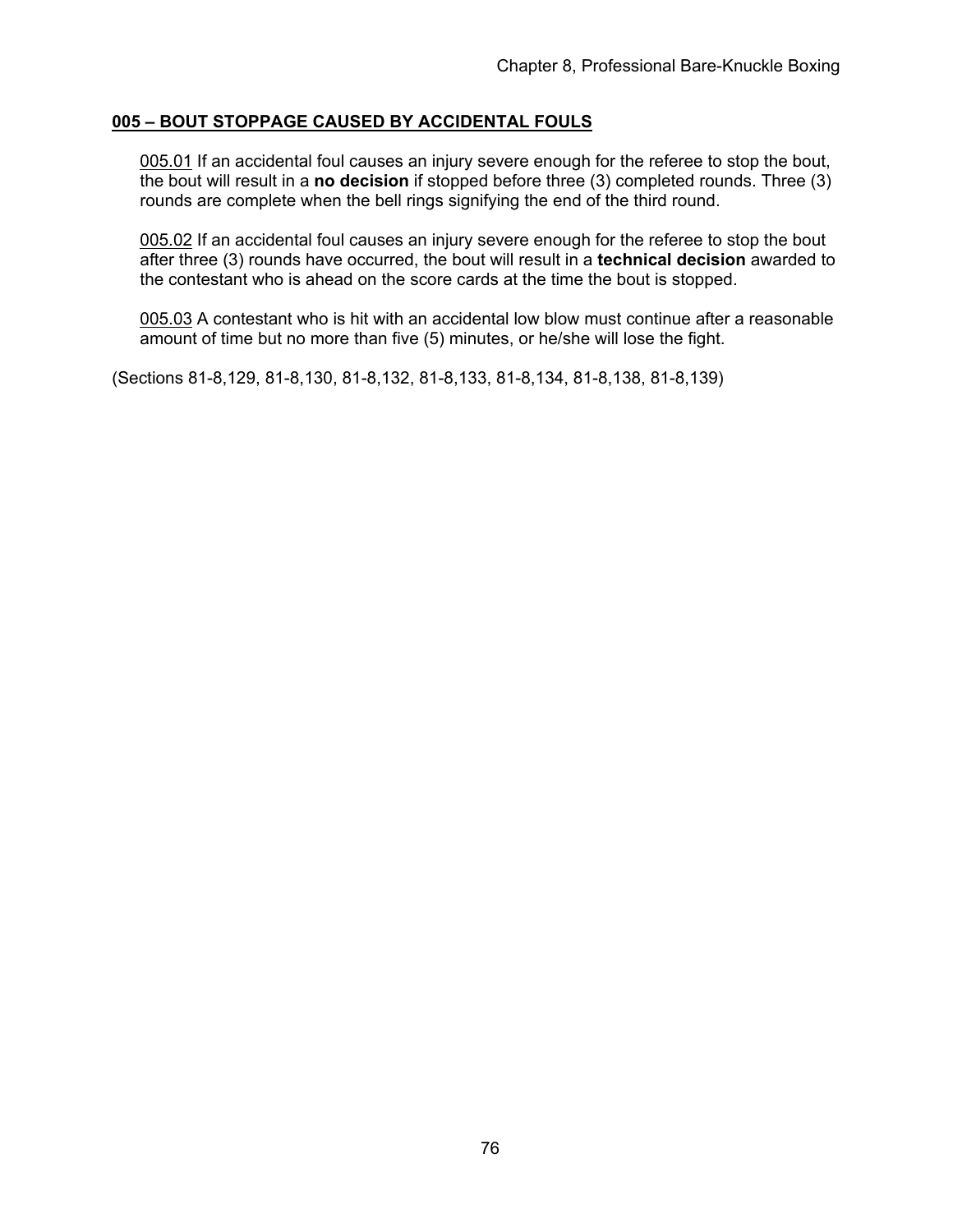### **006 – WEIGH-INS AND WEIGHT REQUIREMENTS**

006.01 Weigh-ins must be completed on the day of the event or, with the approval of the Commissioner, may be held up to 24 hours prior to the scheduled start of the event.

006.02 Weigh-ins must be conducted in the presence of a Commission official on a scale examined and approved by a Commission official or otherwise supplied by the Commissioner.

006.03 All professional bare-knuckle boxing weights will be determined by and set in the contract between the contestants. The weight difference will not exceed five (5) pounds unless permission is received in writing from the Commissioner.

006.04 The promoter must assign each contestant a specific weigh-in time with not less than five (5) minutes between each contestant (i.e. Contestant A at 6:00pm, Contestant B at 6:05pm, etc.). All individual weigh-in times must also be communicated to the Commission in a single document (i.e. one Word document, one email, one spreadsheet, etc.) at least 12 hours prior to the first scheduled weigh-in. Any contestant who fails to appear at his or her weigh-in time may be declared ineligible by the Commissioner.

006.05 Not more than 160 minutes may separate the first scheduled contestant weigh-in from the last scheduled contestant weigh-in.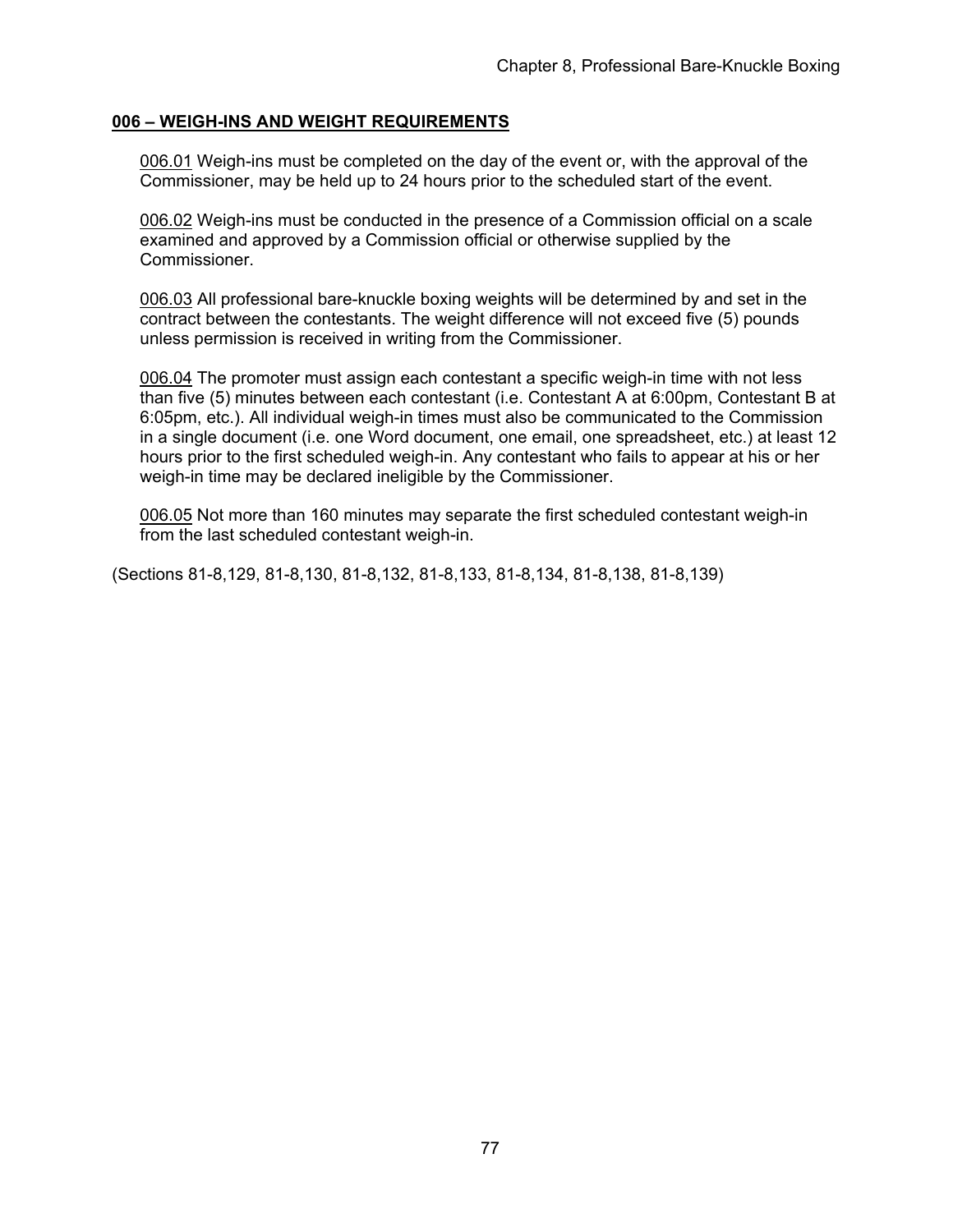# **CHAPTER 9 – PROFESSIONAL KICKBOXING**

### **001 – GENERAL REQUIREMENTS**

001.01 All professional kickboxing bouts must be conducted under the supervision of the Commissioner.

001.02 The Unified Rules of Kickboxing are hereby adopted, subject to the exceptions, amendments, and clarifications contained in these regulations. A copy of the Unified Rules of Kickboxing are available at the office of the State Athletic Commissioner and at athcomm.nebraska.gov.

001.03 Bouts may consist of a maximum of 10 rounds of three (3) minutes each in duration, with a minimum of one (1) minute rest period between each round.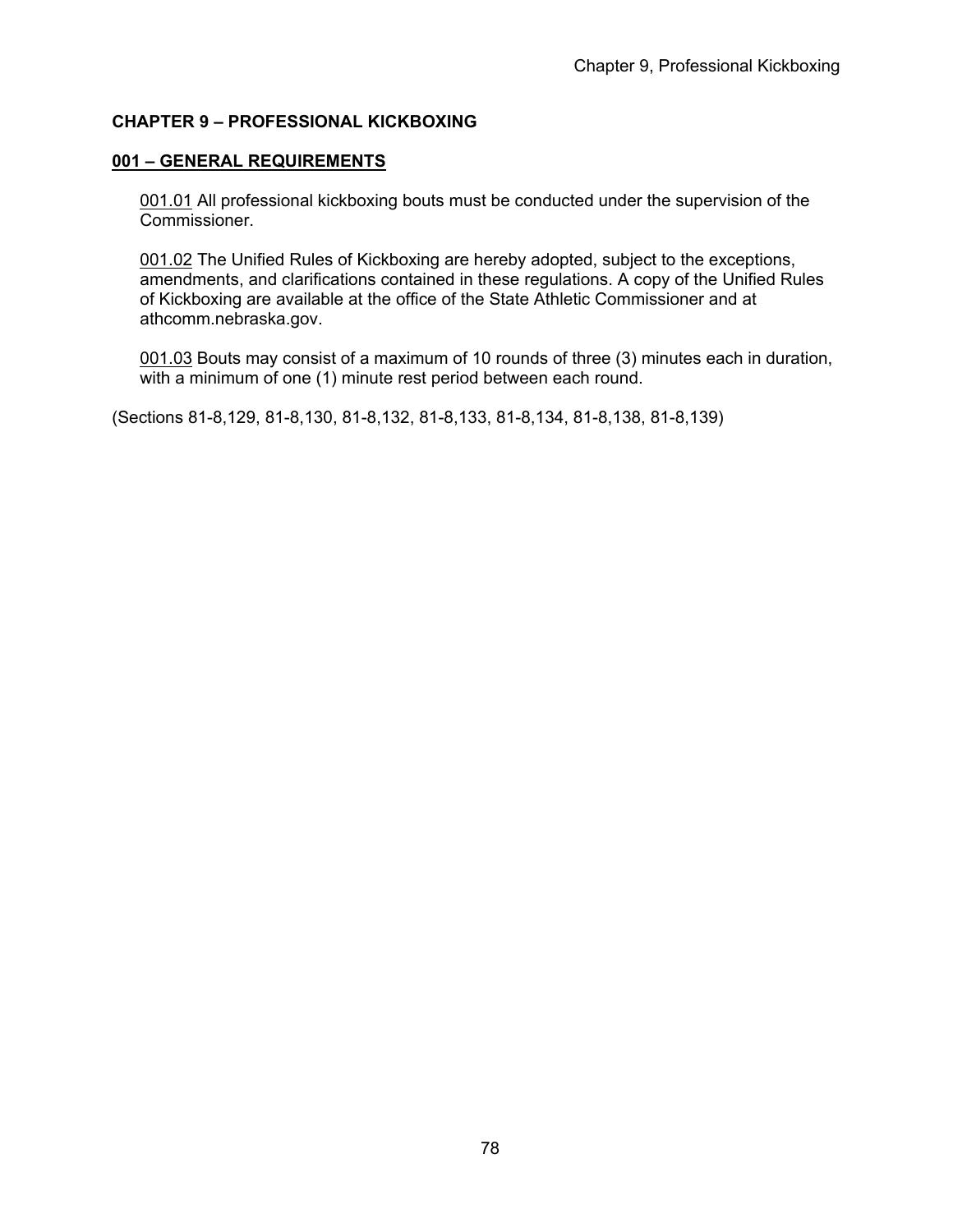### **002 - WEIGH-INS AND WEIGHT REQUIREMENTS**

002.01 Weigh-ins must be completed on the day of the event or may be held up to 24 hours prior to the scheduled start of the event with the approval of the Commissioner.

002.02 Weigh-ins must be conducted in the presence of a Commission official on a scale examined and approved by a Commission official or supplied by the Commissioner.

002.03 All kickboxing contestants will agree to compete at a stipulated weight, which will be identical for both contestants.

002.04 The promoter must assign each contestant a specific weigh-in time with not less than five (5) minutes between each contestant (i.e. Contestant A at 6:00pm, Contestant B at 6:05pm, etc.). All individual weigh-in times must also be communicated to the Commission in a single document (i.e. one Word document, one email, one spreadsheet, etc.) at least (twelve) 12 hours prior to the first scheduled weigh-in. Any contestant who fails to appear at his or her weigh-in time may be declared ineligible by the Commissioner.

002.05 Not more than 160 minutes may separate the first scheduled contestant weigh-in from the last scheduled contestant weigh-in.

002.06 A professional kickboxing contestant may participate in a bout if:

002.06(A) Found to be at or under the stipulated weight at the weigh-in;

002.06(B) Found to be not more than 1.0 pounds over the stipulated weight at the weigh-in; or

002.06(C) The Commissioner determines the bout would still be fair, safe, and competitive, and the contestant weighing the lesser amount agrees to participate.